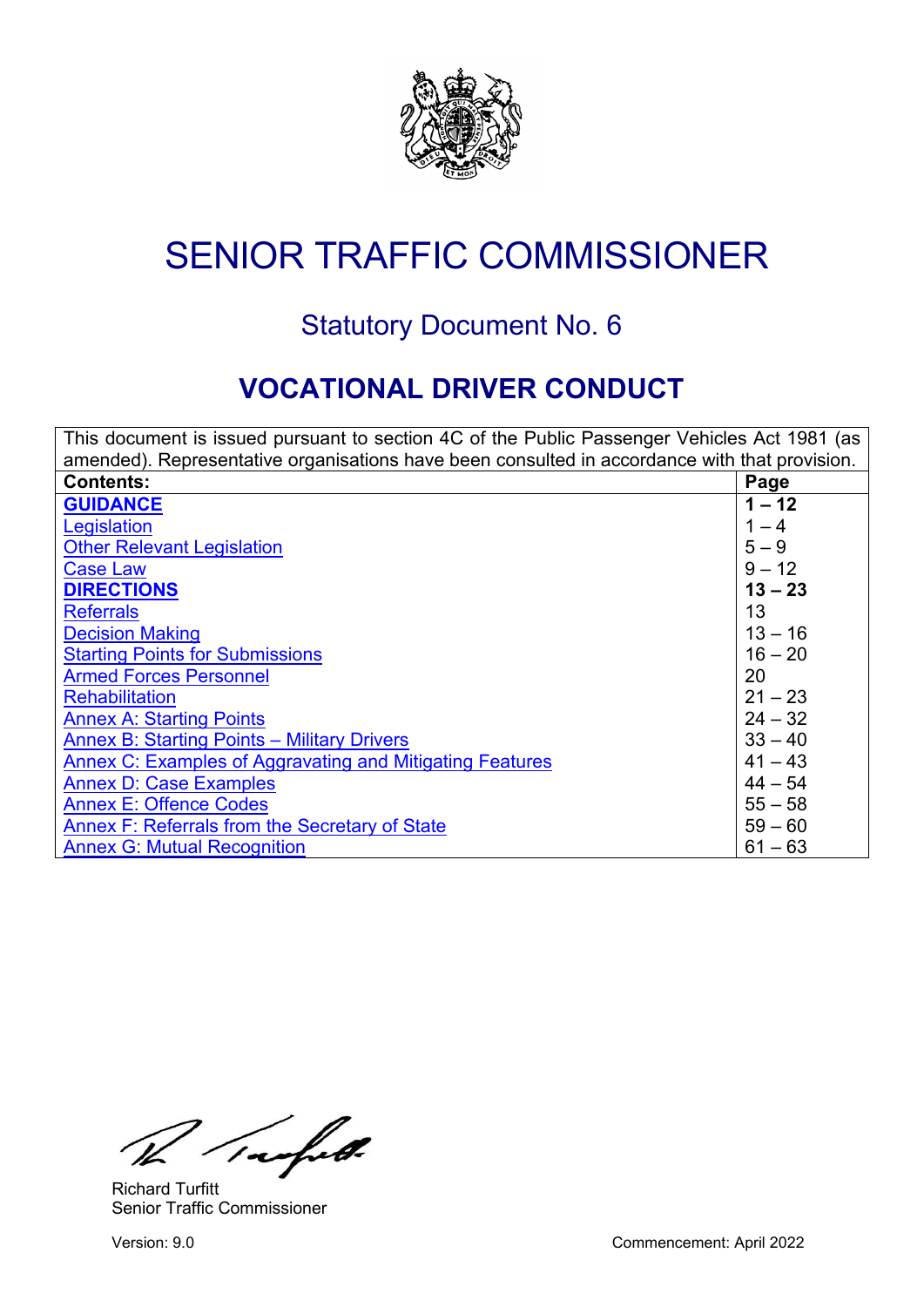# <span id="page-1-0"></span>**GUIDANCE**

**1.** The Senior Traffic Commissioner for Great Britain issues the following Guidance under section 4C(1) of the Public Passenger Vehicles Act 1981 ("1981 Act") and by reference to section 1(2) of the Goods Vehicles (Licensing of Operators) Act 1995 ("1995 Act") to provide information as to the way in which the Senior Traffic Commissioner believes that traffic commissioners should interpret the law in relation to vocational driver conduct.

# <span id="page-1-1"></span>**Legislation**

- **2.** The relevant legislation is set out in Sections 110-122 of the Road Traffic Act 1988 ('the 1988 Act'). [1](#page-1-2) The legislation draws a clear distinction between Large Goods Vehicle licence holders and applicants and Passenger Carrying Vehicle (PCV) licence holders and applicants. This distinction reflects the nature of the work carried out by PCV licence holders in carrying passengers who are entitled to place their trust in the driver of that PCV.
- **3.** Regulation 4 of the Vehicle Drivers (Certificates of Professional Competence) Regulations 2007/605 requires both Large Goods Vehicle and PCV drivers to obtain their own Driver Qualification Card. Under Regulation 11, this card must be carried at all times to confirm a driver has completed the Driver Certificate of Professional Competence (DCPC) test. The Regulations set out compulsory periodic training (35 hours every five years) which is designed to expand on and revise some of the subjects referred to in section 1 of Annex I, including at least one road safety related subject. The specific training needs of the driver should be taken into account when selecting training subjects. The Driver & Vehicle Standards Agency (DVSA) have powers to revoke a DCPC and remove accreditation from training providers where the requirements are not met.

# *Conduct*

- **4.** Section 1[2](#page-1-3)1(1) of the 1988 Act defines conduct<sup>2</sup> as:
	- in relation to an applicant for or the holder of a Large Goods Vehicle driver's licence or the holder of a Large Goods Vehicle Community licence, his conduct as a driver of a motor vehicle; and
	- in relation to an applicant for or the holder of a PCV driver's licence or the holder of a PCV Community licence, his conduct both as a driver of a motor vehicle and in any other respect relevant to his holding a PCV driver's licence or (as the case may be) his authorisation by virtue of section 99A(1) of this Act to drive in Great Britain a PCV of any class.

# *Referrals*

**5.** When dealing with vocational licence holders and applicants for such licences, traffic commissioners act at the referral of the Secretary of State who may from time-to-time issue general directions. In doing so traffic commissioners take

<span id="page-1-2"></span><sup>1</sup> As amended by the Road Traffic (Driver Licensing and Information Systems) Act 1989, the Road Traffic (New Drivers) Act 1995 and the Motor Vehicles (Driving Licences) Regulations 1999

<span id="page-1-3"></span><sup>1</sup> <sup>2</sup> For both LGV and PCV, this includes such conduct in Northern Ireland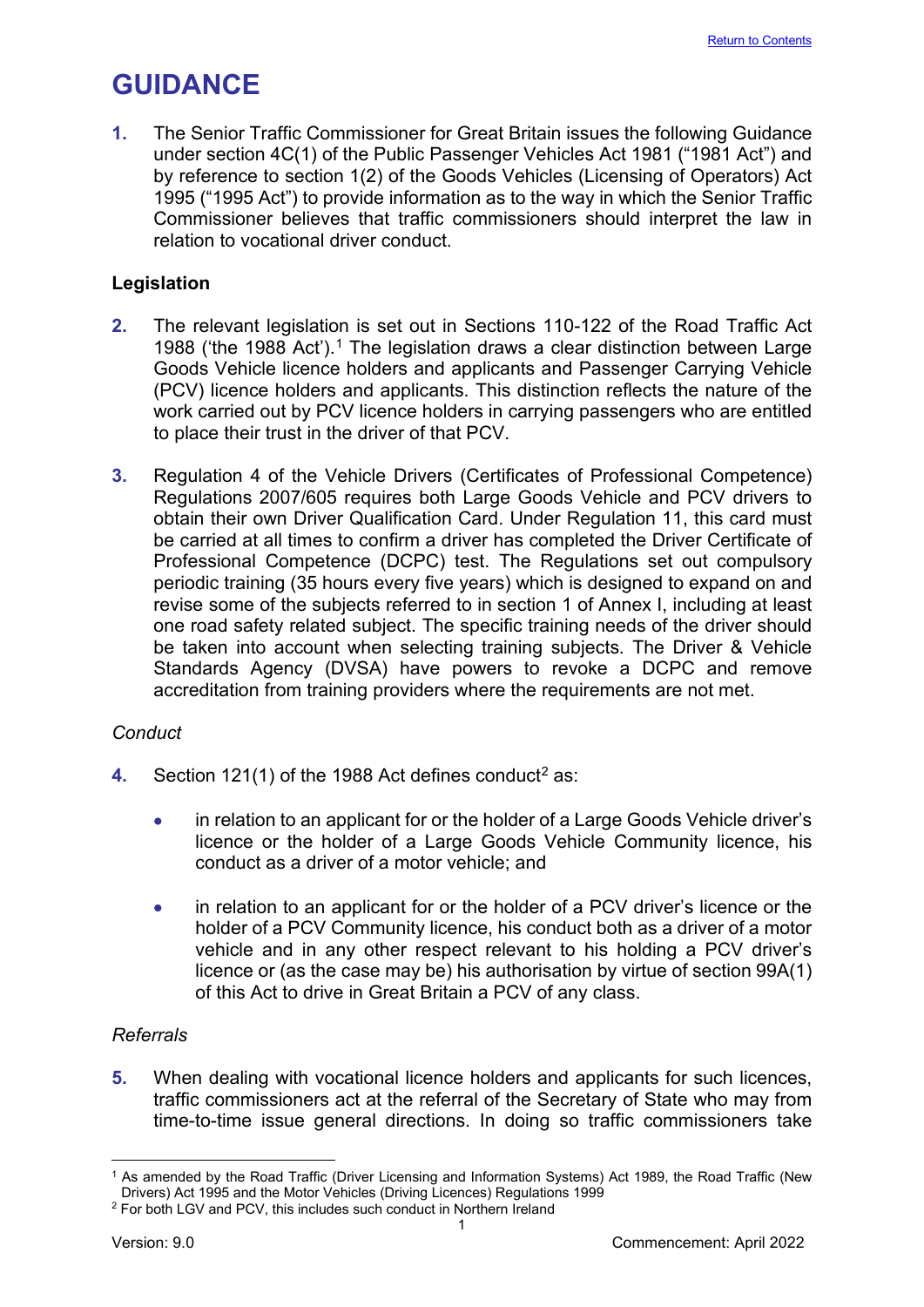account of the relevant legislation and determine each case on its own merits and completely free from any interference from the Secretary of State. [3](#page-2-0)

- **6.** Section 113(1) of the 1988 Act provides that any question arising under section 112 relating to the conduct of an applicant for a licence may be referred by the Secretary of State to a traffic commissioner. Section 116 outlines the referral of matters of conduct to traffic commissioners by the Secretary of State in relation to revocation or suspension of licences.
- **7.** Sections 113(3) and 116(3) of the 1988 Act provides that a traffic commissioner to whom a reference has been made may require the applicant for the licence or the licence holder to furnish the commissioner with such information as he may require and may, by notice to the applicant, require him to attend before the commissioner at the time and place specified by the commissioner to furnish the information and to answer such questions (if any) relating to his application / subject matter of the reference as the traffic commissioner may put to the applicant. Sections 113(4) and 116(4) provide powers in the event that the applicant or licence holder does not furnish information or attend before the traffic commissioner without reasonable excuse, and effectively gives the traffic commissioner discretion to determine a case either in writing or by the requirement of the person concerned to attend a hearing.[4](#page-2-1)
- **8.** Regulation 56(3) of The Motor Vehicles (Driving Licences) Regulations 1999 ('the 1999 Regulations') specifically refers to individuals who are currently disqualified from any driving (by virtue of section 37(1) of the Road Traffic Offenders Act 1988), and who are therefore referred to traffic commissioners under section 117 of the 1998 Act (their ordinary driving licence having being revoked). Previous holders of a vocational licence are referred under section 113 of the 1998 Act because their ordinary driving licence has already been restored and therefore treated as applicants.
- **9.** Section 22(2) of the Goods Vehicle (Licensing of Operators) Act 1995 requires, by conditions attached to a licence, a licence-holder to inform the traffic commissioner of any event which could affect the fulfilment by the licence-holder that they are of good repute, appropriate financial standing and professionally competent. In addition to this, Section 19 of the Public Passenger Vehicles Act 1981 requires the holder of a PSV operator's licence to give notice in writing (within 28 days) to the traffic commissioner of relevant convictions of the holder and any relevant convictions of any officer, employer or agent of the holder of an offence committed in the course of the holder's road passenger transport business.

# *Powers*

- **10.** Section 112 of the 1988 Act provides that the Secretary of State shall not grant to an applicant a Large Goods Vehicle driver's licence or a PCV driver's licence unless he is satisfied, having regard to his conduct, that he is a fit person to hold the licence applied for.
- **11.** Section 115 of the 1988 Act provides the power to revoke or suspend a Large Goods Vehicle or PCV driver's licence in prescribed circumstances or if the

<span id="page-2-0"></span><sup>3</sup> As guaranteed by section 111(2) of The Road Traffic Act 1988

<span id="page-2-1"></span><sup>4</sup> See below Directions on driver conduct hearings for further information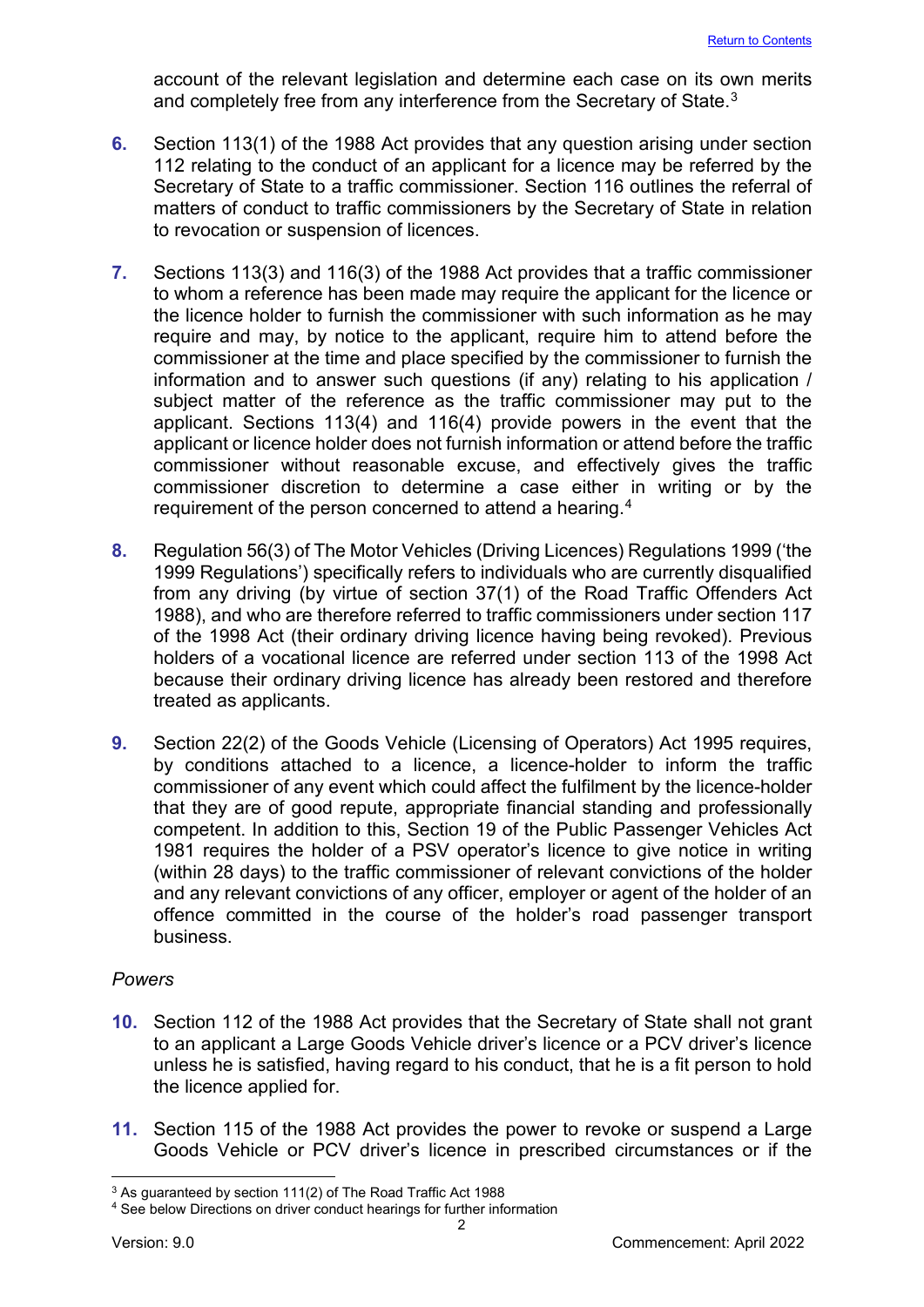driver's conduct is such as to make him unfit to hold a licence. Section 117(1) outlines the requirement to disqualify a driver indefinitely or for a determined period following revocation of a licence due to prescribed circumstances, relating to the driver's conduct.

- **12.** Section 117(2)(a) outlines the requirement to disqualify a driver indefinitely or for a determined period following revocation of a licence due to conduct that is such to make the driver unfit to hold such a licence. Regulation 57 of the 1999 Regulations provides for removal of a disqualification, which was imposed for more than two years under section 117(2)(a) after the expiry of the relevant period. Section 117(2)(b) and Section 117(5) of the 1988 Act (as amended by Regulation 56 of the 1999 Regulations) give the traffic commissioner the power to revert the driver to provisional status and require the driver to pass the prescribed test of competence. The legislation enables the traffic commissioner to allow the test pass to either allow all previously held vocational categories, or to require a test pass for each vocational category previously held.
- **13.** Regulation 12(4) of the 1999 Regulations<sup>[5](#page-3-0)</sup> states that an applicant for a Large Goods Vehicle driver's licence who is under the age of 21 must not be a person who has four or more penalty points or is disqualified. Regulation 55 provides that people under 21 with Large Goods Vehicle entitlement will have their licences revoked once they have four or more penalty points. The disqualification can be indefinite or for a specified period but must remain until at least the age of 21. The legislation is silent on a similar restriction applying to PCV entitlement.<sup>[6](#page-3-1)</sup>
- **14.** Section 2 and 3 of the Road Traffic (New Drivers) Act 1995 provides that the licence of any new driver who amasses six penalty points within the first two years of passing his or her test will be revoked. If the driver is over 21, Section 4 provides that all of his or her previous entitlements will be restored once he or she passes a test in any of his or her previously held categories.
- **15.** Section 115A of the Road Traffic Act 1988 applies to a holder of a Large Goods Vehicle or PCV Community licence who is normally resident in the United Kingdom and where his conduct immediately before the relevant date (as set out in section 99A(8) or after that date is such as that either prescribed or, otherwise, as to make him unfit to be authorised by virtue of section 99A(1) of the Road Traffic Act 1988 to drive in Great Britain a large goods vehicle or passengercarrying vehicle. The Secretary of State must serve notice on the holder requiring him to deliver the Community licence immediately to the Secretary of State and it shall be the duty of the holder to comply with that requirement.
- **16.** Where a notice is served in pursuance of subsection (1)(a) or (b) above on the holder of a Large Goods Vehicle Community licence or a PCV Community licence, he shall cease to be authorised by virtue of section 99A(1) of this Act to drive in Great Britain a large goods vehicle or passenger-carrying vehicle from such date as is specified in the notice.
- **17.** Where a notice is served on a Community licence holder in pursuance of section 115A(1)(a), the Secretary of State must, in accordance with the regulations made

<span id="page-3-0"></span><sup>5</sup> As amended by the Driving Licences (Amendment) (EU Exit) Regulations 2018/1251

<span id="page-3-1"></span><sup>6</sup> Although not covered by this specific legislation, under-21 PCV holders will still fall under section 116 of the 1998 Act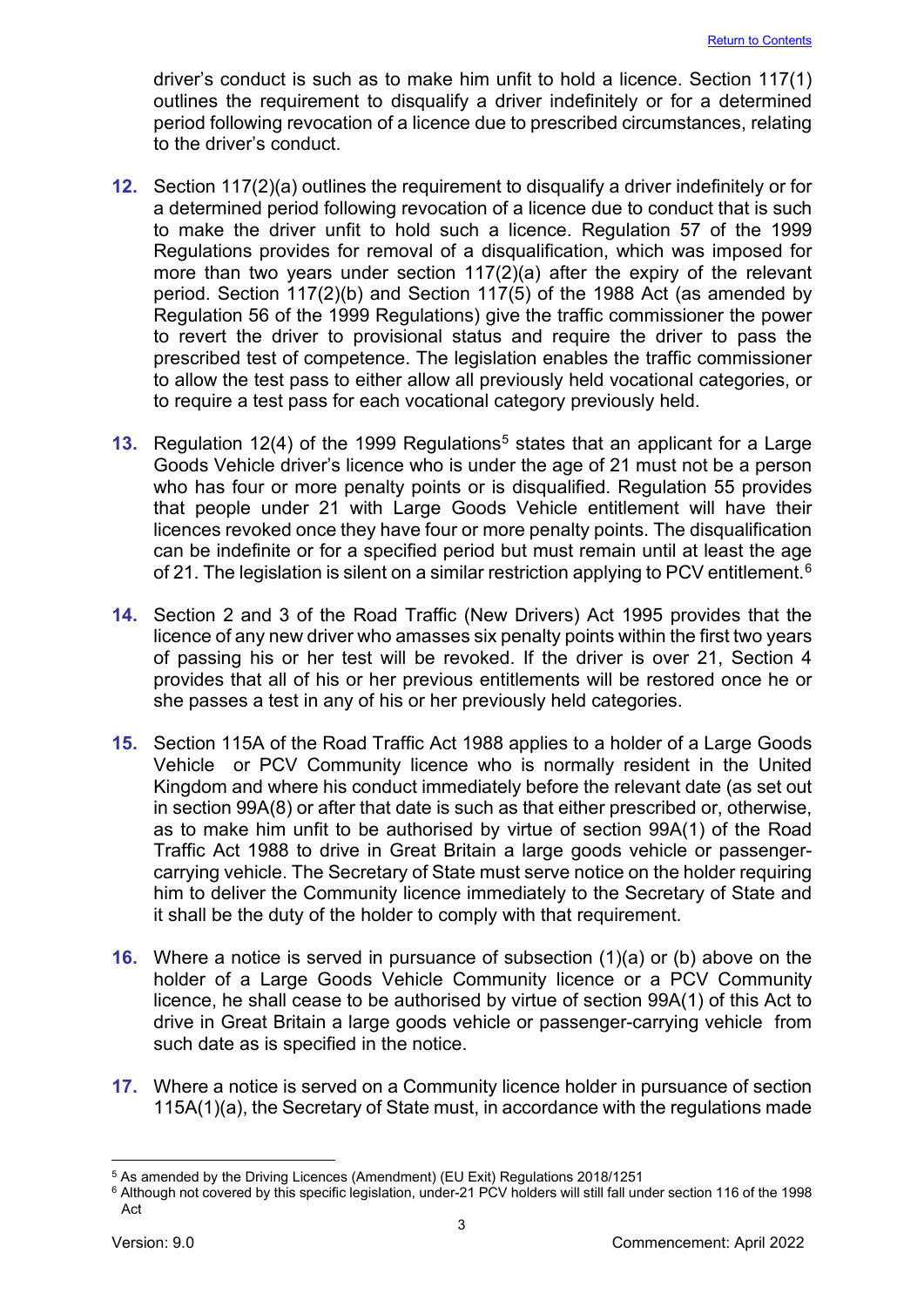in pursuance of section 115(3), order that person to be disqualified indefinitely or for the period determined in accordance with the regulations.

**18.** The starting points set out in [Annex A](#page-24-0) will be applied to Community licence holders and those applying to exchange a Community licence for a Great British licence.

#### *Appeals*

- **19.** The driver's rights are safeguarded by the appeals processes outlined in section 119 of the 1988 Act. The decision of a traffic commissioner in a specific case is binding upon the Secretary of State unless it is overturned on appeal at the magistrates' courts (England and Wales) or Sheriff Courts (Scotland). [7](#page-4-0)
- **20.** In England & Wales an appeal from the traffic commissioner is to the magistrates' court which is local to the driver. This means that if there are ten drivers living in ten areas, there can be ten separate appeals. Appeals are by way of complaint. Appeal hearings are usually complete re-hearings although often a transcript of the traffic commissioner's decision is obtained and referred to. As the hearings are fresh hearings the magistrates are free to deal with the case how they wish and they may hear new evidence. The principal restriction to the discretion of magistrates, as articulated in paragraph 46 below, is the Meredith case. $^8$  $^8$
- **21.** Appeal from the magistrates' court is restricted to appeal on a point of law only to the High Court. Magistrates' courts are not courts of record and individual decisions are not precedents, accordingly precedent is only made when there is a High Court appeal. There are very few High Court appeal decisions in England & Wales.
- **22.** In Scotland an appeal from the traffic commissioner is to the sheriff court which is local to the applicant or licence holder. Unlike in England and Wales it is not a rehearing of the evidence presented to the traffic commissioner. It focuses on whether the traffic commissioner exercised their discretion reasonably in arriving at the decision. The decision of the sheriff can be appealed to the sheriff principal, and appeal against that decision can be taken to the Court of Session. The decision of a sheriff principal is authoritative and should be followed by a sheriff.
- **23.** Whilst any Scottish decision is not binding in England and Wales, it may be persuasive and may help the magistrates or High Court in reaching a decision.
- **24.** In England and Wales, the starting point for appeal courts is that the successful party is awarded costs by the other side. However, costs will not be ordered against a regulatory body (including traffic commissioners) unless there has been conduct which warrants a different order (the traffic commissioner is manifestly not a prosecuting authority but carries out the regulatory function on behalf of the Secretary of State). $9$  The situation in Scotland may not have been argued and, as such, whoever wins an appeal will have an expectation that the other side pays the costs (although this is a judicial decision with discretion).

<span id="page-4-0"></span> $7$  Also see Statutory Guidance and Statutory Directions on Appeals for further information

<span id="page-4-2"></span><span id="page-4-1"></span><sup>8</sup> [Meredith and Others v Traffic Commissioner for the Western Traffic Area \(2009\) EWHC 2975 \(Admin\)](https://www.bailii.org/ew/cases/EWHC/Admin/2009/2975.html) 9 [Meredith and Others v Traffic Commissioner for the](https://www.bailii.org/ew/cases/EWHC/Admin/2009/2975.html) Western Traffic Area CO/4501/2009

<sup>4</sup>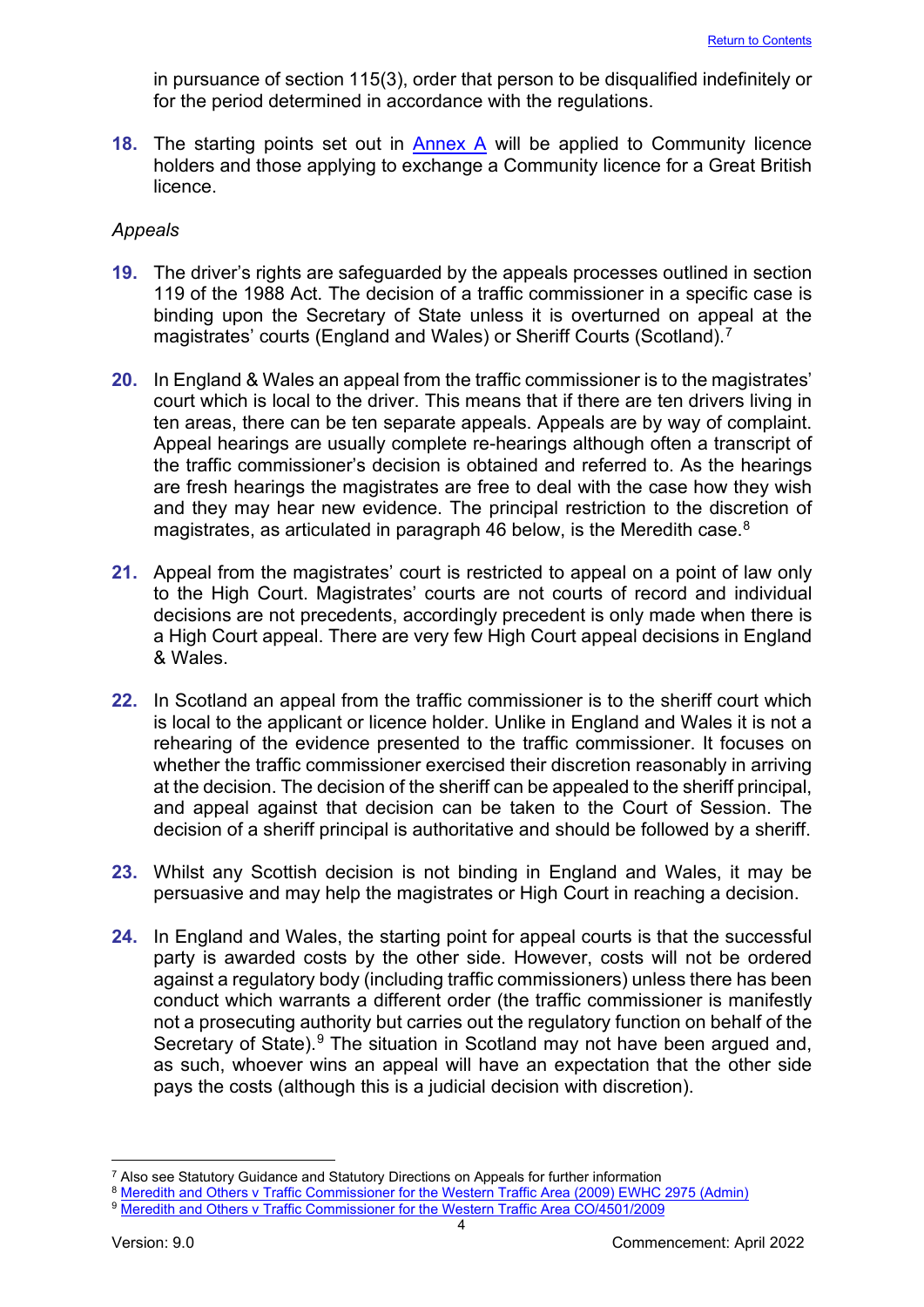**25.** There are no specific provisions for a stay in relation to vocational drivers. If a driver lodges an appeal to the magistrates' or Sheriff Court, then any stay application must in the first instance be directed to them and not the traffic commissioner. [10](#page-5-1)

# <span id="page-5-0"></span>**Other Relevant Legislation**

#### *The Rehabilitation of Offenders Act 1974*

- **26.** Section 1 of the Rehabilitation of Offenders Act 1974 ('the 1974 Act') provides that a person is to be treated as a rehabilitated person and applies equally in Scotland for the purposes of a traffic commissioner. A conviction is to be treated as spent<sup>[11](#page-5-2)</sup> provided the following conditions are satisfied in relation to any offence or offences committed before or after commencement of the 1974 Act:
	- the sentence imposed is not excluded from rehabilitation under the 1974 Act;
	- since the conviction and during the relevant rehabilitation period, there has not been a subsequent conviction and sentence which is excluded from rehabilitation.
- **27.** A person can only become a rehabilitated person if the sentence has been served in full or there has been full compliance with the requirements of the sentence. A failure to pay a fine or breach of a community penalty does not exclude a person from subsequently becoming rehabilitated. A sentence of imprisonment is deemed to have been served as at the time that the order requires the offender to be released from prison.
- **28.** Section 4 sets out the effect that rehabilitation has on an offender. A person who has become a rehabilitated person shall be treated for all purposes in law as a person who has not committed or been charged with or prosecuted for or convicted of or sentenced for the offences which were the subject of the conviction. The result is specifically limited and refers to convictions rather than the conduct itself:
	- no evidence is admissible in any proceedings before a judicial authority in Great Britain to prove that the individual has committed or been charged with, or prosecuted for, or convicted of, or sentenced for any offence which is the subject of the spent conviction; and
	- no question can be put to that individual in any such proceedings, which cannot be answered, without acknowledging or referring to a spent conviction.
- **29.** For the purposes of section 4 of the 1974 Act "proceedings before a judicial authority" include, in addition to proceedings before a court of law, proceedings before any tribunal, body or person having power:
	- by virtue of any enactment, law, custom or practice;

<span id="page-5-1"></span><sup>10</sup> Also see Statutory Guidance and Statutory Directions on Appeals

<span id="page-5-2"></span><sup>11</sup> <https://check-when-to-disclose-caution-conviction.service.gov.uk/steps/check/kind>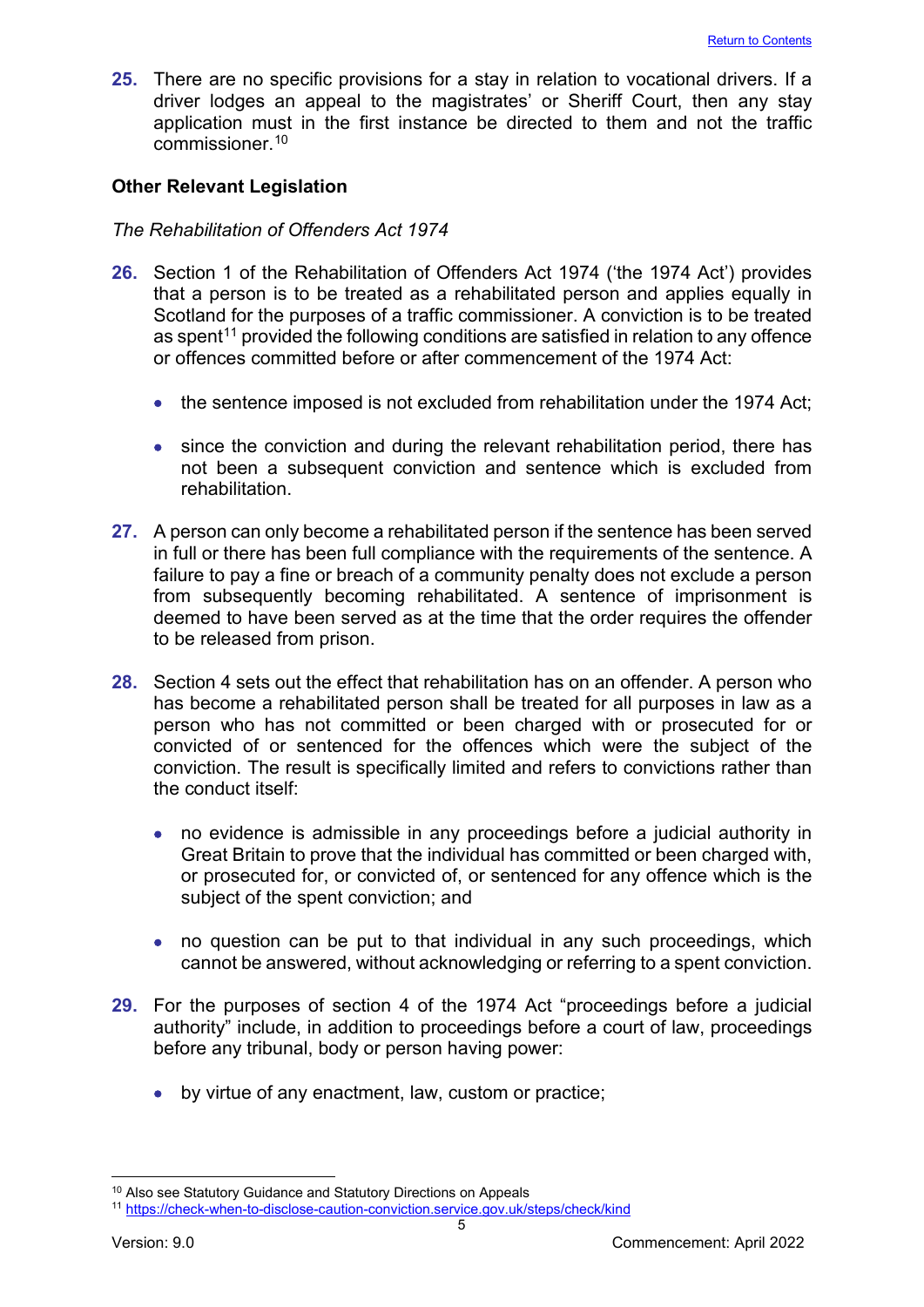- under the rules governing any association, institution, profession, occupation or employment; or
- under any provision of an agreement providing for arbitration with respect to questions arising under there;
- to determine any question affecting the rights, privileges, obligations or liabilities of any person or to receive evidence affecting such matters.
- **30.** Section 5 sets out the rehabilitation periods as summarised in the attached Statutory Directions.<sup>[12](#page-6-0)</sup>
- **31.** Section 6 sets out the rehabilitation period applicable where multiple convictions apply:
	- where only one sentence covered by this Act is imposed the rehabilitation period is as set out at section 5;
	- where more than one sentence covered by this Act is imposed in respect of a conviction (whether or not in the same proceedings) the applicable rehabilitation period is that for the longer sentence;
	- where a person is conditionally discharged or a probation order is made and after the end of the applicable rehabilitation period he is dealt with, in consequence of a breach of the order for the offence for which the order was made then he shall not be treated as having become rehabilitated until the end of the rehabilitation period for the new sentence;
	- if during the rehabilitation period the person convicted is convicted of a further offence (other than a summary offence) and no sentence excluded from rehabilitation is imposed any rehabilitation period which would end the earlier shall be extended so as to end at the same time as the other rehabilitation period;
	- the rehabilitation period applicable to another conviction cannot be extended by reference to an order imposing on a person any disqualification, disability, prohibition or other penalty.
- **32.** The provisions do not apply to a conviction in another country which would not have constituted an offence if it had taken place in any part of Great Britain.
- **33.** Section 7(3) provides that:

*'If at any stage in any proceedings before a judicial authority in Great Britain… the authority is satisfied, in the light of any considerations which appear to it to be relevant (including any evidence which has been or may thereafter be put before it), that justice cannot be done in the case except by admitting or requiring evidence relating to a person's spent convictions or to circumstances ancillary thereto, that authority may admit or, as the case may be, require the evidence in question…, and may determine any issue to which the evidence relates in disregard, so far as necessary, of those provisions.'* 

<span id="page-6-0"></span><sup>&</sup>lt;sup>12</sup> Subject to the Legal Aid, Sentencing and Punishment of Offenders Act 2012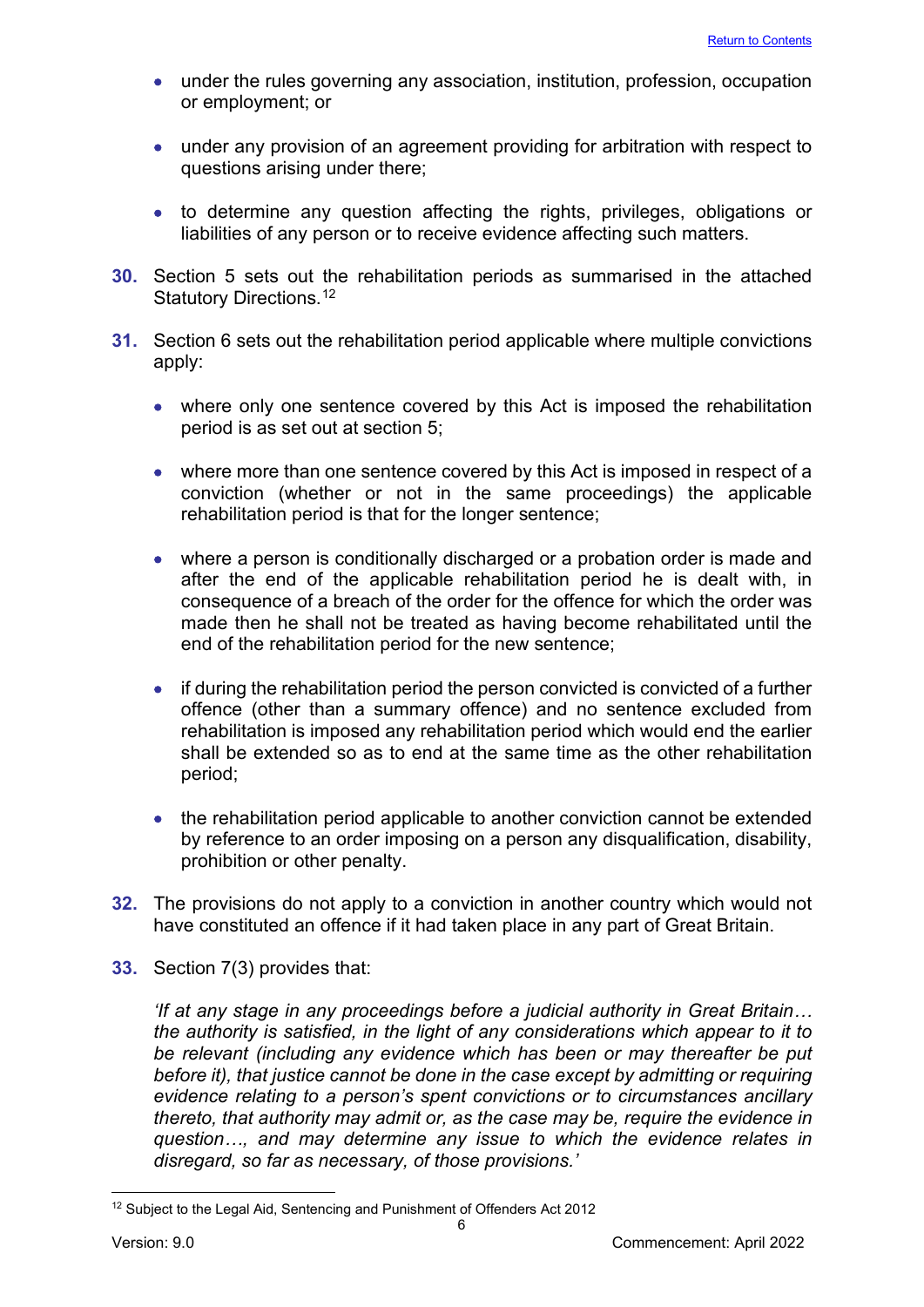- **34.** Any reference to a conviction is not the same as a court hearing resulting in a finding of guilt, for instance a conditional discharge is not strictly a conviction. [13](#page-7-0) The same will apply to other alternative court disposals including an absolute discharge. A discharge from a court will therefore not make a licence liable to automatic revocation but authorities are entitled to ask question.
- **35.** The application of the 1974 Act can prove difficult when concerned with multiple offences and it is important to differentiate between summary only offences and offences which can be dealt with by the higher courts. [14](#page-7-1)
- **36.** Useful parallels can be drawn from other licensing regimes<sup>15</sup> when determining the relevance of previous convictions to proceedings before a traffic commissioner. Commissioners are reminded of the principles set out below when deciding whether to consider spent convictions:
	- where a judicial authority is considering whether justice cannot be done in a particular case except by admitting evidence of spent convictions, it would be contrary to the purpose of the legislation to receive all spent convictions and then decide which ones to take into account;
	- when asked to provide information an enforcing authority should identify the issue to which the spent convictions would relate if they were admitted and then should not only limit disclosure to those convictions which are relevant but should also provide a covering note indicating in general terms the class, age and seriousness of each of those offences in order to help the licensing authority to decide whether, once it has heard the applicant on the matter, it wishes to be informed of the details of the spent convictions so that it may treat them as material convictions;
	- any advocate should indicate in general terms the class, age and seriousness of the offences in order to help a tribunal decide whether, once it has heard the applicant on the matter, it wishes to admit evidence of the convictions;
	- it may be that only some of the spent convictions should be received and the applicant should be given an opportunity to persuade the tribunal that any spent convictions which have been disclosed are either irrelevant or should not prejudice the application because of their age, circumstances or lack of seriousness;
	- the tribunal should come to its own dispassionate conclusion having regard to the interests of both the applicant and the public in whose interests the exceptional power to have regard to spent convictions is being exercised.
- **37.** The Senior Traffic Commissioner has identified some examples where justice might require a traffic commissioner to consider admitting evidence of a spent conviction:

<span id="page-7-0"></span><sup>13</sup> [R v Rupal Patel No 2006/4890/B5](https://www.bailii.org/ew/cases/EWCA/Crim/2006/2689.html)

<span id="page-7-1"></span><sup>&</sup>lt;sup>14</sup> [e.g. 2009/530 Boomerang Travel Ltd](http://transportappeals.decisions.tribunals.gov.uk/Aspx/view.aspx?id=1035)

<span id="page-7-2"></span><sup>&</sup>lt;sup>15</sup> Adamson v Waveney District Council [1997] 2 All ER 898, where the court was concerned with the grant of hackney carriage licence to a fit and proper person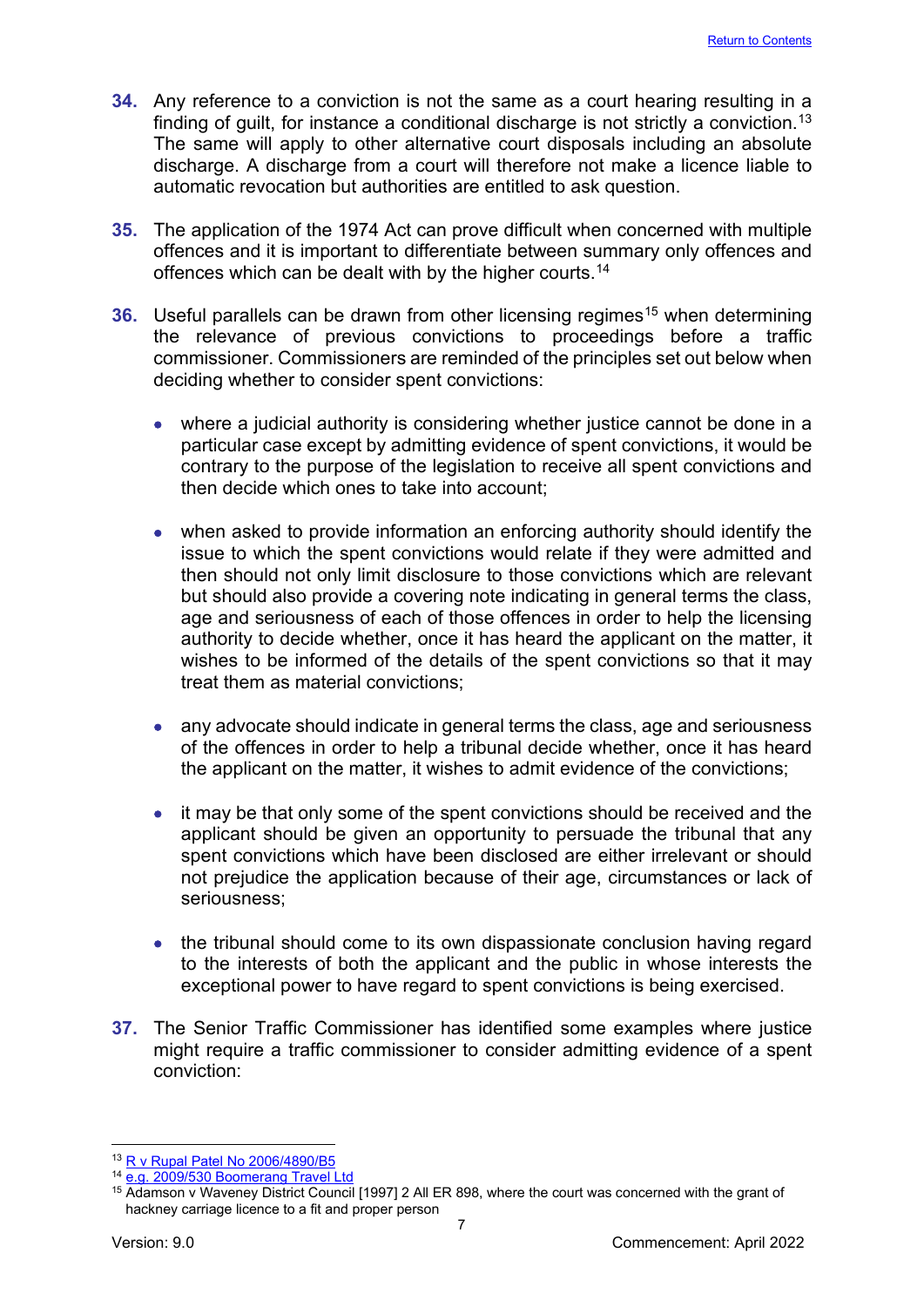- Non-disclosure of relevant evidence or information this has always been considered to be a serious matter although driver conduct cases follow referral from the Secretary of State.
- Rebuttal to refute a positive assertion. For example, if a driver has made a positive statement about an incident or offence that is not correct, this might require a traffic commissioner to revisit an earlier preliminary indication not to seek to admit the relevant spent conviction.
- Similar fact i.e. evidence of prior conduct which demonstrates the same driver conduct. This may be necessary to assess the attitude of a driver to reach a view on fitness to hold a licence. In some cases, such as repeat convictions for driving with excess alcohol, the fact of previous convictions may be obvious from the penalty imposed for a second or third offence.

# *Cautions*

**38.** The Criminal Justice and Immigration Act 2008 amended the 1974 Act to bring warnings, reprimands, simple cautions and conditional cautions within the scope of that Act. Section 8A and Schedule 2 of the 1974 Act (as amended) mean that reprimands and warnings are spent at the time they are given and conditional cautions are spent after three months. A person who is given a caution which is spent shall be treated for all purposes in law as a person who has not committed, been charged with or prosecuted for, or been given a caution for the offence and no evidence is admissible in any proceedings before a judicial authority to prove that person has committed, been charged with or prosecuted for, or been given a caution for the relevant offence. That person cannot be asked in the course of any proceedings any question which cannot be answered without acknowledging or referring to a spent caution or any ancillary circumstances.

#### *Sexual Offenders: Notification Requirements and Civil Orders*

- **39.** Registered Sexual Offenders (RSOs) are individuals who have been convicted or cautioned for a sexual offence listed in Schedule 3 of the Sexual Offences Act 2003. As an RSO, the individual is required to notify the police of their personal details on a yearly basis, as well as at any time when those details change. The length of time an RSO remains subject to the notification requirements (commonly referred to as the 'sex offenders' register') depends on how they were dealt with for the offence and the sentence given. Failure to notify is a criminal offence, which attracts a maximum term of 5 years imprisonment.
- **40.** A RSO may also be subject to licence conditions on release from prison, or be subject to a Sexual Harm Prevention Order (SHPO), which prohibits offenders from doing certain activities in order to protect the public, depending on the case. These prohibitions may include, for example, not to be in the company of potential victims, or not to be alone in a car with them. Convicted sexual offenders may also be barred from any employment in which they would come into contact with children and/or adults.
- **41.** Similarly, people who are considered to pose a risk of sexual harm, but who have not previously been convicted, can be made the subject of a Sexual Risk Order (SRO) which prohibits them from doing certain activities for the purpose of protecting the public, depending on the case. Further information about the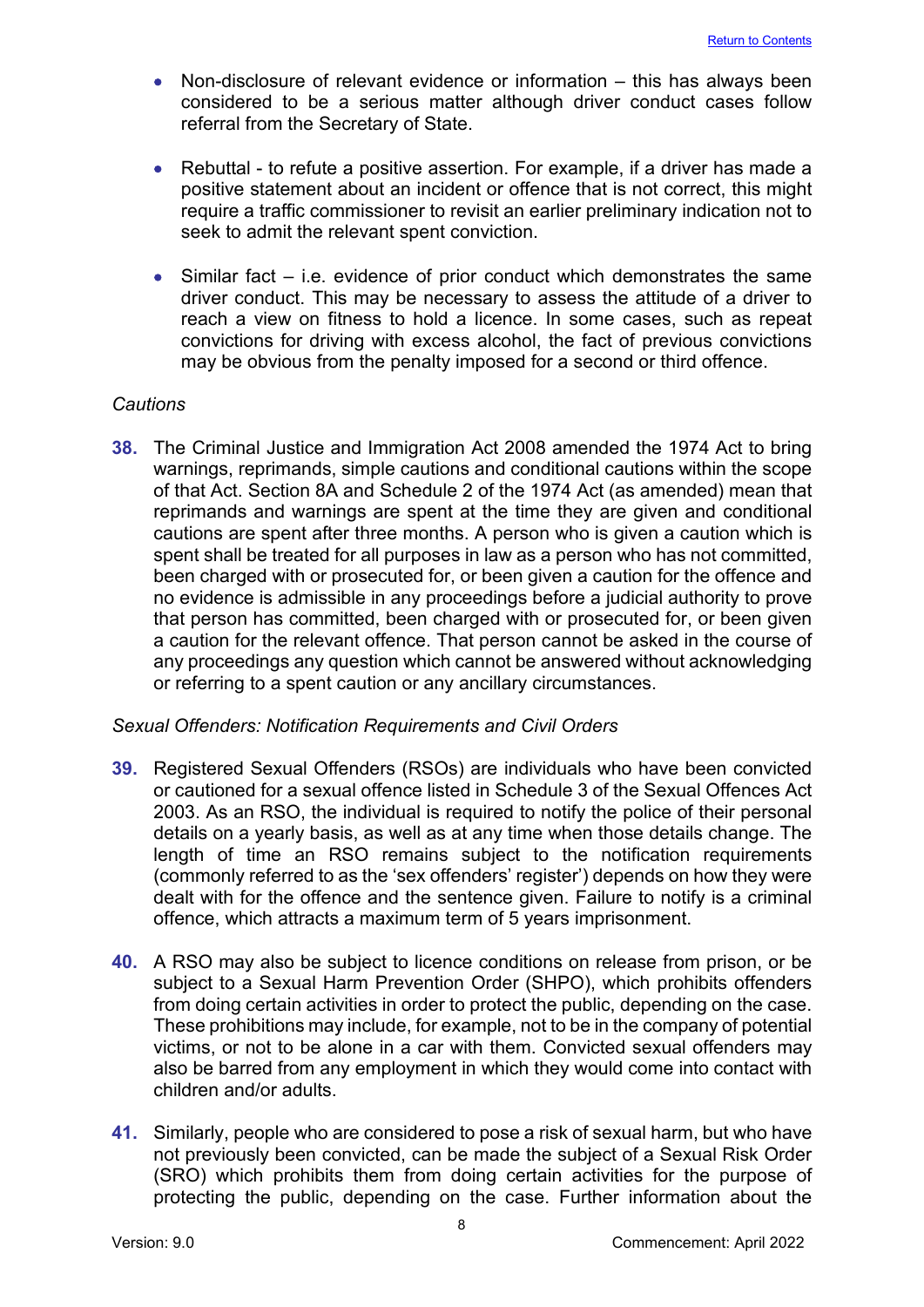notification requirements and civil orders can be found in the statutory guidance on Part 2 of the Sexual Offences Act 2003. More information on Disclosure and Barring Service can be found on the GOV.UK website.

# *Agreement on the Mutual Recognition of Driving Disqualifications between the United Kingdom of Great Britain and Northern Ireland and the Republic of Ireland ("the Agreement")*

- **42.** The Agreement was signed on 30 October 2015 and provides for the mutual recognition of specified driving disqualifications between the United Kingdom and the Republic of Ireland. The effect of this is that a driving disqualification for certain offences imposed in Ireland on a UK resident, or a holder of a UK driving licence will be recognised and given effect in the UK. Likewise, it makes provision for a driving disqualification imposed by the UK on an Irish resident, or a holder of an Irish driving licence to be notified to the appropriate Irish authority so that the disqualification may be recognised and given effect in Ireland.
- **43.** The disqualifications specified by the Agreement are:
	- Reckless or dangerous driving (MR09);
	- Hit and run driving (MR19);
	- Driving whilst under the influence of alcohol/drugs (MR29);
	- Refusal to submit to a drug/alcohol test (MR29);
	- Speeding (MR39);
	- Driving whilst disqualified (MR49);
	- Other road traffic offences resulting in a disqualification period of 6 months or more, (or a lesser duration where this has been agreed) (MR59).
- **44.** If a traffic commissioner is notified of a driver disqualified by the relevant authority in the Republic of Ireland the traffic commissioner will consider the relevant details of the case as if the driver had committed the offence in GB and the starting points set out in  $\frac{\text{Annexes A}}{\text{A}}$  and  $\frac{\text{B}}{\text{B}}$  will apply.
- **45.** Further details of the Agreement are set out in [Annex F.](#page-59-0)

# <span id="page-9-0"></span>**Case Law**

- **46.** This Guidance may be subject to decisions of the higher courts and to subsequent legislation. The Senior Traffic Commissioner, however, has extracted the following principles from existing case law.
- **47.** The 1988 Act clearly draws a distinction between conduct as a driver of a motor vehicle and conduct in any other respect relevant to holding a Large Goods Vehicle / PCV driver's licence. In section 121(1)(a), which relates to the holder of a Large Goods Vehicle driver's licence, only conduct as a driver of a motor vehicle is relevant. In terms of section 121(1)(b) in relation to a PCV driver's licence, both conduct as a driver of a motor vehicle and his conduct in any other respect relevant to holding a licence are relevant. The provisions of section  $121(1)$ (b) do not apply to the holder of a Large Goods Vehicle driver's licence.<sup>[16](#page-9-1)</sup>

<span id="page-9-1"></span><sup>16</sup> [Cameron John Young v Secretary of State for Transport \(2011\) B434/10](https://www.scotcourts.gov.uk/search-judgments/judgment?id=550287a6-8980-69d2-b500-ff0000d74aa7)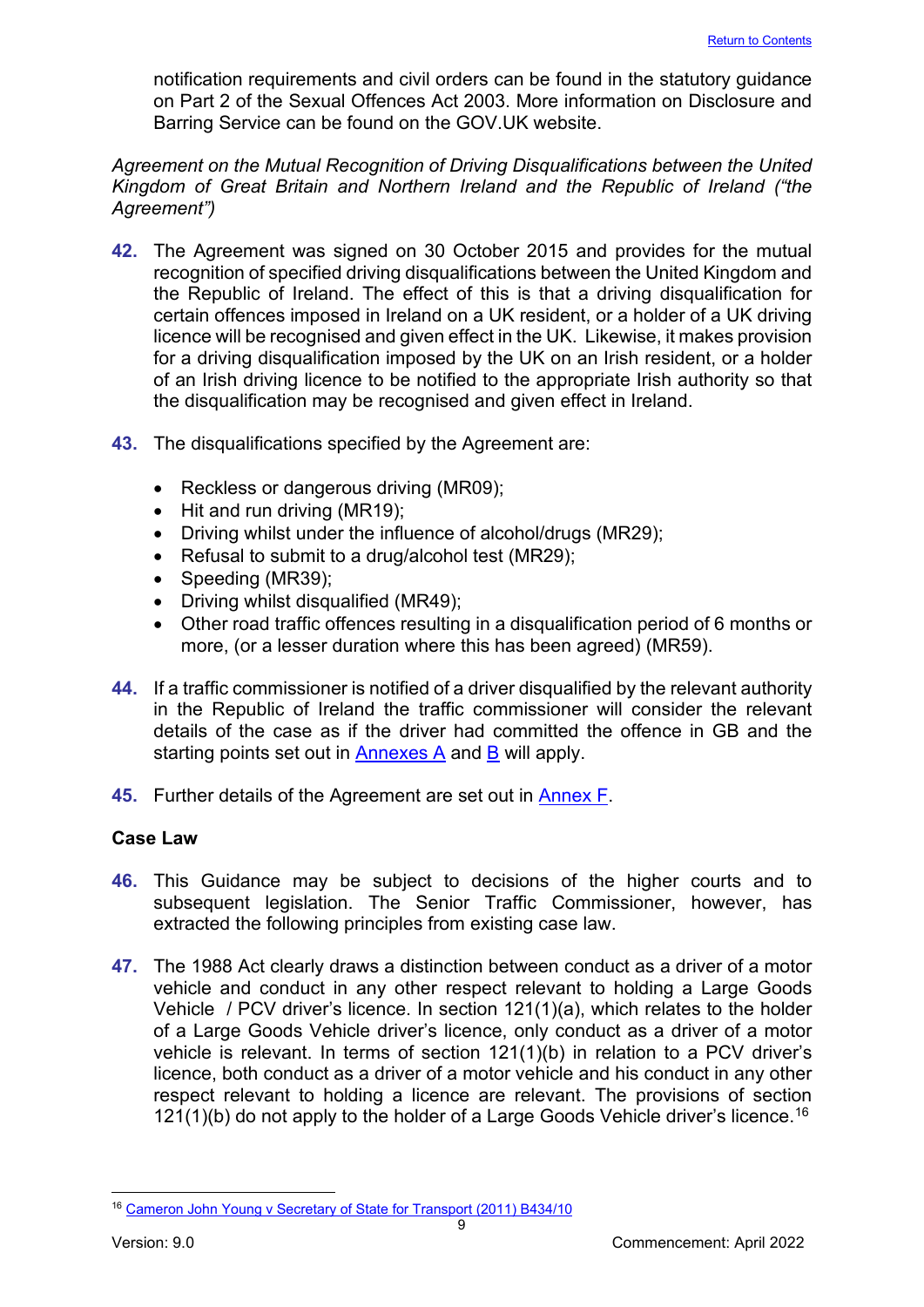**48.** Care should be taken to avoid automatically applying case law that applies to operator licensing, which is a jurisdiction with separate legislation, appellant body and case law. The only full appellant review of the traffic commissioner jurisdiction is in the Thomas Muir Haulage<sup>[17](#page-10-0)</sup> case and this is helpful guidance from a full five judge Court of Session.

#### *Standard of proof*

- **49.** In the vast majority of driver conduct cases, a traffic commissioner will be able to proceed on the basis of the facts following a conviction, fixed penalty, an endorsement or an admission of guilt. However, where no such findings have been made, the standard of proof required (in such civil proceedings) is the balance of probabilities, but the more serious the allegation the more cogent is the evidence required to overcome the unlikelihood of what is alleged and thus to prove it.<sup>[18](#page-10-1)</sup>
- **50.** The utilisation of copies of press reports on any incident or court hearing by the traffic commissioner is regarded as being a reasonable practice.[19](#page-10-2)

#### *Deterrence*

**51.** The Administrative Court in the Meredith<sup>[20](#page-10-3)</sup> case was not asked to consider the applicability of the principle of deterrence and was not referred to the Thomas Muir Haulage<sup>[21](#page-10-4)</sup> case. In operating licensing cases the Upper Tribunal has given considerable weight to the five-judge Court of Session decision in the Thomas Muir Haulage case:

*"We have to say that it appears that the Anglorom[22](#page-10-5) case was decided without consideration of all relevant cases. In particular, we have also to say that references in the Court of Appeal to "punishment" and to "this most draconian order" are not consistent with the approach of the five-judge Court of Session decision in the Thomas Muir case. Until the matter is considered again by an appellant court we consider that the Thomas Muir approach should be followed......"* [23](#page-10-6)

**52.** The Thomas Muir Haulage case outlines that a traffic commissioner can take into account, where appropriate, some considerations of a disciplinary nature and doing so in particular for the purpose of deterring the operator or other persons from failing to carry out their responsibilities under the legislation. However, taking such considerations into account would not be for the purpose of punishment per se, but in order to assist in the achievement of the purpose of the legislation.<sup>[24](#page-10-7)</sup>

<span id="page-10-0"></span><sup>17</sup> Thomas Muir Haulage v The Secretary of State for the Environment, Transport and the Regions (1998) Scott [CS13](https://www.scotcourts.gov.uk/search-judgments/judgment?id=674b87a6-8980-69d2-b500-ff0000d74aa7)

<span id="page-10-1"></span><sup>&</sup>lt;sup>18</sup> Re Dellow's Will Trusts [1964] 1 WLR 451 at p455 as approved in Re H and R (1996)(1) FLR 80 and Re L (1996)(1) FLR 116

<span id="page-10-2"></span><sup>19</sup> Andrew Ramsay v The Right Honourable Lord Wallace of Tankerness QC (2014) B276/14

<span id="page-10-3"></span><sup>20</sup> [Meredith and Others EWHC 2975 \(Admin\) \(as above\)](https://www.bailii.org/ew/cases/EWHC/Admin/2009/2975.html)

<span id="page-10-4"></span><sup>21</sup> [Thomas Muir Haulage \(as above\)](https://www.scotcourts.gov.uk/search-judgments/judgment?id=674b87a6-8980-69d2-b500-ff0000d74aa7)

<span id="page-10-5"></span><sup>&</sup>lt;sup>22</sup> Anglorom Trans (UK) Limited v. Secretary of State for Transport; 2004 EWCA Civ 998. Note: This was a 3 judge [Court of Appeal case from England where the Court was not referred to the Thomas Muir Haulage case](https://www.bailii.org/ew/cases/EWCA/Civ/2004/998.html)

<span id="page-10-6"></span><sup>&</sup>lt;sup>23</sup> [2005/355 Danny W Poole International](https://transportappeals.decisions.tribunals.gov.uk/Aspx/view.aspx?id=436) Ltd

<span id="page-10-7"></span><sup>24</sup> [Thomas Muir Haulage \(as above\)](https://www.scotcourts.gov.uk/search-judgments/judgment?id=674b87a6-8980-69d2-b500-ff0000d74aa7)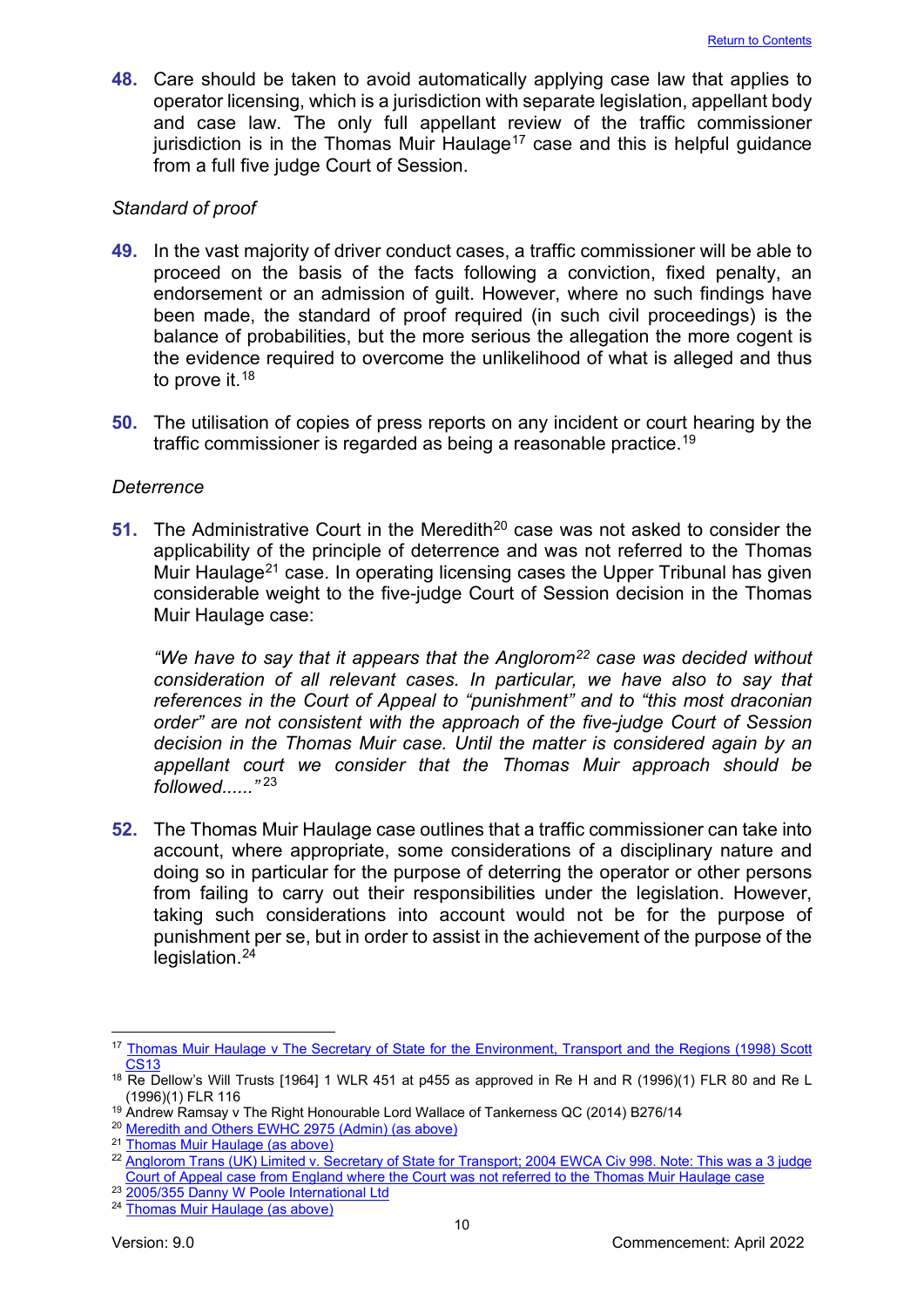#### *Double jeopardy*

**53.** The concept of double jeopardy is sometimes raised in relation to traffic commissioner led regulatory action taking place in parallel with criminal proceedings. However, the principle of double jeopardy does not apply. Case law clearly indicates that regulation would be turned on its head if disciplinary proceedings could only be taken in the less serious of cases, where there are no concurrent criminal proceedings.[25](#page-11-0) However, if a traffic commissioner decides to proceed in advance of the criminal proceedings elaborate steps may have to be taken to protect the fairness of those proceedings.<sup>26</sup> Ultimately the decision whether or not to continue is one for the traffic commissioner hearing the matter.

#### *Conduct & fitness[27](#page-11-2)*

- **54.** Drivers are expected to fully acquaint themselves with the relevant legislation before undertaking employment as a professional driver. Drivers cannot evade their personal responsibility by stating that they bowed to their employer's orders on issues related to their obligations under the regulations.<sup>[28](#page-11-3)</sup>
- **55.** The judgement on whether the licence holder's conduct as a driver makes him unfit to hold the licence cannot be focused exclusively upon the matters which gave rise to the referral to the traffic commissioner but should embrace the licence holder's conduct as a driver as a whole, good and bad, relevant to the question whether, at the time of making the judgment, the licence holder is unfit. For example, it may be relevant to fitness whether the matters of complaint took place in isolation or against a background of repeated disregard for the law of the road.[29](#page-11-4)
- **56.** As indicated above, it is important that traffic commissioners take into account any prolonged period of post-offence good (or bad) conduct when determining fitness to hold a licence and whether revocation and disqualification or suspension of the licence is warranted, and clearly document any such considerations at or following a driver conduct hearing.[30](#page-11-5)
- **57.** Traffic commissioners are entitled to expect that drivers treat public officials with respect at all times. Where a traffic commissioner receives a report that a driver has been abusive or intimidating to officials, they should consider whether such conduct makes that driver fit to continue to hold vocational entitlement.
- **58.** The personal circumstances of the driver are, at the preliminary stage of consideration of fitness, irrelevant to the question whether his conduct as a driver has been such as to make him unfit, save to the extent that those circumstances concern his conduct as a driver. Personal circumstances which go to mitigate the conduct itself (such as illness, or emergency, or momentary lapse of attention, or carelessness) will be relevant, while personal circumstances which would, in the ordinary sentencing exercise by a criminal court go to mitigation of penalty (such

<span id="page-11-0"></span><sup>25</sup> [e.g. 2004/255 M Oliver](http://transportappeals.decisions.tribunals.gov.uk/Aspx/view.aspx?id=371)

<span id="page-11-1"></span><sup>26</sup> [2006/149 A & C Nowell Ltd](http://transportappeals.decisions.tribunals.gov.uk/Aspx/view.aspx?id=567)

<span id="page-11-2"></span> $27$  Reference to fitness relates to conduct of the driver as opposed to any medical condition. Notifiable medical conditions must be notified to DVLA. Further information can be found at[: https://www.gov.uk/health-conditions](https://www.gov.uk/health-conditions-and-driving)[and-driving](https://www.gov.uk/health-conditions-and-driving)

<span id="page-11-3"></span><sup>&</sup>lt;sup>28</sup> [Scott Craig Walker v Secretary of State for Transport \(2010\) B1942/09](https://www.scotcourts.gov.uk/search-judgments/judgment?id=d8fd86a6-8980-69d2-b500-ff0000d74aa7)

<span id="page-11-4"></span><sup>29</sup> [Meredith and Others EWHC 2975 \(Admin\) \(as above\); Scott Craig Walker \(as above\)](https://www.bailii.org/ew/cases/EWHC/Admin/2009/2975.html)

<span id="page-11-5"></span><sup>30</sup> [Scott Craig Walker \(as above\)](https://www.scotcourts.gov.uk/search-judgments/judgment?id=d8fd86a6-8980-69d2-b500-ff0000d74aa7)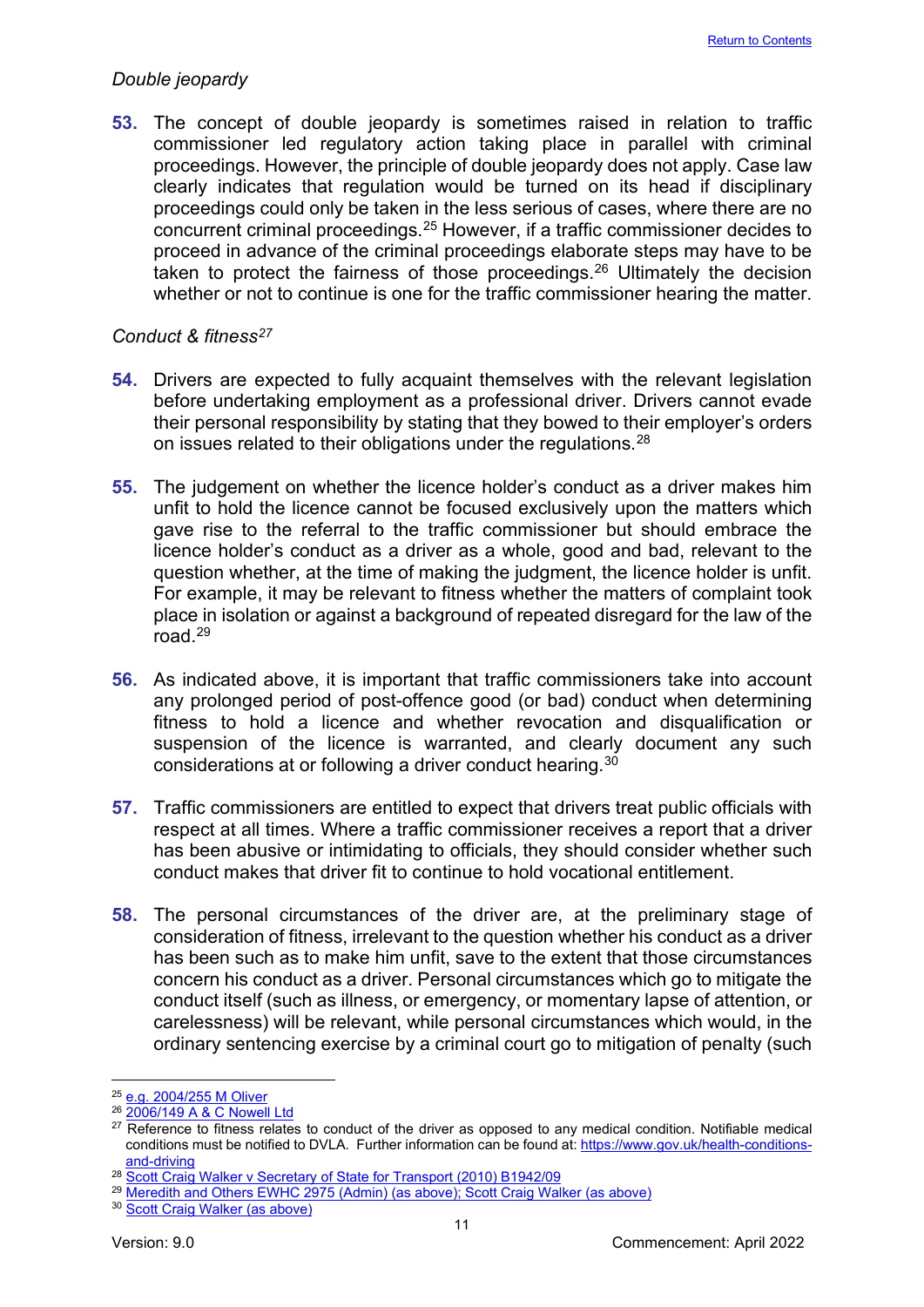as loss of work, or other hardship, or the dependence of others upon the licence-holder) would not.<sup>[31](#page-12-0)</sup> The driver should understand that, even where a sentencing court is persuaded not to disqualify on the basis of exceptional hardship, a traffic commissioner may still take regulatory action against the driver's vocational entitlement.

- **59.** When exercising judgement whether the conduct must lead to revocation and disqualification or suspension, personal circumstances may be relevant. If the experience of referral and the risk of revocation have sufficiently brought home to the licence holder that his livelihood is in jeopardy, such that the traffic commissioner is persuaded that further offences are unlikely, the traffic commissioner is open to conclude that the sanction of revocation is not required.[32](#page-12-1) The vocational licence holder's conduct must be considered in context and in the round and references from an employer, for example, are relevant. Explanations as to the detail of a person's life (both private and commercial) after the incident and/or the conviction should also be taken into account. Any other approach would be too arid and would not allow an applicant's personal circumstances to be considered.[33](#page-12-2)
- **60.** Traffic commissioners are entitled, in the exercise of discretion, to consider a cumulative and longer period of disqualification in instances where the conduct has aggravating factors (see **Annex C** for examples), such as for offences of false record keeping through the use of an interference device. However, traffic commissioners are not entitled to take into account offences not brought before a driver's hearing.[34](#page-12-3)
- **61.** Traffic commissioners are free to take into account the fact that a driver has been found to be an unreliable witness and lack credibility when making a decision and, in significant cases, are entitled to set down a marker regarding deterrence.[35](#page-12-4)
- **62.** Traffic commissioners are reminded that the fact that a driver is a Registered Sexual Offender does not automatically mean that they are unfit to drive.<sup>[36](#page-12-5)</sup> However, a conviction for a sexual offence will usually warrant the revocation of a person's PCV licence due to the particular risk that sexual offenders can pose to the travelling public. Traffic commissioners should also consider revocation of a PCV licence for any drivers subject to a Sexual Risk Order, taking into account the circumstances of the case.
- **63.** Due to the specific wording of section 121(1) of the 1988 Act on conduct, there is no justification for traffic commissioners to apply the criminal law concept of aiding and abetting to civil cases involving Large Goods Vehicle drivers. [37](#page-12-6)

<span id="page-12-0"></span><sup>31</sup> [Meredith and Others EWHC 2975 \(Admin\) \(as above\); Scott Craig Walker \(as above\)](https://www.bailii.org/ew/cases/EWHC/Admin/2009/2975.html)

<span id="page-12-1"></span><sup>&</sup>lt;sup>32</sup> [Meredith and Others EWHC 2975 \(Admin\) \(as above\); Scott Craig Walker \(as above\)](https://www.bailii.org/ew/cases/EWHC/Admin/2009/2975.html)

<span id="page-12-2"></span><sup>33</sup> [Secretary of State for Transport, Local Government and the Regions v Snowdon \[2002\] EWHC 2394](https://www.bailii.org/ew/cases/EWHC/Admin/2002/2394.html)  [\(Admin\)](https://www.bailii.org/ew/cases/EWHC/Admin/2002/2394.html)

<span id="page-12-3"></span><sup>&</sup>lt;sup>34</sup> Martin Smith v Secretary of State for Transport (2011) B429/10; Bruce Kirkpatrick v Secretary of State for [Transport \(2011\) B435/10](https://www.scotcourts.gov.uk/search-judgments/judgment?id=2b0287a6-8980-69d2-b500-ff0000d74aa7)

<span id="page-12-4"></span><sup>35</sup> [Martin Smith](https://www.scotcourts.gov.uk/search-judgments/judgment?id=2b0287a6-8980-69d2-b500-ff0000d74aa7) (as above)[; Bruce Kirkpatrick](https://www.scotcourts.gov.uk/search-judgments/judgment?id=630287a6-8980-69d2-b500-ff0000d74aa7) (as above)

<span id="page-12-5"></span><sup>&</sup>lt;sup>36</sup> [Snowdon](https://www.bailii.org/ew/cases/EWHC/Admin/2002/2394.html) (as above) made it clear that Parliament could have said so but did not; also refer to Annex D for Case Example re: sex offenders

<span id="page-12-6"></span><sup>&</sup>lt;sup>37</sup> [Cameron John Young \(as above\)](https://www.scotcourts.gov.uk/search-judgments/judgment?id=550287a6-8980-69d2-b500-ff0000d74aa7)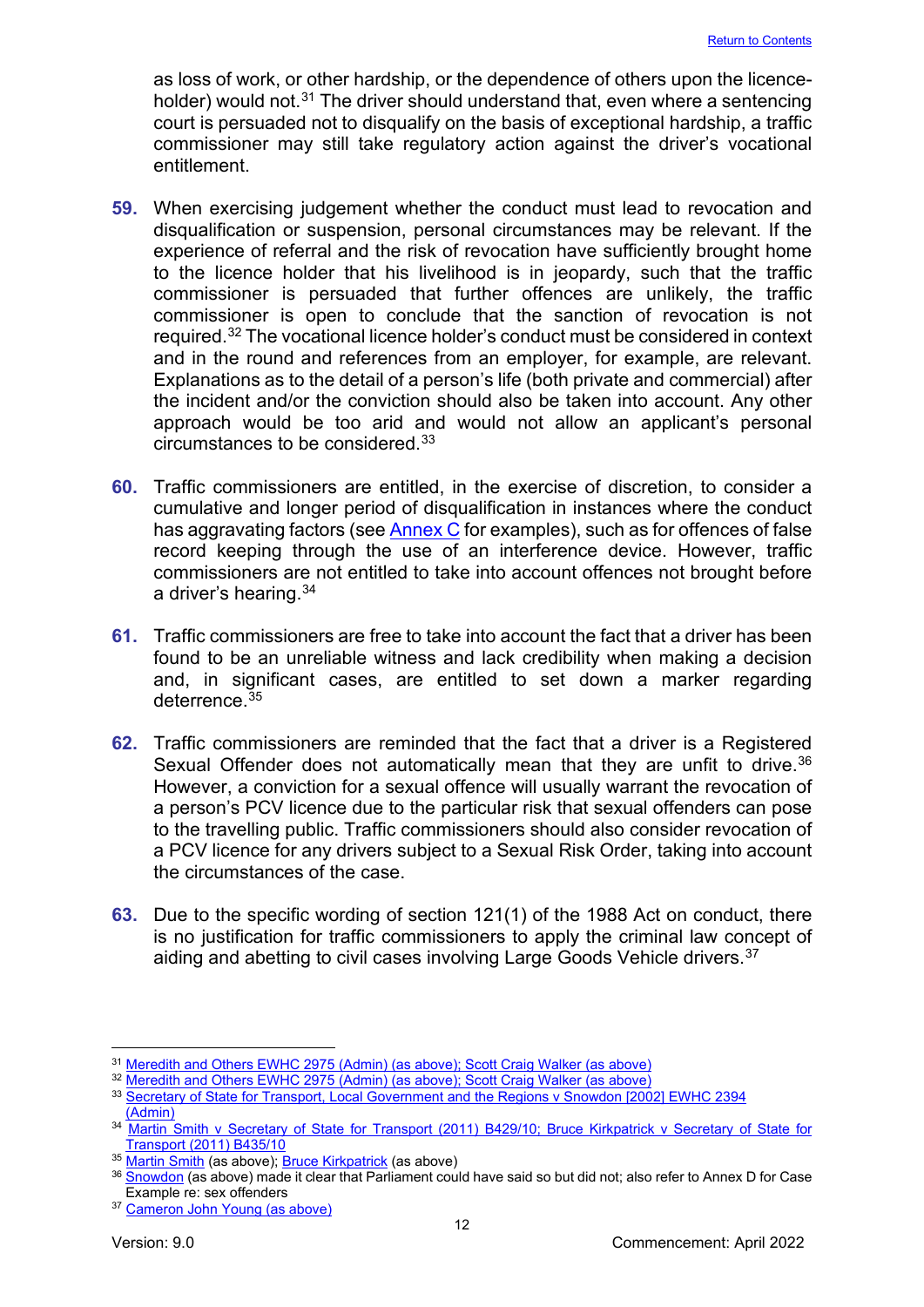# <span id="page-13-0"></span>**DIRECTIONS**

**64.** The Senior Traffic Commissioner for Great Britain issues the following Directions to traffic commissioners under section 4C(1) of the Public Passenger Vehicles Act 1981 (as amended) and by reference to section 1(2) of the Goods Vehicles (Licensing of Operators) Act 1995. These Directions are addressed to the traffic commissioners in respect of the approach to be taken by staff acting on behalf of individual traffic commissioners and dictate the operation of delegated functions in relation to vocational driver conduct.

# <span id="page-13-1"></span>**Referrals**

**65.** Traffic commissioners can only take action on a vocational conduct case upon the referral of that case to them by the Secretary of State.<sup>[38](#page-13-3)</sup> The Secretary of State has given approval to traffic commissioners to deal with any matter that any individual traffic commissioner considers should be referred. However, the number of vocational licence holders and applicants are too great for traffic commissioners to deal with every potential referral.  $\Delta$  nnex  $\Delta$  outlines the type of vocational licence holders and applicants who are likely to be referred to traffic commissioners by the Secretary of State.

# <span id="page-13-2"></span>**Decision Making[39](#page-13-4)**

# *On the papers (without a driver conduct hearing)*

**66.** A significant number of cases are dealt with by traffic commissioners on the papers. In practice, letters will be sent by staff to the vocational licence holder or applicant stating that the traffic commissioner is considering taking a particular course of action and inviting the person concerned to accede to the course of action, to make written representations or to request a hearing where they can give full oral evidence. The most common occurrence is where a driver has been disqualified by a court for driving with excess alcohol and is offered an extended disqualification on behalf of a traffic commissioner.

#### *Driver conduct hearings*

- **67.** The value of hearing all the relevant evidence and submissions at a driver conduct hearing is long established. Driver conduct hearings are inquisitorial in nature and provide an opportunity for the driver to address or to offer any explanation for the matters leading to the Secretary of State's referral.
- **68.** Convictions or other formal records such as Fixed Penalty Notices will be treated as a formal finding unless challenged in the course of the hearing. The driver may also ask for references and/or testimonials to be taken in to consideration.
- **69.** If there has been no court hearing then a traffic commissioner may hear evidence and effectively make a decision on the balance of probabilities. The more serious an issue or allegation the more cogent the evidence is required before making an adverse finding.

<span id="page-13-3"></span><sup>&</sup>lt;sup>38</sup> In practice referrals are usually made by DVLA on behalf of the Secretary of State

<span id="page-13-4"></span><sup>&</sup>lt;sup>39</sup> See Statutory Guidance and Statutory Directions on Case Management and Statutory Guidance and Statutory Directions on The Principles of Decision Making & the Concept of Proportionality for further guidance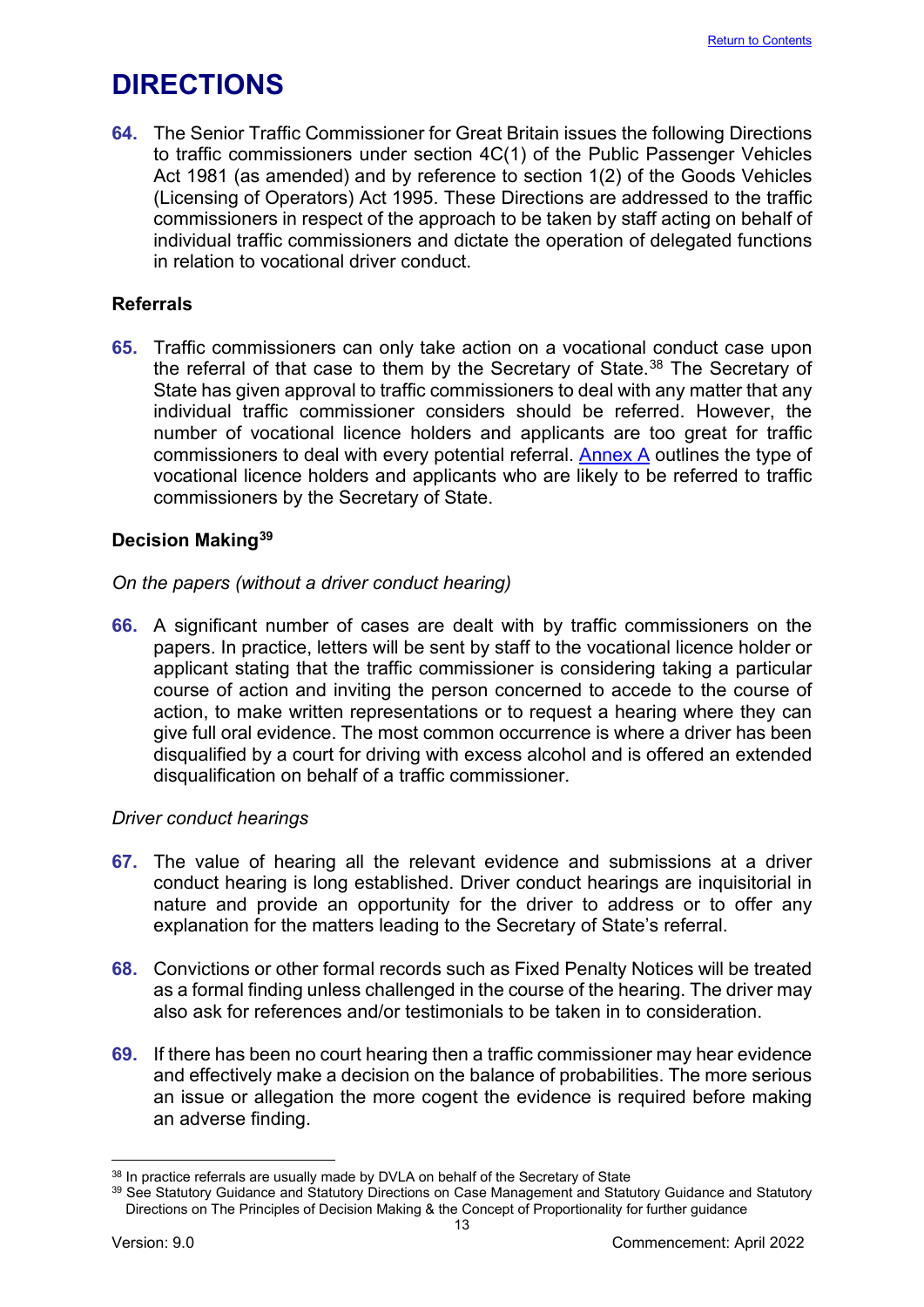- **70.** Where there has been a court hearing the driver appearing before a traffic commissioner may attempt to present the circumstances of the case in a manner that differs from that upon which the driver was sentenced. The following principles may assist:
	- traffic commissioners will not normally need independent verification of the facts in simple cases before them. However, they are more likely to do so in serious cases, such as any case involving a death, or a sexual assault involving a PCV applicant or driver;
	- if the case involves a custodial sentence (including suspended sentences) there is a presumption that an applicant or driver will be required to produce independent evidence to assist the traffic commissioner in assessing the seriousness of the offence; $^{\rm 40}$  $^{\rm 40}$  $^{\rm 40}$
	- in England & Wales a pre-sentence report can be utilised to ascertain the facts of a case, however if this is used it is essential that the report be copied to the applicant or driver. This is a requirement of natural justice; [41](#page-14-1)
	- if there was a guilty plea, but the facts as initially set out by the prosecutor were not accepted, there is often a written 'basis of plea' which would form the best evidence as to the circumstances of the offence. $42$
- **71.** Although Sections 113 and 116 of the 1988 Act are silent as to whether a driver conduct hearing should be in private or at a public hearing, traffic commissioners seek to regulate in an open and transparent manner. That way the public can see that traffic commissioners carry out their role free from undue influence from any party. Conducting the hearing in public also complies with Article 6 of the European Convention for the Protection of Human Rights ('the Convention'), which indicates that everyone is entitled to a fair and public hearing within a reasonable time by an independent and impartial tribunal established by law. The Convention also states that judgment shall, in most circumstances, be pronounced publicly.
- **72.** There will be occasions when traffic commissioners are asked to regulate both an operator and the drivers who are or were employed by that operator. The traffic commissioner will be dealing with different legislation but will be concerned with the same objectives, namely the promotion of road safety and fair competition as well as seeking to ensure compliance with that legislation by both driver and operator.<sup>[43](#page-14-3)</sup> Where there are obvious issues in common, it would clearly be unsatisfactory for the traffic commissioner(s) to reach what might be seen as inconsistent conclusions. It is therefore desirable to list those related cases together. This also applies where there is the possibility of conflicting evidence so that a driver's conduct hearing might be held at the same time as an operator's public inquiry.

<span id="page-14-0"></span><sup>40</sup> See Sections 113(3) and 116(3) of the 1988 Act

<span id="page-14-1"></span><sup>41</sup> Contrast with Scotland where permission of the court is required before use

<span id="page-14-2"></span> $42$  The principle of a trial to establish the basis of a plea was set out in E v Newton 77 Cr. App. R. 13 CA and is commonly called a Newton hearing

<span id="page-14-3"></span><sup>43</sup> See Statutory Guidance and Statutory Directions on Case Management and Statutory Guidance and Statutory Directions on The Principles of Decision Making & the Concept of Proportionality for further information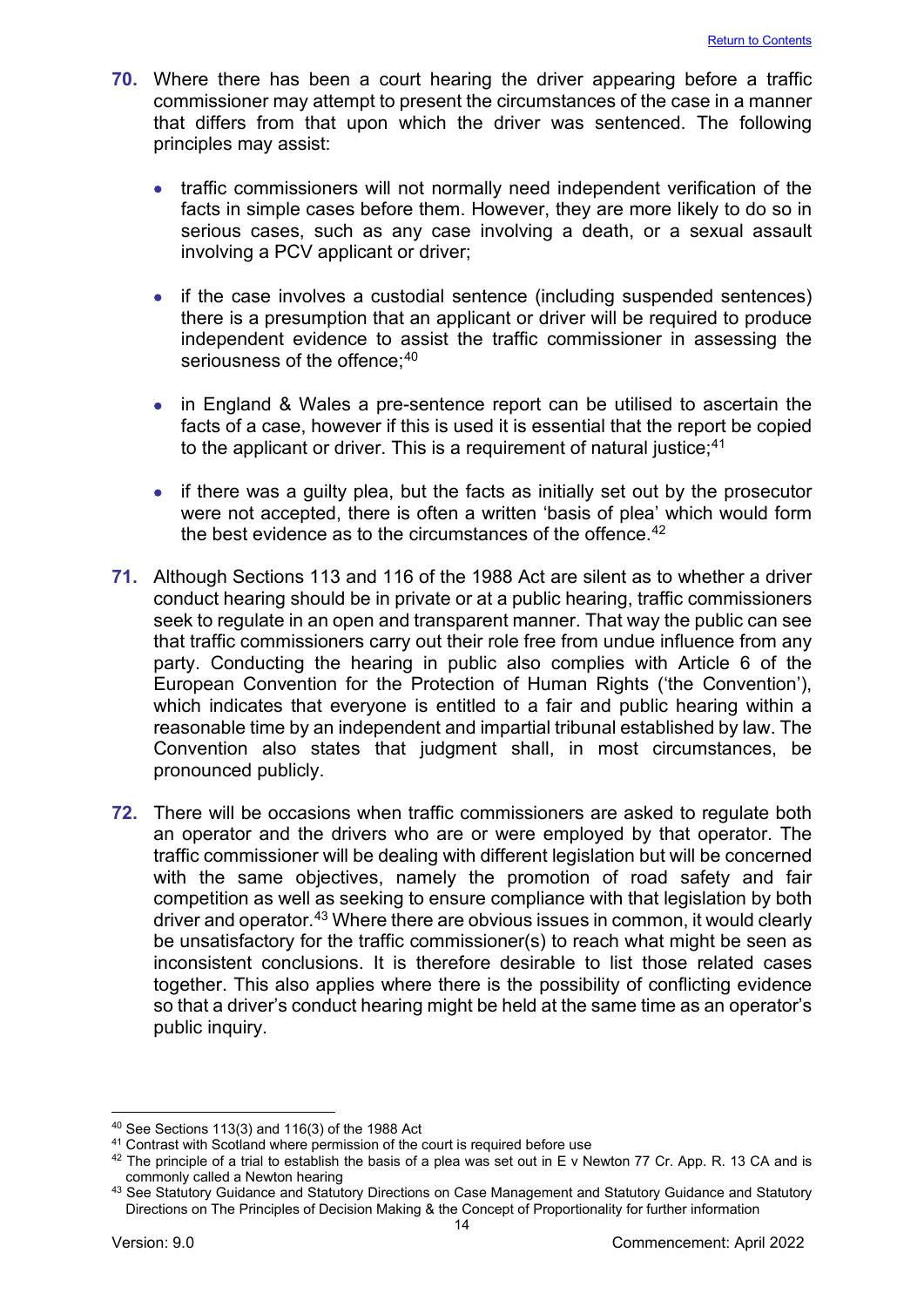- **73.** There will also be cases where the driver and operator will each seek to blame the other and the presiding traffic commissioner will have to make specific findings of fact regarding culpability that will have a direct bearing on the traffic commissioner's decisions for both operator and driver. It is only fair for drivers and operators to hear the evidence that each is giving about the other so that they might admit or deny that evidence, and it is right that the presiding traffic commissioner should hear the whole of the evidence and should not be actively prevented from doing so by separate hearings for the driver and the operator.
- **74.** To ensure a consistency of approach / procedure to driver conduct hearings, and to provide clarity to vocational licence holders and applicants, driver conduct hearings are undertaken in public (which follows the governing legislation for operators). However, the presiding traffic commissioner may decide that the whole or any part of a driver conduct hearing be held in private if he or she is satisfied that it is just and reasonable to do so by reason of:
	- the likelihood of disclosure of intimate personal or financial circumstances;
	- the likelihood of disclosure of commercially sensitive information;
	- information obtained in confidence; or
	- exceptional circumstances not falling within the above.
- **75.** Should an applicant for a vocational licence fail without good reason to attend a hearing, the traffic commissioner will normally decline to proceed further with the application. This decision will be entered into the system as refused (until his 80th birthday) to ensure that the Driver and Vehicle Licensing Agency (DVLA) will be alerted if a subsequent application is made. It is open to the driver whether they wish to make a fresh application in such circumstances.
- **76.** Where a valid vocational licence is currently held and the traffic commissioner is considering revocation and disqualification, suspension or renewal of the licence and the driver fails to attend the hearing without explanation the traffic commissioner will determine the case on the papers available. If the driver requests an adjournment in advance of the hearing the traffic commissioner will consider whether it is appropriate to adjourn to a second date. This reflects the fact that some vocational drivers may be working away. It is very unlikely for a second adjournment to be granted to a driver.
- **77.** If the traffic commissioner considers that a driver has been properly served with the papers, and who on the evidence before the traffic commissioner poses a risk to road safety or passengers, it is open to the traffic commissioner to consider the case at the first listing. It is a matter of proportionality for the traffic commissioner, who should balance the risk that the driver presents to road safety and the natural justice for the driver.
- **78.** It is important that the proceedings are clearly understood by all parties. This enables the traffic commissioner to give full consideration to the actions of the driver when determining the matter and ensures that a driver is given the opportunity to fully present their case along with any mitigation they wish to give to the traffic commissioner. In a case involving a driver whose first language is not English or Welsh the traffic commissioner will follow the current advice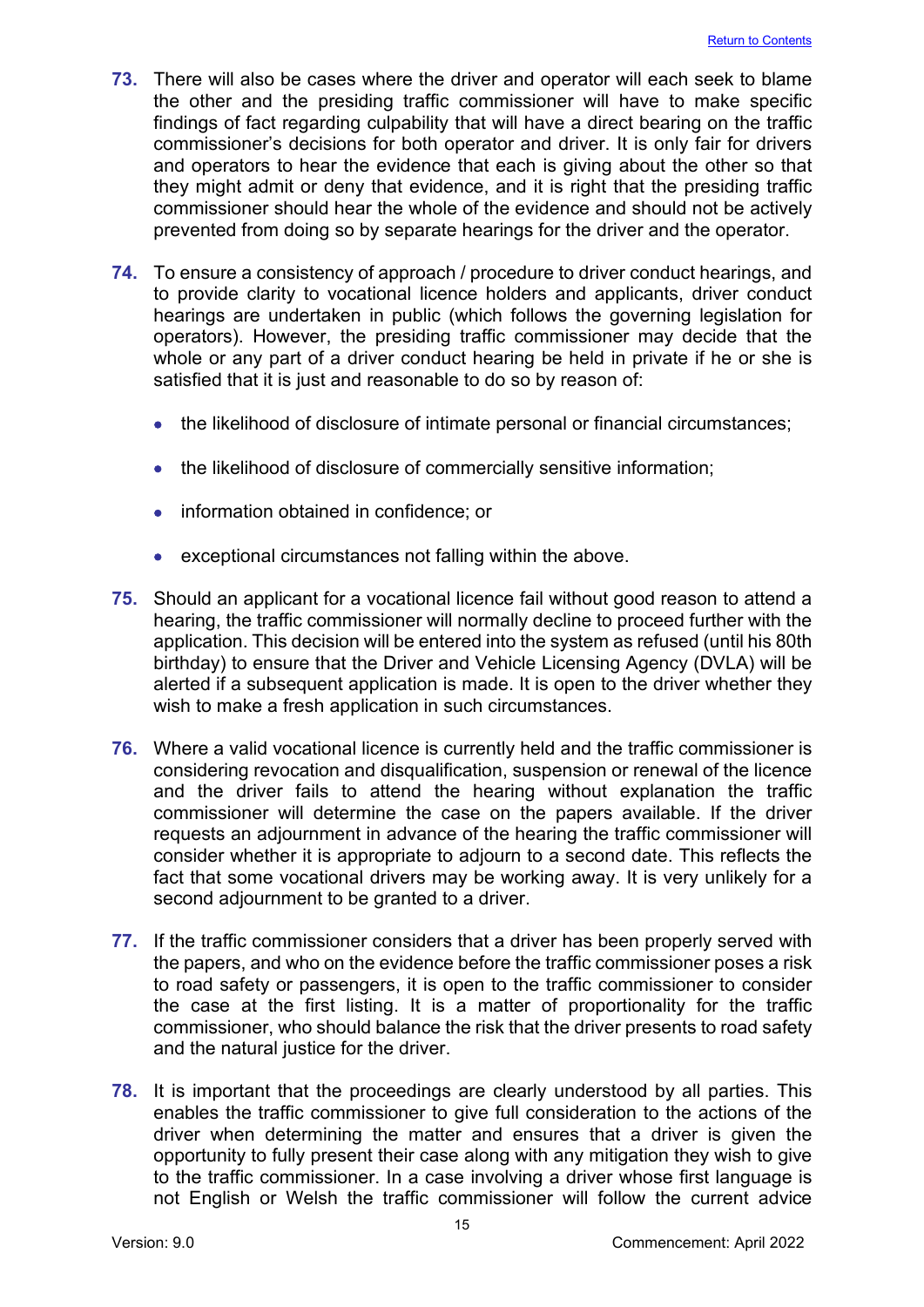followed by other courts for non-committal hearings and will provide an interpreter if that is the only way that a driver can take part in a hearing. The relevant circumstances are where a driver:

- cannot speak or understand the language of the court well enough to take part in the hearing;
- cannot afford to privately fund an interpreter, **and** has no family member, or friend, who can attend to interpret for them and who is acceptable to the court.
- **79.** There may be occasions where the traffic commissioner has concerns that the person used to interpret for the driver does not have the relevant understanding or that there may be a conflict of interest. The traffic commissioner may then consider that the interests of justice would be better served by the appointment of an independent interpreter from public funds.
- **80.** In cases where a driver is hearing impaired many will have a friend or relative who will usually interpret for them. If the driver wishes for a friend or relative to interpret, the traffic commissioner must be satisfied that the friend or relative can interpret exactly what is being said to the traffic commissioner and what the traffic commissioner is saying to the driver. If the traffic commissioner has any doubt they should consider appointing a qualified and independent interpreter to aid the hearing. This will be paid out of public funds.

#### *Written warnings*

- **81.** The traffic commissioner may choose to issue a warning letter, which the driver or applicant is expected to adhere to. This will emphasise:
	- the additional requirements and standards expected of a professional driver;
	- the link between vocational entitlement, the traffic commissioner and conduct;
	- the potential implications for the driver's employer's operator licence.

# <span id="page-16-0"></span>**Starting Points for Submissions**

- **82.** Whilst the criminal courts are concerned with punishing those who have committed criminal offences, traffic commissioners are concerned with the question of whether the person concerned is fit to obtain or to continue to hold a vocational licence. Those two exercises are different and consequently what is appropriate and proportionate will vary in each individual case.
- **83.** A case may involve many variables including different variations of alleged breaches, negative and positive features. A case that may appear to be very serious from an initial reading of the papers may in fact turn out not to require severe regulatory action once all the evidence and submissions have been heard. Conversely, a case that initially appears not to be serious can then in fact require severe regulatory action.
- **84.** Whilst it is intended to ensure a consistency in approach (and not uniformity in decision) by prescribing starting points for regulatory action, it cannot be used to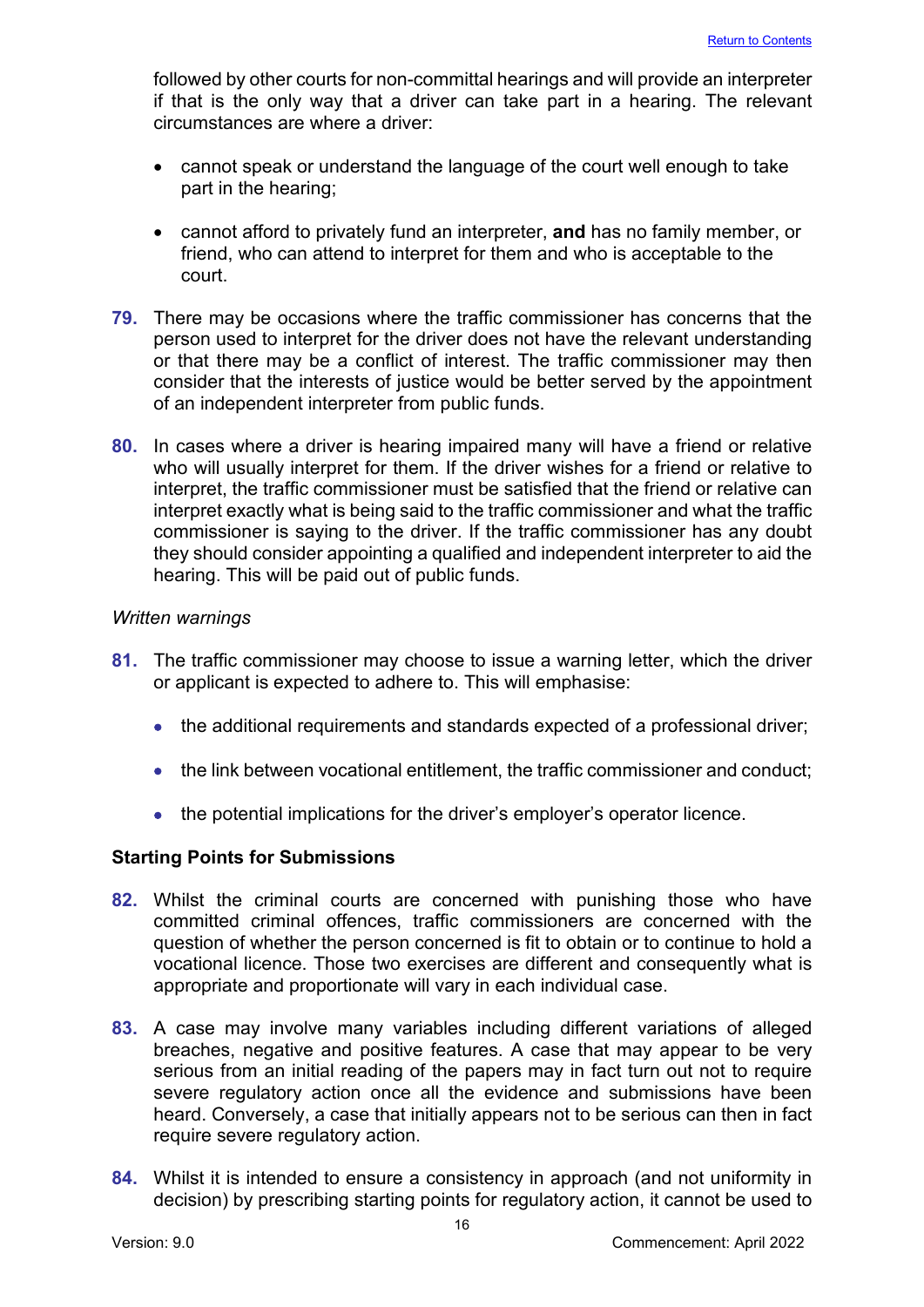predict the outcome of a driver conduct hearing or give rise to a legitimate expectation. Each case must be dealt with on its own evidence and facts, taking into account the offences (including type and number), aggravating and mitigating features, whether it was planned, whether it was committed in the course of a licence holder acting as a Large Goods Vehicle or a PCV holder or as a non-vocational driver, whether it was a repeat offence and the likelihood of future offending. Any conduct as a driver is relevant, irrespective of whether it is committed whilst driving a vehicle which requires a vocational licence. Traffic commissioners are also reminded that they may attach such weight to the evidence as they see fit.

**85.** [Annexes A](#page-24-0) and [B](#page-33-0) outline the starting points. Whilst the Annexes are not exhaustive, they do cover the most frequent and common types of driver conduct. [Annex C](#page-41-0) presents a non-exhaustive list of aggravating and mitigating features. [Annex D](#page-44-0) presents a number of case examples by way of illustration. Offence codes can be found at [Annex E.](#page-55-0)

#### *Driving resulting in a death*

**86.** Any case involving a death (e.g. death by careless or dangerous driving) will be referred to the traffic commissioner. In the most serious of cases, a driver is likely to be disqualified from vocational driving for a significant period of time and for a period that may mean they will no longer have a future in the profession.

#### *Mobile phones and other electronic devices*

- **87.** The practice of vocational licence holders using a hand-held mobile phone and other electronic devices, and especially whilst driving a HGV or PSV, is unacceptable and presents an undue risk to road safety. The penalty was increased from three penalty points to a mandatory six penalty points for offences taking place from 1 March 2017 reflecting Parliament's view of the seriousness of the offence.<sup>[44](#page-17-0)</sup>
- **88.** A report for an offence that a vocational driver has used a hand-held device whilst driving will trigger the action set out in [Annexes A](#page-24-0) and [B.](#page-33-0) The presiding traffic commissioner will be keen to ascertain the reason the driver is using a hand-held device. In cases where drivers are speaking with their employers or their customers the traffic commissioner may consider the effect this might have upon the operator's repute.

# *Drivers' hours (EC & domestic) / working time and tachograph offences*

- **89.** The drivers' hours, working time and tachograph rules assist in keeping the public safe when using public roads and it is always serious when a deliberate false record is made by a vocational driver.
- **90.** The Court of Appeal has confirmed that it is appropriate in principle to pass a custodial sentence of significant length for offences related to falsifying records

<span id="page-17-0"></span><sup>44</sup> Offences related to mobile phones are given the offence code and description of 'CU80 - Breach of requirements as to control of the vehicle, such as using a mobile phone'. Prior to 1 March 2017 any CU80 offence attracted a sanction of 3 penalty points. With effect from 1 March 2017 the sanction for offences related to mobile phones were increased to a mandatory 6 penalty points whereas other offences under the code CU80 retained the 3 penalty points sanction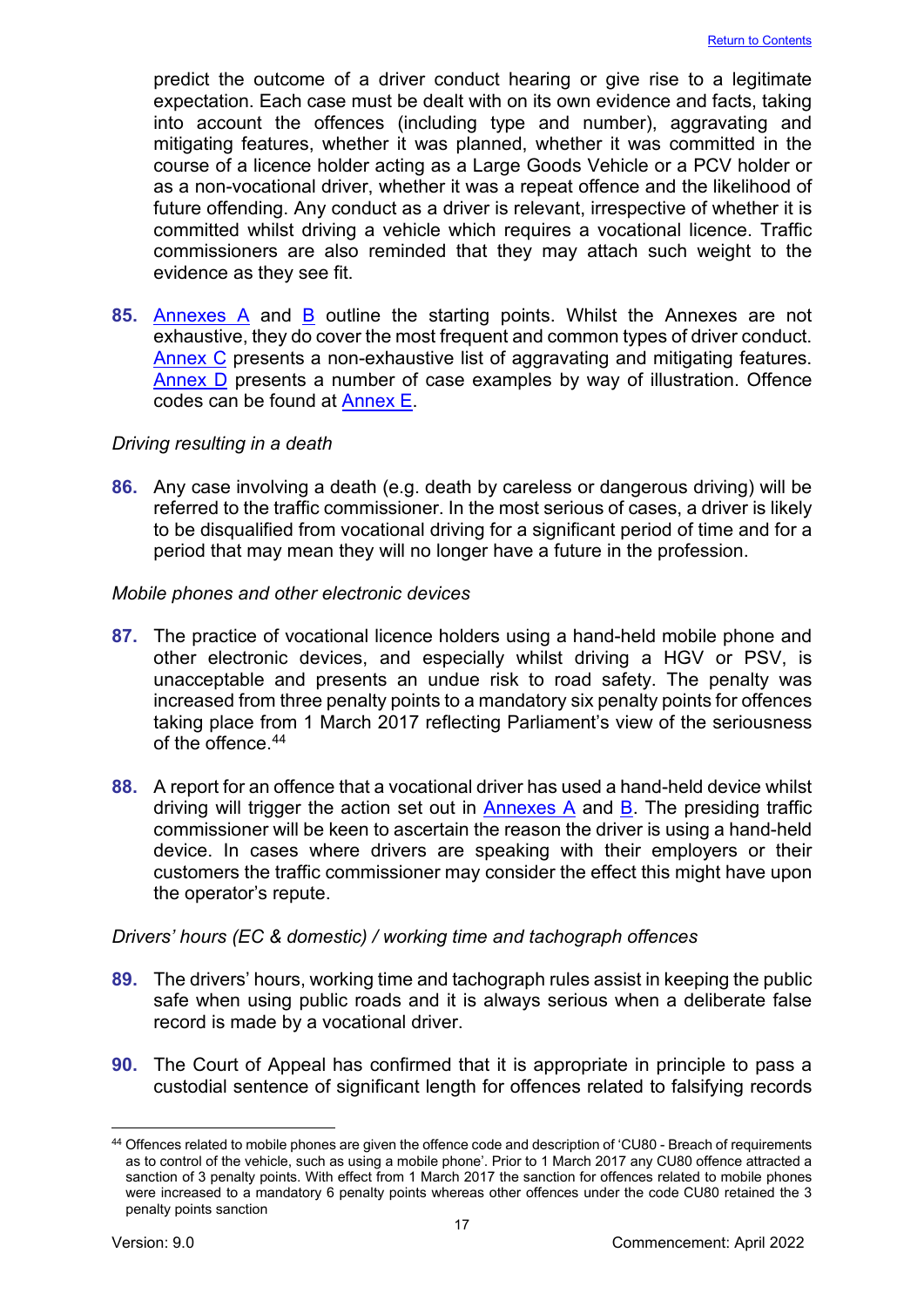which involve the use of commercial vehicles on the roads in a way that concerns public safety and has potentially serious consequences.<sup>45</sup> The concealment of evidence required for effective regulation of drivers' hours should therefore result in a traffic commissioner taking a very serious view. [46](#page-18-1)

**91.** Traffic commissioners are likely to regard the falsification as more serious than the offence that it may be designed to conceal. Those who commit offences of this kind must understand that there will be serious consequences if and when the matter comes to light. A cumulative and significant period of disqualification which reflects the offence that has been subject to concealment, the falsification of records and/or use of a manipulation device, is the likely outcome. Subsequent conduct is also likely to be of limited weight.

#### *Collisions with infrastructure*

- **92.** Vehicles striking bridges or other road infrastructure pose a significant risk to occupants of those vehicles and other road users amongst others. Such collisions also result in disruption to the road and rail networks, resulting in a negative economic impact on businesses, particularly those such as Network Rail. Traffic commissioners understand that the majority of collisions might be avoidable and caused as a result of negligence and poor training.
- **93.** Traffic commissioners expect drivers, operators and transport managers to make use of the guidance that is publicly available on how to avoid bridge strikes. This includes useful guidance found at:

#### [www.gov.uk/government/publications/prevention-of-bridge-strikes-good](http://www.gov.uk/government/publications/prevention-of-bridge-strikes-good-%20%20%20%20%20%20%20practice-guide)[practice-guide](http://www.gov.uk/government/publications/prevention-of-bridge-strikes-good-%20%20%20%20%20%20%20practice-guide)

As a result, when incidences are brought to the attention of a traffic commissioner the driver can expect to be called to a hearing and may face a period of suspension. The traffic commissioner will also consider the culpability of the operator and transport manager and they may be called to attend a public inquiry.

# *Sexual offences (PCV applicants and drivers)*

- **94.** Although the person's conduct must be considered in context and in the round<sup>47</sup>, convictions or the circumstances leading to police cautions for sexual offences will usually warrant the refusal or revocation of a person's PCV licence due to the particular risk that sexual offenders can pose to the travelling public.
- **95.** Any offences as listed in Schedule 3 of the Sexual Offences Act 2003 are particularly serious and should in almost all cases result in the disqualification of the licence holder for an indefinite period. Other sexual offences of a lesser nature will also call into question a person's suitability to hold a PCV licence.
- **96.** Where the traffic commissioner becomes aware of a driver being arrested for a sexual offence but not yet convicted, the traffic commissioner will need to undertake a balancing exercise between the need for public safety and the rights of the individual pending trial.

<span id="page-18-0"></span><sup>45</sup> R v Saunders [2001] EWCA Crim 93

<span id="page-18-1"></span><sup>46</sup> [Meredith and Others EWHC 2975 \(Admin\)](https://www.bailii.org/ew/cases/EWHC/Admin/2009/2975.html) (as above); [Scott Craig Walker](https://www.scotcourts.gov.uk/search-judgments/judgment?id=d8fd86a6-8980-69d2-b500-ff0000d74aa7) (as above)

<span id="page-18-2"></span><sup>47</sup> **[Snowdon](https://www.bailii.org/ew/cases/EWHC/Admin/2002/2394.html)** (as above)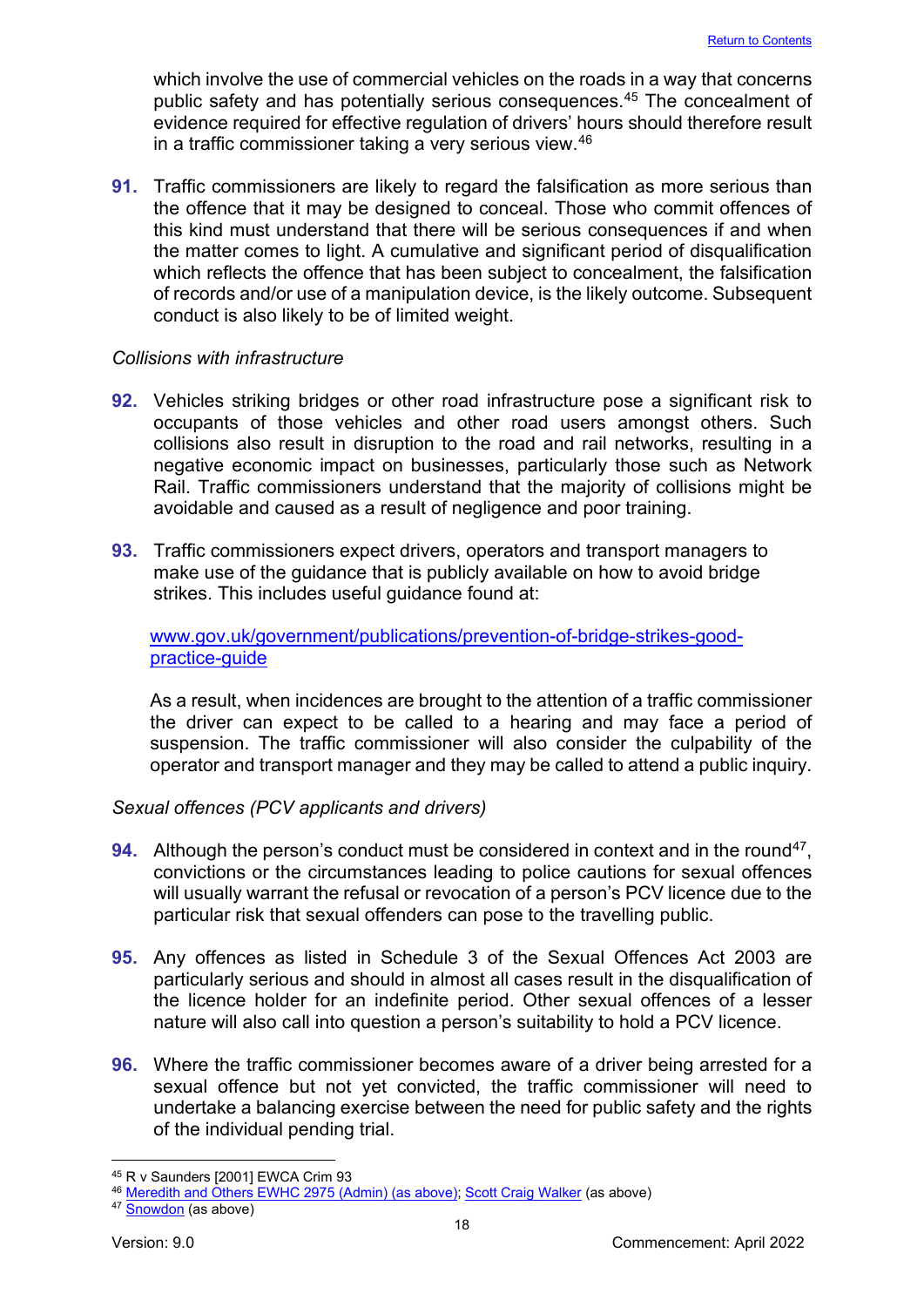- **97.** If the decision regarding bail was made by a court, the court will have already had the opportunity to hear representations before coming to its decision, as opposed to a situation where a driver is released on police bail. In the latter situation staff should normally write to the driver inviting written representations within 72 hours. A traffic commissioner, of course, retains discretion to convene a hearing in appropriate cases. A traffic commissioner may make an order of suspension ex-parte, without notification to the driver. In such circumstances staff must write immediately to the driver and to any employer (if known). If such a bail condition was removed, the suspension should be revisited promptly. Where the bail condition is imposed by the police (i.e. without a court hearing) there should be notice immediately issued by staff to the driver, inviting written representations within 72 hours. A traffic commissioner retains discretion to convene a hearing in exceptional cases.
- **98.** Similarly, where the traffic commissioner becomes aware of a driver being made subject to a Sexual Risk order by the courts, they will need to undertake a balancing exercise between the need for public safety and the rights of the individual subject to the order. If the prohibitions of the order limit the drivers contact with for example, children or women, then the traffic commissioner should consider making an order to suspend the vocational driver's licence for the period of the order.
- **99.** If conditions of any bail include not having any contact with, for example, children, then the traffic commissioner should consider making an order to suspend the vocational driver's licence pending the outcome of criminal proceedings. In such circumstances traffic commissioners will not be making any findings of fact regarding the commission of any sexual offences as this will be a decision of the court. Once the court's decision is made the traffic commissioner will have to revisit the issue.

#### *Other conduct / offences*

- **100.** Serious offences / conduct committed as a driver of a Large Goods Vehicle or PCV or where the use of a vehicle is relevant (either during the act or afterwards), such as the supply / transport of contra-band and people smuggling, or civil penalties under the Home Office's prevention of clandestine entrants Code of Practice, will require the traffic commissioner to consider whether that person is a fit and proper person to hold a vocational licence.
- **101.** For PCV drivers, serious offences / conduct committed in any other respect relevant to holding a PCV vocational licence, will also require the traffic commissioner to consider whether that person is a fit and proper person to hold a vocational PCV licence where there is close contact with the members of the public. This could include conviction/s for such matters as offences of dishonesty or violence or unlawful possession of drugs.

# *Retests*

**102.** A traffic commissioner is authorised to order a person to be disqualified from holding a full vocational licence until he or she passes a test if it appears appropriate owing to that person's conduct. The criminal courts will usually already have considered whether to order a re-test. A traffic commissioner should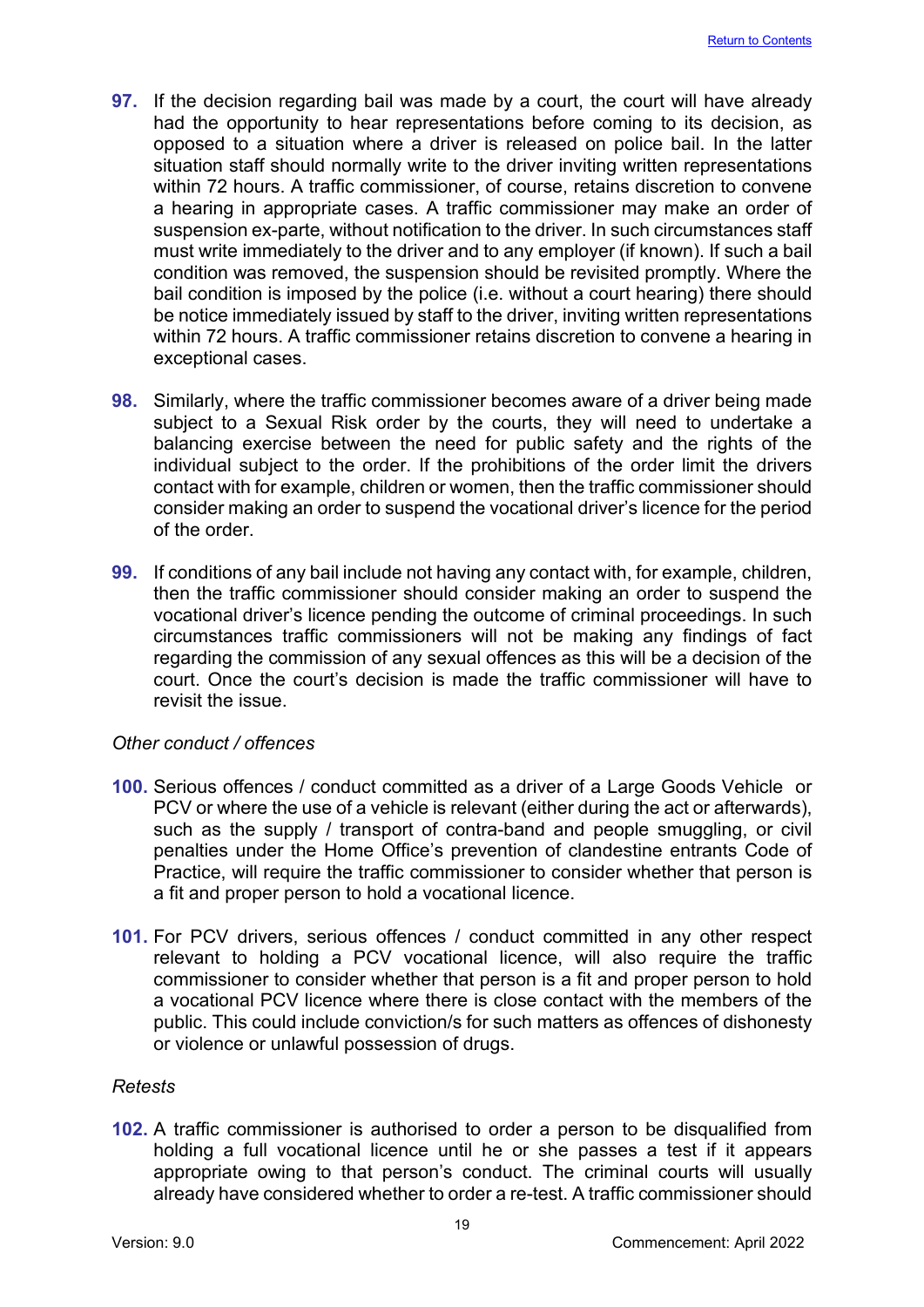not seek to usurp that function of the courts. If, however, a person as a result of his or her driving conduct has not or will not have driven on a vocational licence for five years or longer or where there are doubts concerning his or her professional driving, a traffic commissioner should consider requiring him or her to take the appropriate test in order to be satisfied that the individual still meets the appropriate standard in the interests of road safety. This will probably involve some cost so it will not always be appropriate to order an additional further period of disqualification. A traffic commissioner should clearly state the category of test required.

**103.** It should be noted for the avoidance of any doubt that a traffic commissioner does not have any jurisdiction over a person's entitlement to drive vehicles other than those which fall within the Large Goods Vehicle or PCV regime. Nor can a traffic commissioner take action to prevent a person who received D1 or C1 entitlement as a result of holding an ordinary driving licence prior to 1 January 1997 from using that entitlement.

#### *Awareness courses*

**104.** There are occasions when drivers are offered awareness course as alternatives to prosecution / conviction / endorsement. Whilst this is most common for speeding offences, it may also be offered for other offences including using a mobile phone whilst driving. In the normal course of events the traffic commissioner will not be aware of the offer of an awareness course. In order to ensure a consistent and fair approach, the starting point should be that attendance at an awareness course should be treated as an offence in the event that a subsequent offence is referred to the traffic commissioner. In the unlikely event of an awareness course being offered where it subsequently transpires that they should not have been offered an awareness course, the traffic commissioner is not precluded from taking action.

# <span id="page-20-0"></span>**Armed Services Personnel**

- **105.** Regulation 81 of the Motor Vehicles (Driving Licences) Regulations 1999 sets out that service personnel who are holders of a vocational driver licence fall under the jurisdiction of the South Eastern and Metropolitan Traffic Commissioner. This ensures a consistency of approach and provides a single point of contact for the military and the traffic commissioner. For the purpose of these Directions, service personnel refers to those employed by the British military and not reserve forces.
- **106.** Service personnel are often based outside of the United Kingdom (sometimes in combat roles) and are, therefore, difficult to contact and are unavailable to attend hearings before a traffic commissioner. For this reason, cases involving service personnel are mainly dealt with through written correspondence.
- **107.** The traffic commissioners recognise that qualified service personnel play a significant role in the British military capability and that they are more closely managed than civilian drivers and subject to British military disciplinary procedures. The nature of their driving is also different to civilians as it usually occurs in closely supervised convoy operations. For these reasons the sanctions set out in  $\frac{\text{Annex } A}{\text{will}}$  not apply to those drivers who are to remain in the armed forces for a period of time. When concluding which sanctions to apply to a military driver a member of staff should seek to establish whether the driver is due to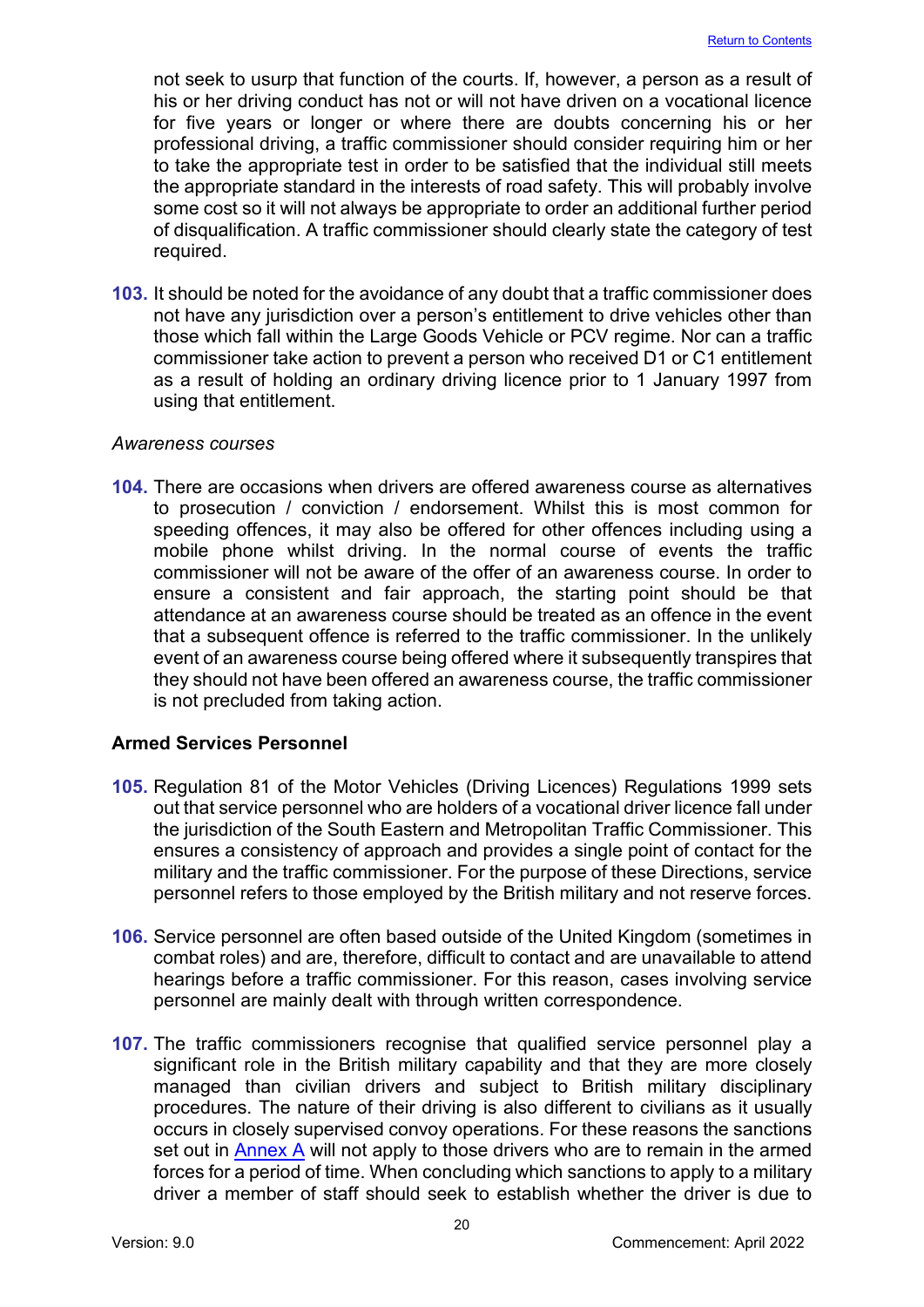leave service in the near future. If this is found to be the case a traffic commissioner may consider that the sanctions applicable to a civilian driver should apply. **Annex B** details the starting points for service personnel.

#### <span id="page-21-0"></span>**Rehabilitation**

- **108.** Commissioners and their staff are specifically referred to the Guidance above which sets out the provisions of the Rehabilitation of Offenders Act 1974 as they apply to proceedings before a traffic commissioner and the principles which can be drawn from the available case law. Spent convictions should not generally be referred to or taken into account in respect of a driver appearing before a driver conduct hearing but the conduct itself might be relevant (see below). Care must be taken when recording and retaining the details of the spent convictions to ensure that when the commissioner or their staff become aware that they are in possession of information about spent convictions, that only the commissioner and staff with the appropriate delegations within the Office of the Traffic Commissioner have access to those spent convictions.
- **109.** Ultimately the traffic commissioner retains a discretion to allow convictions and/or conduct to be considered but must take into account the evidence and circumstances of the case, balancing that conduct against other relevant material such as the operator's record. A traffic commissioner also has discretion to disregard other convictions, which are not spent, applying the principle of proportionality. The Legal Aid, Sentencing and Punishment of Offenders Act 2012 amends the rehabilitation period as follows:

| Where on a conviction the                                                                | The rehabilitation period begins on                                                                                                                                                                        |                                                                                                                                                                 |  |
|------------------------------------------------------------------------------------------|------------------------------------------------------------------------------------------------------------------------------------------------------------------------------------------------------------|-----------------------------------------------------------------------------------------------------------------------------------------------------------------|--|
| sentence (or equivalent)                                                                 | conviction and lasts for:                                                                                                                                                                                  |                                                                                                                                                                 |  |
| imposed is:                                                                              | Adult                                                                                                                                                                                                      | Offenders under 18                                                                                                                                              |  |
| A custodial sentence of more than<br>30 months and up to, or consisting<br>of, 48 months | The end of the period of 7<br>years beginning with the<br>day on which the sentence<br>(including any licence<br>period) is completed.<br>Sentences above 48<br>months are excluded from<br>rehabilitation | Up to 48 months - The<br>end of the period of 42<br>months beginning with<br>the day on which the<br>sentence (including any<br>licence period) is<br>completed |  |
| A custodial sentence of more than<br>6 months and up to, or consisting<br>of, 30 months  | The end of the period of 48<br>months beginning with the<br>day on which the sentence<br>(including any licence<br>period) is completed                                                                    | The end of the period of<br>24 months beginning<br>with the day on which<br>the sentence (including<br>any licence period) is<br>completed                      |  |
| A custodial sentence of 6 months<br>or less                                              | The end of the period of 24<br>months beginning with the<br>day on which the sentence<br>(including any licence<br>period) is completed                                                                    | The end of the period of<br>18 months beginning<br>with the day on which<br>the sentence (including<br>any licence period) is<br>completed                      |  |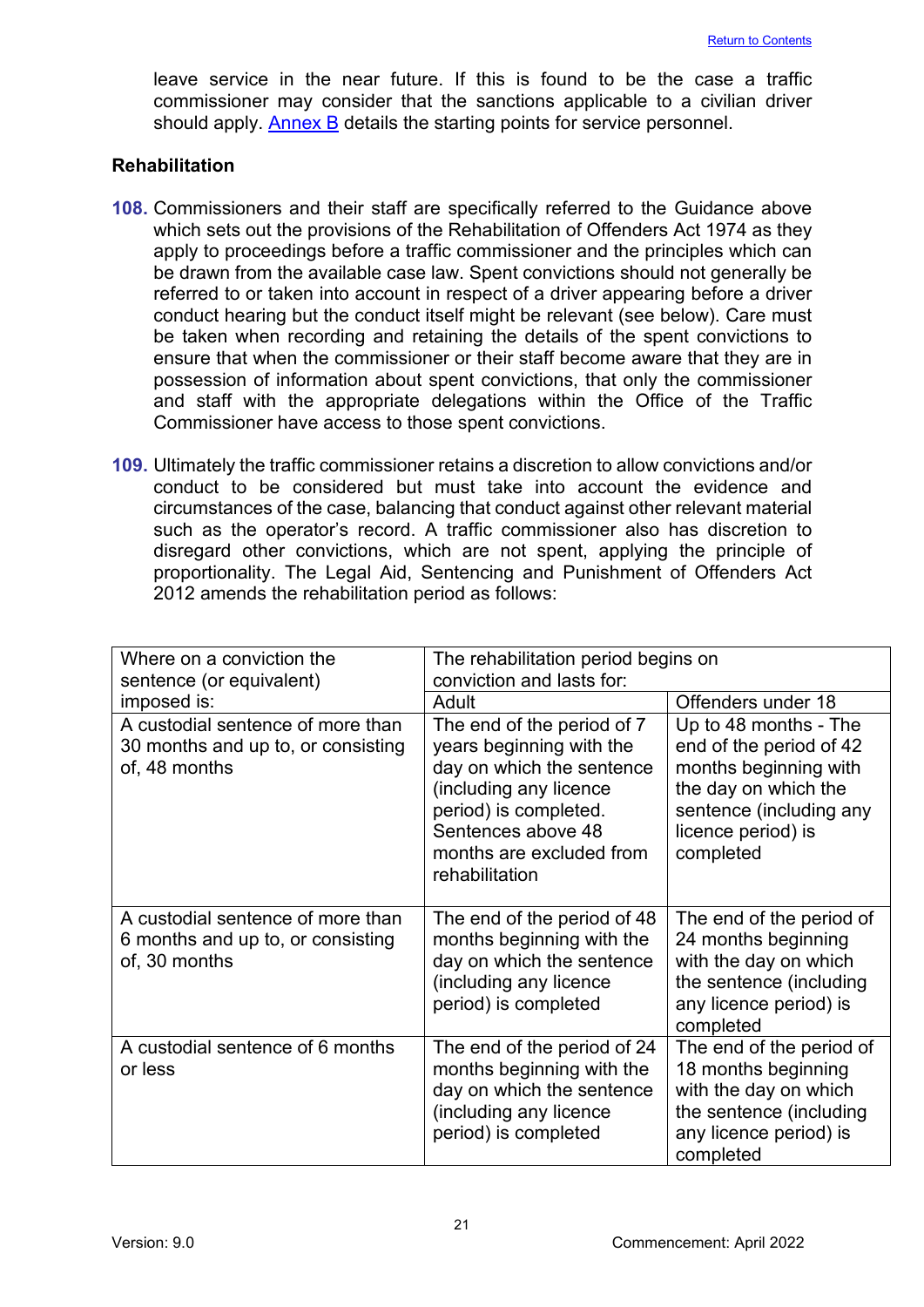| A fine                                     | The end of 12 months<br>beginning with the date of<br>the relevant conviction                                                                                    | The end of 6 months<br>beginning with the date<br>of the relevant conviction                                                                      |  |
|--------------------------------------------|------------------------------------------------------------------------------------------------------------------------------------------------------------------|---------------------------------------------------------------------------------------------------------------------------------------------------|--|
| <b>Compensation Order</b>                  | The date on which the payment is made in full                                                                                                                    |                                                                                                                                                   |  |
| Community or youth rehabilitation<br>order | The end of the period of 12<br>months beginning with the<br>day provided for by or<br>under the order as the last<br>day on which the order is<br>to have effect | The end of 6 months<br>beginning with the day<br>provided for by or under<br>the order as the last day<br>on which the order is to<br>have effect |  |
| A relevant order                           | The day provided for by or under the order as the last<br>day on which the order is to have effect                                                               |                                                                                                                                                   |  |

- **110.** Since section 4 of the 1974 Act states that a person who has become a rehabilitated person shall be treated for all purposes in law as though there has been no conviction against that person, no evidence is admissible in any proceedings to prove that conviction where it is "spent" and an individual cannot be questioned in any proceedings if the questions cannot be answered without referring to a "spent" conviction. This provision relates to proceedings before any judicial authority including a Tribunal, and as a result, includes proceedings before traffic commissioners. Commissioners and their staff should therefore satisfy themselves as to whether:
	- the sentence imposed is not/excluded from rehabilitation under the Act;
	- since the conviction and during the relevant rehabilitation period, there has not been a subsequent conviction and sentence which is excluded from rehabilitation;
	- the sentence was served in full. (A sentence of imprisonment is deemed to have been served as at the time that the Order requires the offender to be released from prison).
- **111.** The traffic commissioner can have regard to any other information which appears to relate to the individual's fitness to hold a licence (for example, a course of conduct which may be revealed by convictions for similar offences over a period of time, which demonstrates propensity). The final decision as to whether it may be relevant to the proceedings before the traffic commissioner and should, therefore be admitted notwithstanding that it is "spent", is a matter for the traffic commissioner alone. The traffic commissioner will need to be satisfied that there is no other way of doing justice in the case other than taking account of the spent conviction. Each case will be considered on its own individual merits. The Senior Traffic Commissioner has therefore directed that the following procedure be adopted:
	- A. When notification of a conviction is received within the Office of the Traffic Commissioner (OTC) the caseworker must consider each conviction separately and determine as against the Senior Traffic Commissioner's Statutory Documents whether that conviction appears to be spent.
	- B. The caseworker should try to identify why the OTC was not notified sooner. They must identify if the conviction(s) relates to any other relevant conduct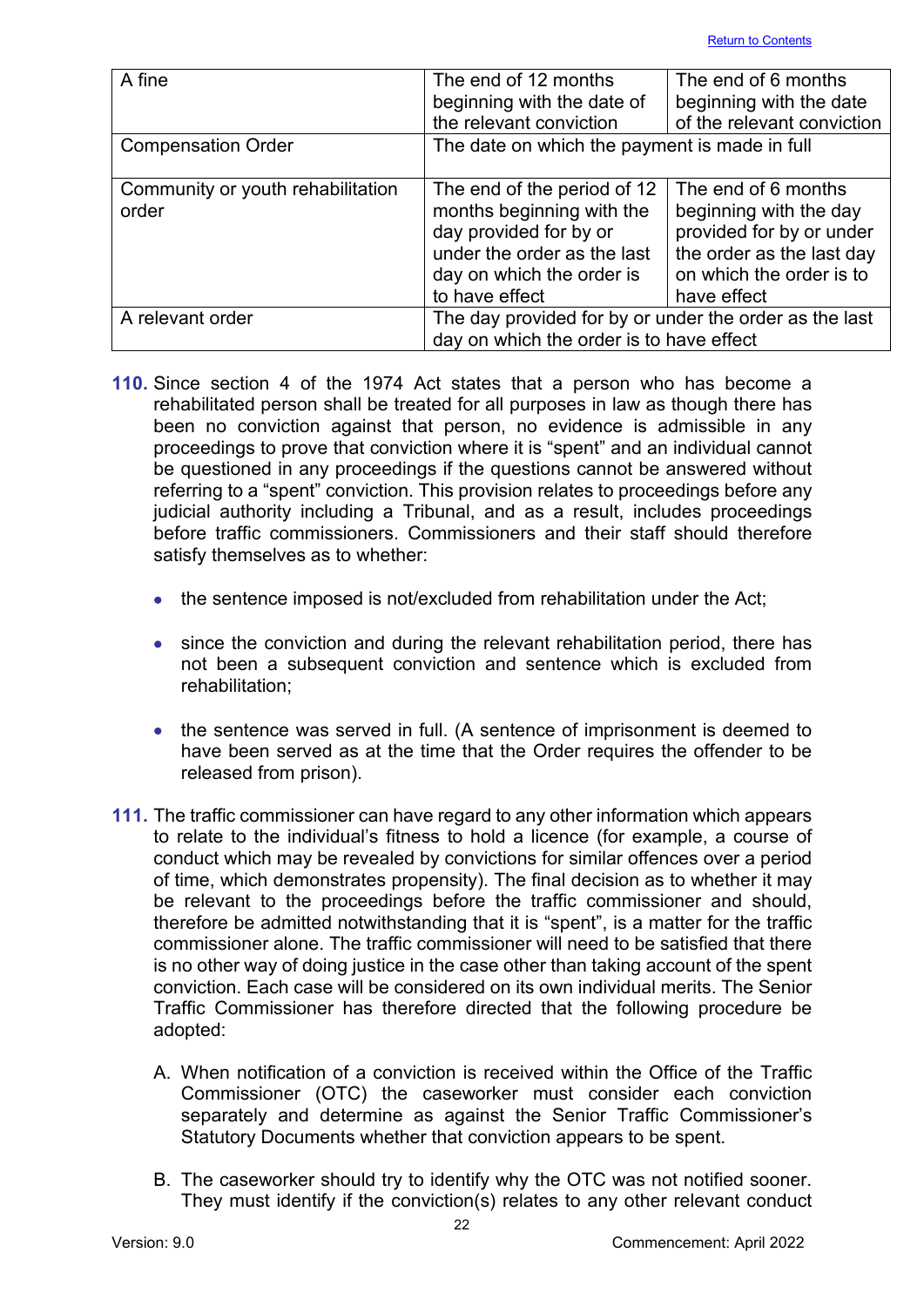with regard to the driver whose entitlement is being considered. The caseworker must ask themselves if the spent conviction could relate to an issue which the traffic commissioner may have to consider.

- C. If the spent conviction is capable of being relevant then reference to it must be included in a submission to the traffic commissioner identifying where possible the date of conviction, penalty and the type of offence. The traffic commissioner should be asked to give a preliminary indication of whether the spent conviction might be admitted and whether to make a request for explanation or to identify the conviction in the calling in letter and invite representations in writing and/or at the hearing.
- D. The traffic commissioner will then decide whether to seek further details and admit any of the spent convictions in the light of representations from the driver, having in mind not only the interests of the individual who has the spent convictions but also the public in whose interests the exceptional powers are being exercised.

#### *Endorsements*

- **112.** Where an endorsable offence has been committed call up letters and correspondence should refer to endorsements rather than convictions. Details of most driving offences remain on a driving licence for up to four years. However, an endorsement for a drink or drugs related road traffic offence remains on a driving licence for 11 years. Another example might be where a court imposes a fine for travelling at excessive speed and endorses a licence. If it was committed, say eight years ago, it would be more than five years old and the driver would be treated as rehabilitated. If, however, there was another similar offence four years earlier, both offences would strictly be disclosable under the provisions of the Rehabilitation of Offenders Act 1974. [48](#page-23-0)
- **113.** Current DVLA practice is to hold endorsements for between 4 or 11 years depending on the offence, in line with section 45A of the Road Traffic Offenders Act 1988. It follows that information about disclosable endorsements which might be put before the criminal courts for the purposes of sentencing following similar offences may not be brought to the attention of the traffic commissioner.

<span id="page-23-0"></span><sup>48</sup> As amended by the Legal Aid, Sentencing and Punishment of Offenders Act 2012 and the Legal Aid, Sentencing and Punishment of Offenders Act 2012 (Commencement No. 9, Saving Provision and Specification of Commencement Date) Order 2014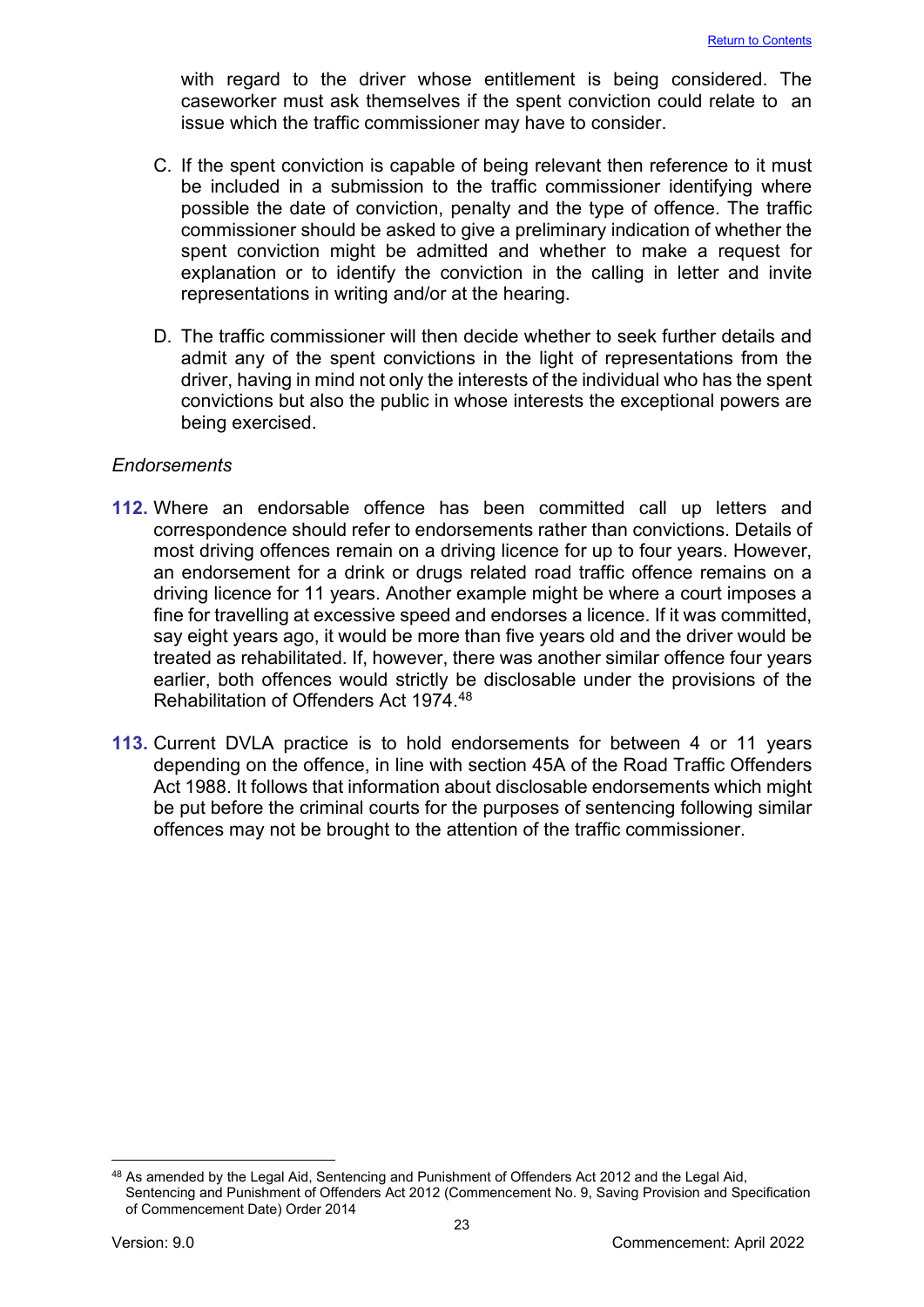#### <span id="page-24-6"></span><span id="page-24-5"></span><span id="page-24-4"></span><span id="page-24-3"></span><span id="page-24-2"></span><span id="page-24-1"></span>**Annex A: Entry Points**

#### **Applicants for provisional vocational entitlement**

| <b>Offence details</b>                                                                                                                                  | <b>Circumstances</b>                                                            | <b>Referral</b>                                                               | <b>Starting Point</b>                                                                                                                          | <b>Note</b>                      |
|---------------------------------------------------------------------------------------------------------------------------------------------------------|---------------------------------------------------------------------------------|-------------------------------------------------------------------------------|------------------------------------------------------------------------------------------------------------------------------------------------|----------------------------------|
| 9 or more penalty points                                                                                                                                | Any penalty points received<br>in last 6 months                                 | Can be dealt with 'in office'<br>(unless the applicant<br>requests a hearing) | Send a 'propose to refuse'<br>letter <sup>49</sup> for a period of $6$<br>months from the date of the<br>last endorsement                      | See Case Example 1 at<br>Annex D |
|                                                                                                                                                         | Penalty points accumulated<br>between 6 months and a 4-<br>year period          | Can be dealt with 'in office'                                                 | Grant application with a<br>warning letter <sup>50</sup>                                                                                       |                                  |
|                                                                                                                                                         |                                                                                 |                                                                               |                                                                                                                                                |                                  |
| <b>Record includes CU80</b><br>offence <sup>51</sup>                                                                                                    | Single CU80 offence in last<br>4 years with no more than 8<br>points on licence | Can be dealt with 'in office'                                                 | Grant application with a<br>warning letter <sup>52</sup>                                                                                       |                                  |
| <b>Record includes CU80</b><br><b>offences</b>                                                                                                          | Multiple CU80 offences in<br>last 4 years                                       | Call to a hearing                                                             | Grant application with a<br>warning letter <sup>53</sup> but with a<br>delayed commencement<br>date of 3 weeks from the<br>date of the hearing | See Case Example 2 at<br>Annex D |
|                                                                                                                                                         |                                                                                 |                                                                               |                                                                                                                                                |                                  |
| <b>Record includes 1</b><br>disqualification (up to and<br>including 12 months)<br>excluding any drink / drug<br>driving related offences <sup>54</sup> | Disqualification ended more<br>than 6 months ago                                | Can be dealt with 'in office'                                                 | Grant application with a<br>warning letter                                                                                                     |                                  |

<span id="page-24-0"></span><sup>&</sup>lt;sup>49</sup> Letter to include reference to any points received for CU80 offences

 $50$  Letter to include reference to any points received for CU80 offences

<sup>&</sup>lt;sup>51</sup> The offence description for CU80 is for Breach of requirements as to control of the vehicle, such as using a mobile phone. In this document CU80 refers to all recorded offences prior to 1 March 2017 but for any received since 1 March 2017 the reference is only to those which relate to mobile phone usage (usually distinguished as the penalty in these cases is a mandatory six penalty points). Any CU80 offences received from 1 March 2017 not relating to mobile phone usage will be considered as for any other offence

<sup>&</sup>lt;sup>52</sup> Letter to include reference to points received for CU80 offences

<sup>53</sup> Letter to include reference to points received for CU80 offences

<sup>&</sup>lt;sup>54</sup> Some drivers will receive lesser periods of disqualification as a result of attending rehabilitation courses. In any circumstance the starting point will be considered from the period of disqualification after credit has been given for attending any such course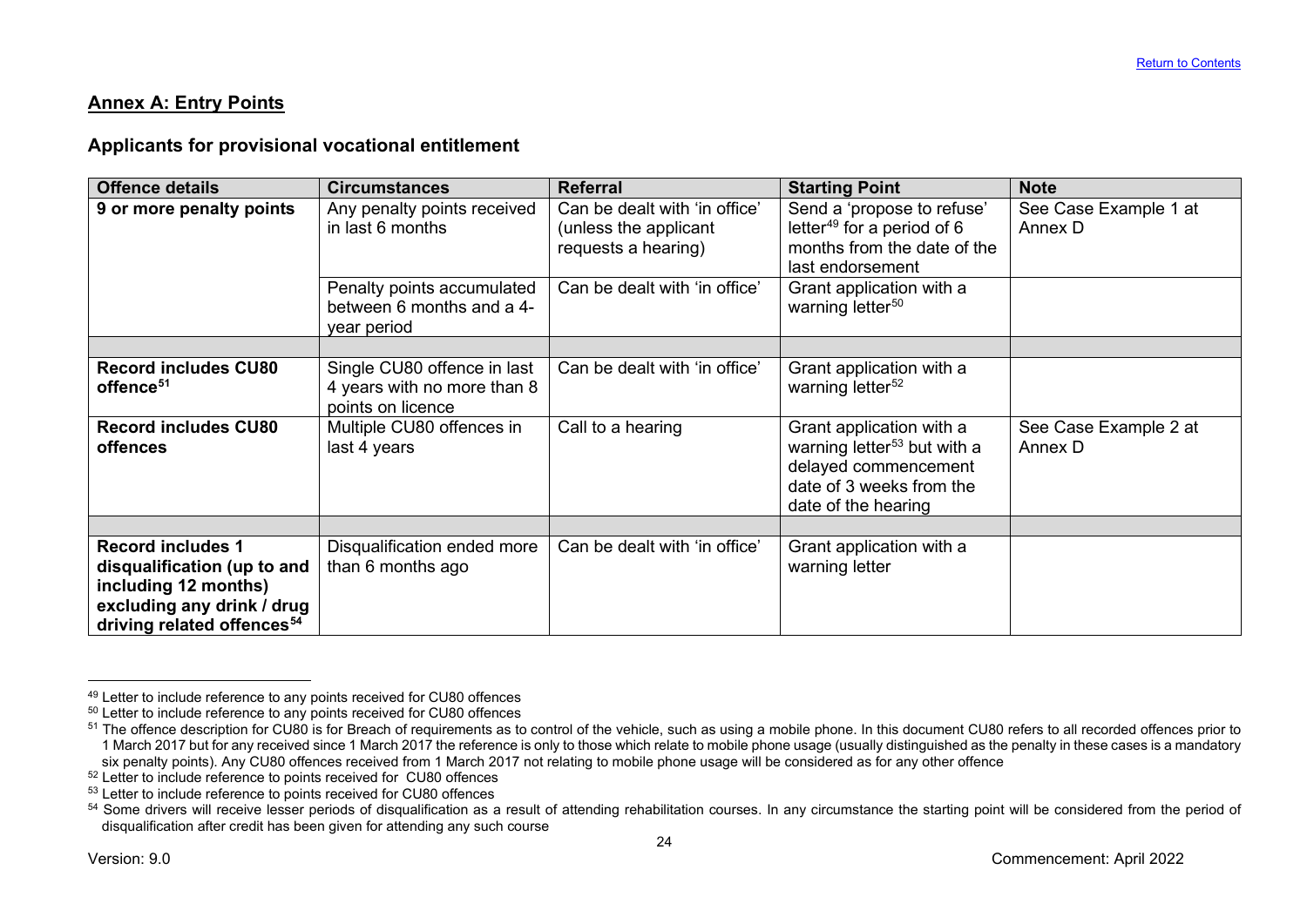| <b>Record includes 1</b><br><b>Disqualification ended</b><br>Can be dealt with 'in office'<br>Send a 'propose to refuse'<br>See Case Example 3 at |  |
|---------------------------------------------------------------------------------------------------------------------------------------------------|--|
| within the last 6 months<br>disqualification (up to and<br>letter for a period of 6<br>Annex D<br>(unless the applicant                           |  |
| months from the end of the<br>including 12 months)<br>requests a hearing)                                                                         |  |
| excluding any drink / drug<br>disqualification                                                                                                    |  |
| driving related offence                                                                                                                           |  |
| <b>Record includes 1</b><br>Disqualification ended more<br>Can be dealt with 'in office'<br>Grant application with a                              |  |
| warning letter<br>disqualification (over 12<br>than 2 years ago                                                                                   |  |
| months), or any                                                                                                                                   |  |
| drink/drug driving related                                                                                                                        |  |
| offence (including those                                                                                                                          |  |
| where the disqualification                                                                                                                        |  |
| period is nine months)                                                                                                                            |  |
| <b>Record includes 1</b><br><b>Disqualification ended</b><br>Call to a hearing<br>See Case Example 4 & 5 at                                       |  |
| Annex D<br>within the last 2 years<br>disqualification (over 12                                                                                   |  |
| months) or any drink/drug                                                                                                                         |  |
| driving related offence -                                                                                                                         |  |
| (including those where                                                                                                                            |  |
| the disqualification period                                                                                                                       |  |
| has been reduced to nine                                                                                                                          |  |
| months)                                                                                                                                           |  |
| Record includes 2 or<br>Call to a hearing<br>See Case Example 6 at                                                                                |  |
| Annex D<br>more disqualifications                                                                                                                 |  |
|                                                                                                                                                   |  |
| Any offence involving<br>Call to a hearing                                                                                                        |  |
| taking without owners                                                                                                                             |  |
| consent / driving whilst                                                                                                                          |  |
| disqualified                                                                                                                                      |  |
| Offences / convictions - in<br>Any 'non-driving' offence                                                                                          |  |
| Call to a hearing<br>where the outcome was a                                                                                                      |  |
| any other respect relevant<br>to holding a PCV driver                                                                                             |  |
| community penalty and/or<br>licence<br>custody including                                                                                          |  |
| suspended sentence                                                                                                                                |  |
| <b>Convictions for drug or</b><br>Call to a hearing<br>See Case Example 7 at                                                                      |  |
| sexual offences, violence<br>Annex D                                                                                                              |  |
| and dishonesty (including                                                                                                                         |  |
| theft) in any other                                                                                                                               |  |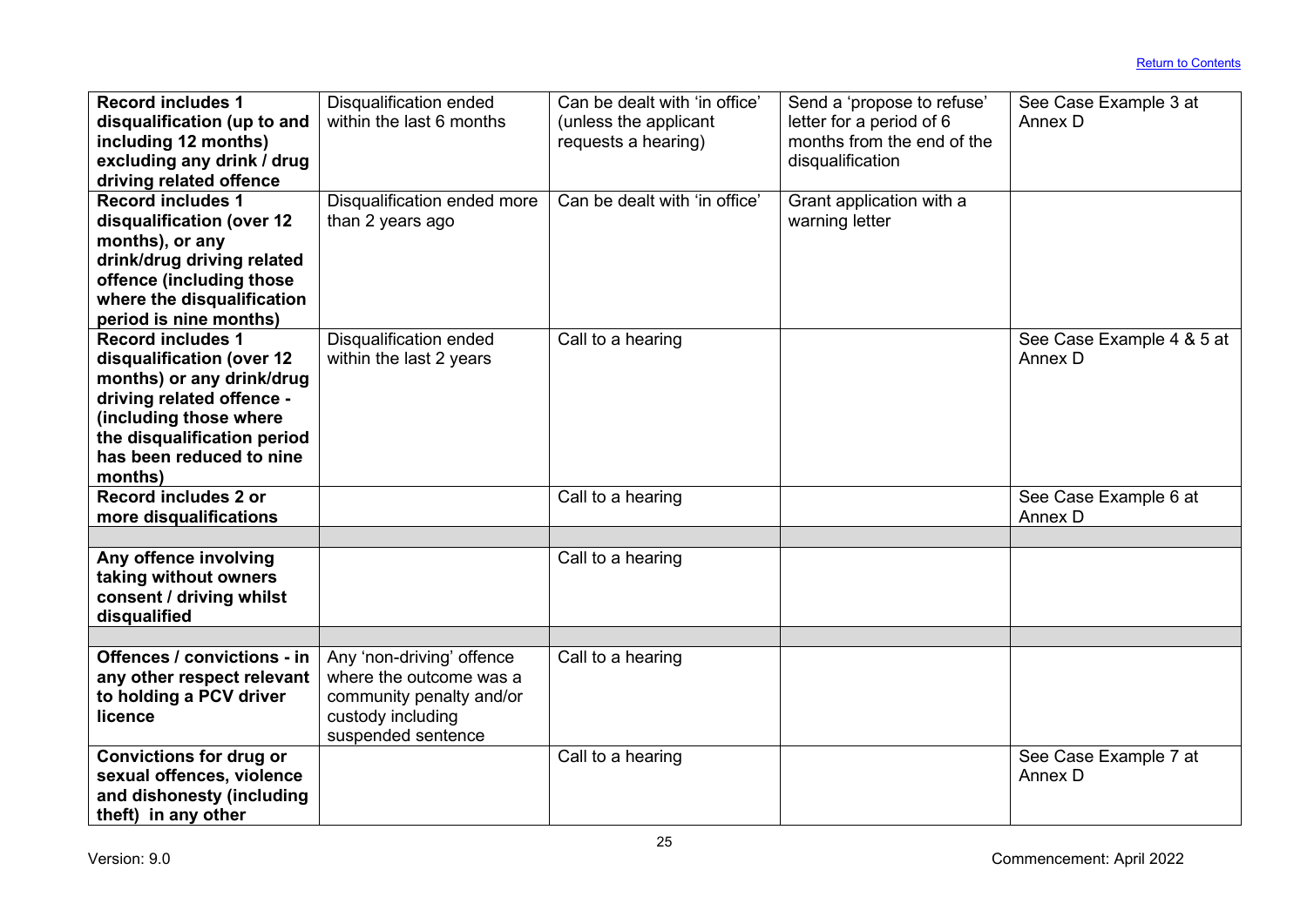| respect relevant to  |  |  |
|----------------------|--|--|
| holding a PCV driver |  |  |
| licence              |  |  |

# **Restoration of vocational entitlement following disqualification**

| <b>Offence details</b>                                                                                             | <b>Circumstances</b> | <b>Referral</b>                                                                                                                   | <b>Starting Point</b>                                                                                                                                                                                                                                                                                                                         | <b>Note</b>                                |
|--------------------------------------------------------------------------------------------------------------------|----------------------|-----------------------------------------------------------------------------------------------------------------------------------|-----------------------------------------------------------------------------------------------------------------------------------------------------------------------------------------------------------------------------------------------------------------------------------------------------------------------------------------------|--------------------------------------------|
| 1 <sup>st</sup> disqualification for 12<br>months or less excluding<br>any drink / drug driving<br>related offence |                      | Can be dealt with 'in office'<br>(unless aggravating<br>features - see Annex B)                                                   | Grant with warning letter                                                                                                                                                                                                                                                                                                                     | See Case Example 8 at<br>Annex D           |
| 1 <sup>st</sup> disqualification for 12<br>months or less for any<br>drink / drug driving<br>related offence       |                      | Can be dealt with 'in office'<br>(unless aggravating<br>features - see Annex B -<br>and/or the applicant<br>requests a hearing)   | Extended disqualification<br>offer of 4 weeks                                                                                                                                                                                                                                                                                                 | See Case Example 9 & 10<br>at Annex D      |
| 1 <sup>st</sup> disqualification (over<br>12 months to less than 36<br>months)                                     |                      | Can be dealt with 'in office'<br>(unless aggravating<br>features – see Annex $B -$<br>and/or the applicant<br>requests a hearing) | Offer extended vocational<br>disqualification on the<br>following basis:<br>Over 12 months up to and<br>including 15 months $+5$<br>weeks<br>Over 15 months up to and<br>including 18 months $+6$<br>weeks<br>Over 18 months up to and<br>including 21 months $+ 7$<br>weeks<br>Over 21 months up to and<br>including 24 months $+8$<br>weeks | See Case Example 11, 12<br>& 13 at Annex D |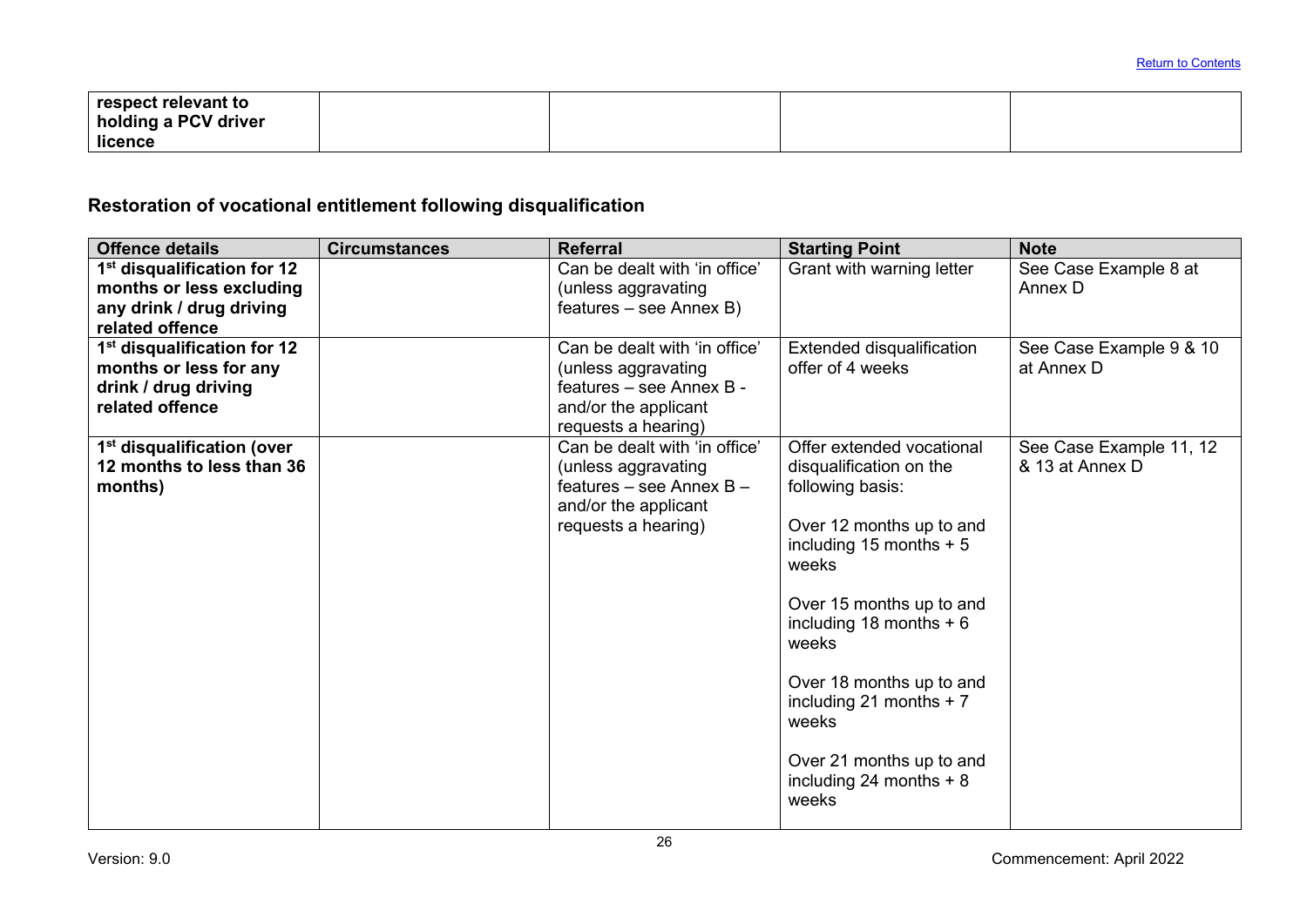<span id="page-27-2"></span><span id="page-27-1"></span><span id="page-27-0"></span>

| 1 <sup>st</sup> disqualification                        |                                                                                                                                                                                                                                                                                            | Call to a hearing <sup>56</sup> | Over 24 months up to and<br>including 27 months $+9$<br>weeks<br>Over 27 months up to and<br>including 30 months + 10<br>weeks<br>Over 30 months up to and<br>including 33 months + 11<br>weeks<br>Over 33 months but less<br>than $36$ months $+12$ weeks |                          |
|---------------------------------------------------------|--------------------------------------------------------------------------------------------------------------------------------------------------------------------------------------------------------------------------------------------------------------------------------------------|---------------------------------|------------------------------------------------------------------------------------------------------------------------------------------------------------------------------------------------------------------------------------------------------------|--------------------------|
| 36 months or more <sup>55</sup><br>Any disqualification | Specified offences:                                                                                                                                                                                                                                                                        | Call to a hearing               |                                                                                                                                                                                                                                                            | See Case Example 14 & 15 |
| regardless of period of                                 |                                                                                                                                                                                                                                                                                            |                                 |                                                                                                                                                                                                                                                            | at Annex D               |
| time                                                    | causing death or very<br>$\overline{a}$<br>serious injury in any<br>motor vehicle;<br>taking any vehicle<br>$\overline{\phantom{a}}$<br>without the owner's<br>consent; or<br>any resulting in a<br>$\blacksquare$<br>suspended or<br>immediate prison<br>sentence or community<br>penalty |                                 |                                                                                                                                                                                                                                                            |                          |
| 1 <sup>st</sup> disqualification over 12<br>months      | Previous adverse conduct<br>history <sup>57</sup> before any                                                                                                                                                                                                                               | Call to a hearing               |                                                                                                                                                                                                                                                            |                          |
|                                                         |                                                                                                                                                                                                                                                                                            |                                 |                                                                                                                                                                                                                                                            |                          |

<sup>55</sup> Where it is known from the record that it is a second drink or drug driving offence but the disqualification shown is less than 36 months the case will be called to a hearing. This may occur where the driver has attending a rehabilitation course to reduce the disqualification period and/or a court has subsequently reduced the disqualification period after serving at least 2 years

<sup>&</sup>lt;sup>56</sup> In these cases the driver may be requested to advise the traffic commissioner on whether it is their intention to re-apply for entitlement at the end of the disqualification period prior to them being called to attend a hearing. If there is no intention to apply for a licence a marker will be placed to ensure that the case is referred back to the traffic commissioner should the position change – there will be no entitlement to drive vocational vehicles until the traffic commissioner has considered any future application

<sup>57</sup> Any reference to 'previous conduct history' in this Annex includes driver conduct hearings and warning letters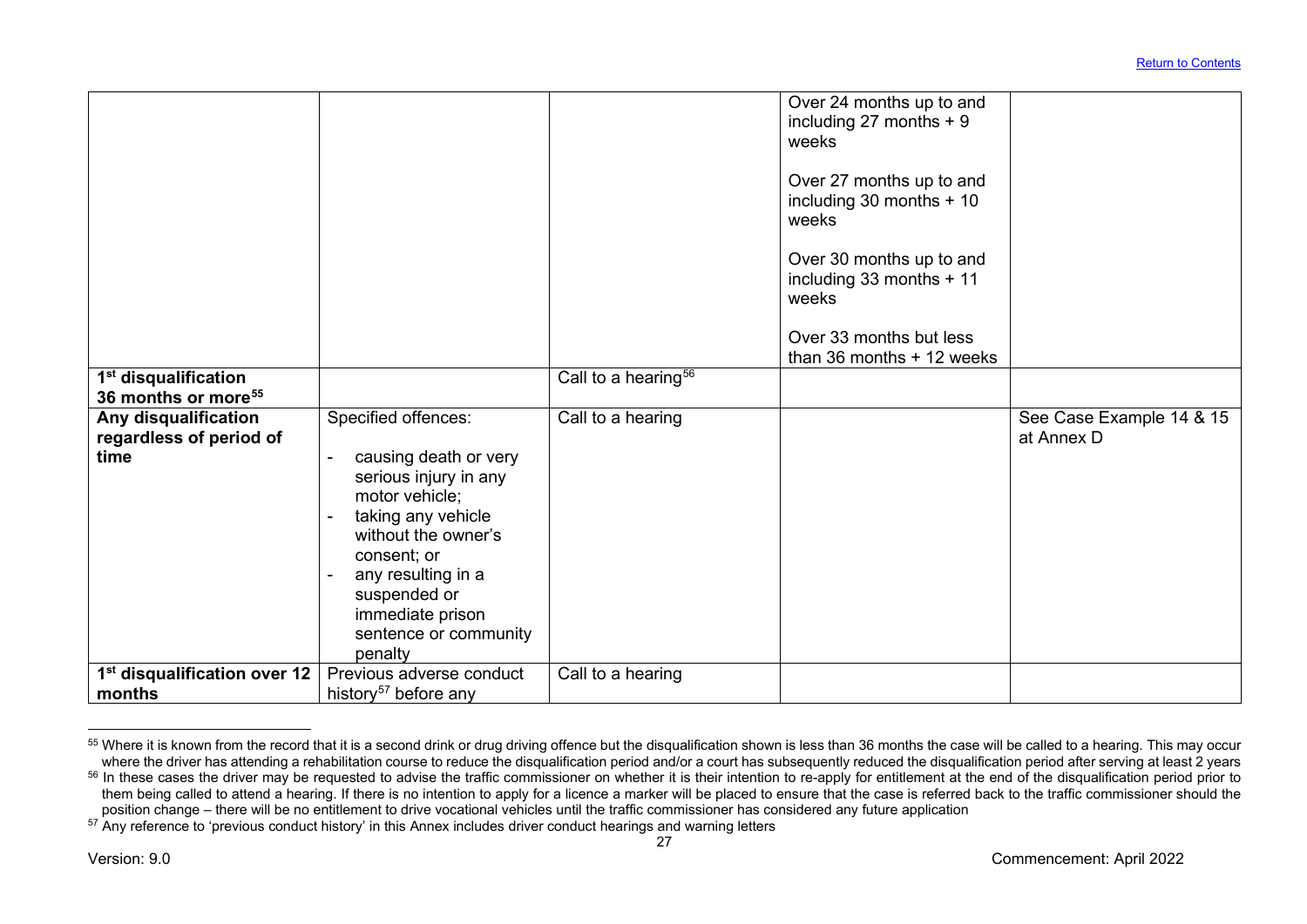<span id="page-28-0"></span>

|                   | commissioner within last 5 |                   |                        |
|-------------------|----------------------------|-------------------|------------------------|
|                   | vears                      |                   |                        |
| 2 or more         |                            | Call to a hearing | See Case Examples 16 & |
| disqualifications |                            |                   | 17 at Annex D          |

# **Current entitlement holders or renewals**

| <b>Offence details</b>                  | <b>Circumstances</b>     | <b>Referral</b>   | <b>Starting Point</b>       | <b>Note</b>            |
|-----------------------------------------|--------------------------|-------------------|-----------------------------|------------------------|
| 1st CU80 <sup>58</sup> (type of vehicle |                          |                   | DVLA staff to issue warning |                        |
| not known)                              |                          |                   | letter                      |                        |
| 2 <sup>nd</sup> CU80 (type of vehicle   | No previous adverse      | Call to a hearing | 3-week suspension           |                        |
| not known)                              | conduct history for CU80 |                   |                             |                        |
|                                         | offence                  |                   |                             |                        |
| 2 <sup>nd</sup> CU80 (type of vehicle   | Previous adverse conduct | Call to a hearing | 6-week suspension           |                        |
| not known)                              | history for CU80 offence |                   |                             |                        |
| 3rd or more CU80 (type of               | No previous adverse      | Call to a hearing | 6-week suspension for third |                        |
| vehicle not known)                      | conduct history for CU80 |                   | offence, longer for further |                        |
|                                         | offence                  |                   | offences                    |                        |
|                                         |                          |                   |                             |                        |
|                                         |                          |                   |                             |                        |
| 3rd or more CU80 (type of               | Previous adverse conduct | Call to a hearing | 12-week suspension for      |                        |
| vehicle not known)                      | history for CU80 offence |                   | third offence, longer for   |                        |
|                                         |                          |                   | further offences            |                        |
|                                         |                          |                   |                             |                        |
| 1 <sup>st</sup> CU80 in a commercial    | No previous adverse      | Call to a hearing | 4-week suspension           | See Case Example 18 at |
| vehicle                                 | conduct history for CU80 |                   |                             | Annex D                |
|                                         | offence                  |                   |                             |                        |
| 1 <sup>st</sup> CU80 in a commercial    | Previous adverse conduct | Call to a hearing | 8-week suspension           |                        |
| vehicle                                 | history for CU80 offence |                   |                             |                        |
|                                         | (including in non-       |                   |                             |                        |
|                                         | commercial vehicle)      |                   |                             |                        |

 $^{58}$  The offence description for CU80 is for Breach of requirements as to control of the vehicle, such as using a mobile phone. In this document CU80 refers to all recorded offences prior to 1 March 2017 but for any received since 1 March 2017 the reference is only to those which relate to mobile phone usage (usually distinguished as the penalty in these cases is a mandatory six penalty points). Any CU80 offences received from 1 March 2017 not relating to mobile phone usage will be considered as for any other offence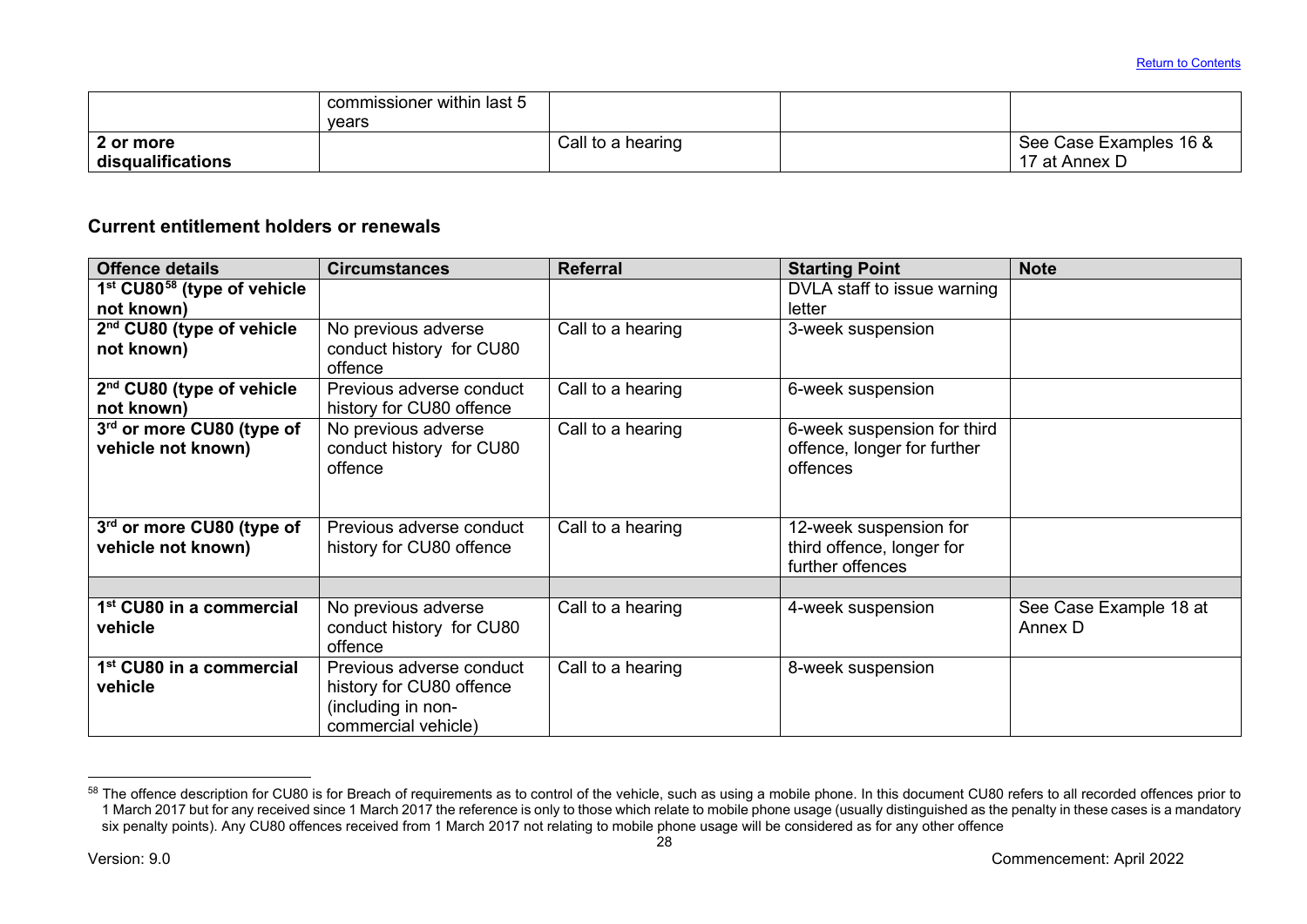| 2 <sup>nd</sup> CU80 in a commercial<br>vehicle                                                          | No previous adverse<br>conduct history for CU80<br>offence                                                                                  | Call to a hearing             | 12-week suspension                                                                                                            |                                   |
|----------------------------------------------------------------------------------------------------------|---------------------------------------------------------------------------------------------------------------------------------------------|-------------------------------|-------------------------------------------------------------------------------------------------------------------------------|-----------------------------------|
| 2 <sup>nd</sup> CU80 in a commercial<br>vehicle                                                          | Previous adverse conduct<br>history for CU80 offence<br>(including in a non-<br>commercial vehicle)                                         | Call to a hearing             | 16-week suspension                                                                                                            |                                   |
| 3rd or more CU80 in a<br>commercial vehicle                                                              | No previous adverse<br>conduct history for CU80<br>offence                                                                                  | Call to a hearing             | 16-week suspension for<br>third offence, longer for<br>further offences                                                       |                                   |
| 3rd or more CU80 in a<br>commercial vehicle                                                              | Previous adverse conduct<br>history for CU80 offence                                                                                        | Call to a hearing             | 26-week suspension for<br>third offence, longer for<br>further offences                                                       |                                   |
| <b>Exceeding statutory</b><br>speed limit                                                                | Speeding in a commercial<br>vehicle (SP10 or SP40)                                                                                          | Can be dealt with 'in office' | DVLA staff to issue warning<br>letter                                                                                         | See Case Example 19 at<br>Annex D |
| <b>Exceeding statutory</b><br>speed limit $-2nd$ offence                                                 | Speeding in a commercial<br>vehicle (SP10 or SP40)                                                                                          | Call to a hearing             | 6-week suspension                                                                                                             |                                   |
| One CU80 (type of vehicle<br>not known) and one<br>speeding offence in a<br>commercial vehicle           | No previous adverse<br>conduct history for either<br>offence                                                                                | Call to a hearing             | 6-week suspension                                                                                                             |                                   |
| <b>Disablement of speed</b><br>limiter                                                                   |                                                                                                                                             | Call to a hearing             | Formal warning (if evidence<br>of driver bringing matter to<br>employer's attention),<br>otherwise up to 4-week<br>suspension |                                   |
| Speed limiter -<br>interference                                                                          | Including the use of any<br>device to disable or produce<br>false readings                                                                  | Call to a hearing             | Revoke and disqualify for<br>12 months                                                                                        |                                   |
|                                                                                                          |                                                                                                                                             |                               |                                                                                                                               |                                   |
| <b>Falsification: by failure to</b><br>keep required records (EC<br>and domestic driver'<br>hours & WTD) | Deliberate falsification (e.g.<br>deliberately driving without<br>using a tachograph,<br>deliberately failing to keep<br>records or pulling | Call to a hearing             | 4-week suspension per<br>offence up to 6 offences &<br>revoke and disqualify for 12<br>months for more than 6<br>offences     | See Case Example 20 at<br>Annex D |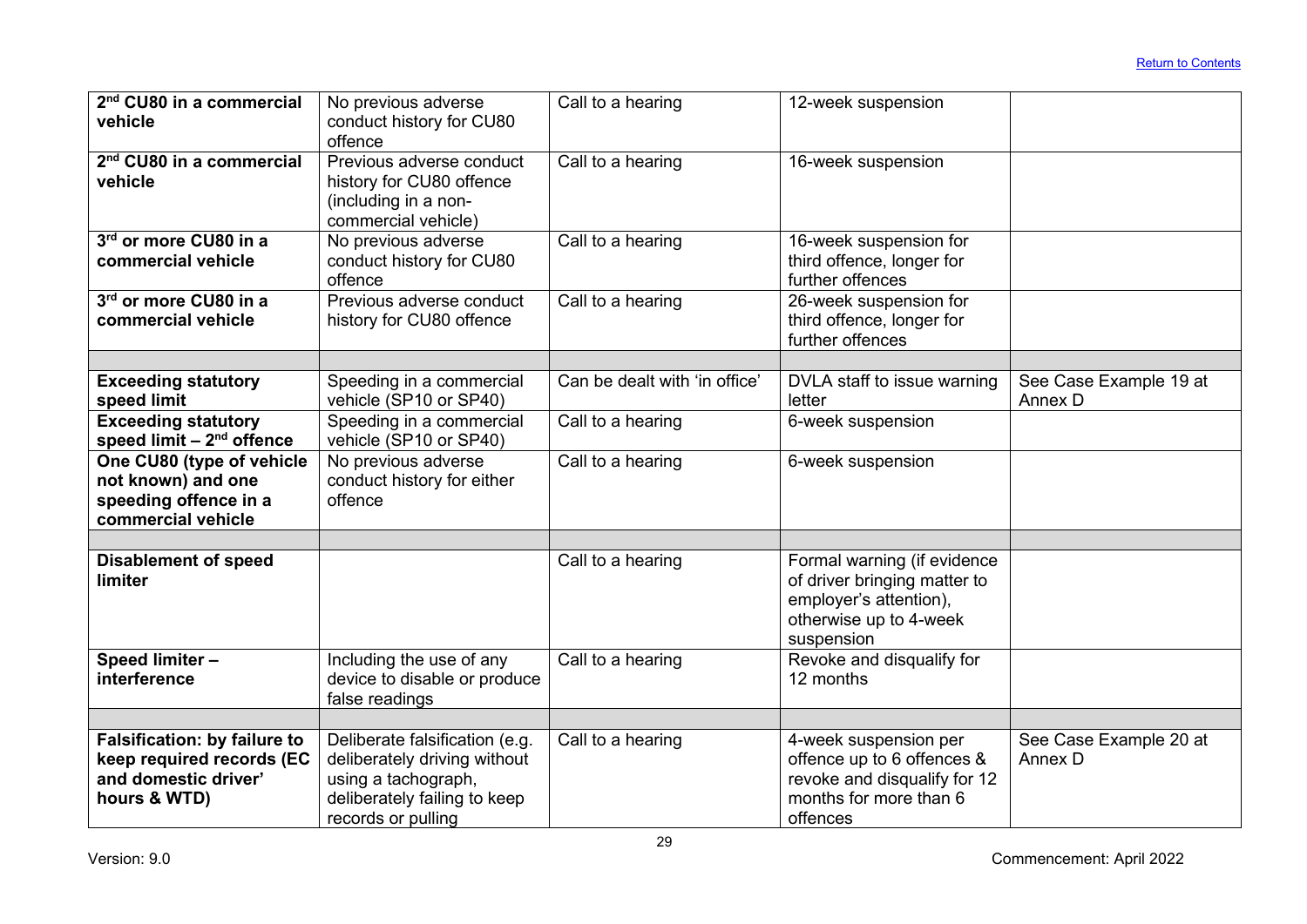<span id="page-30-0"></span>

|                                                          | tachograph chart/s /<br>digicard/s)                                                                                                                                        |                               |                                                                                                   |                                              |
|----------------------------------------------------------|----------------------------------------------------------------------------------------------------------------------------------------------------------------------------|-------------------------------|---------------------------------------------------------------------------------------------------|----------------------------------------------|
| <b>Falsification: domestic</b><br>drivers' hours & WTD   | Deliberate falsification or<br>forgery of records                                                                                                                          | Call to a hearing             | Revoke and disqualify for<br>12 months for a single<br>offence - longer for 2 or<br>more offences |                                              |
| <b>Falsification: tachographs</b>                        | Use of any device to<br>interfere with the recording<br>equipment (e.g. use of a<br>magnet or interrupter<br>switch) including using a<br>digicard belonging to<br>another | Call to a hearing             | Revoke and disqualify for<br>12 months for a single<br>offence - longer for 2 or<br>more offences | See Case Example<br>21, 22 and 23 at Annex D |
|                                                          |                                                                                                                                                                            |                               |                                                                                                   |                                              |
| Other drivers' hours,<br>tachograph & WTD<br>offences    | Less serious offences<br>committed on isolated or<br>infrequent basis                                                                                                      | Can be dealt with 'in office' | Staff to issue warning letter                                                                     |                                              |
| Other drivers' hours,<br>tachograph & WTD<br>offences    | Serious offences committed<br>on infrequent basis                                                                                                                          | Call to a hearing             | 7-day suspension                                                                                  |                                              |
| Other drivers' hours,<br>tachograph & WTD<br>offences    | Persistent and/or very<br>serious and/or habitual<br>offences                                                                                                              | Call to a hearing             | 4-week suspension<br>increasing with the number<br>and severity of offences                       | See Case Example 24 and<br>25 at Annex D     |
| DCPC - failure to carry                                  |                                                                                                                                                                            | Can be dealt with 'in office' | Staff to issue warning letter                                                                     |                                              |
| card                                                     |                                                                                                                                                                            |                               |                                                                                                   |                                              |
| DCPC - not undertaken<br>required training               |                                                                                                                                                                            | Call to a hearing             | 4-week suspension                                                                                 |                                              |
|                                                          |                                                                                                                                                                            |                               |                                                                                                   |                                              |
| <b>DVSA Fixed Penalty</b><br>Notifications <sup>59</sup> | Total of 12 FPN points<br>reached                                                                                                                                          | Call to a hearing             | 4-week suspension                                                                                 |                                              |
|                                                          |                                                                                                                                                                            |                               |                                                                                                   |                                              |

 $^{59}$  For the purposes of monitoring repeated and/or serious offending, DVSA maintain information on all offences whether they have attracted a court conviction or been dealt with by way of fixed penalty. Drivers may be referred to traffic commissioners if the level or nature of offending requires consideration of further action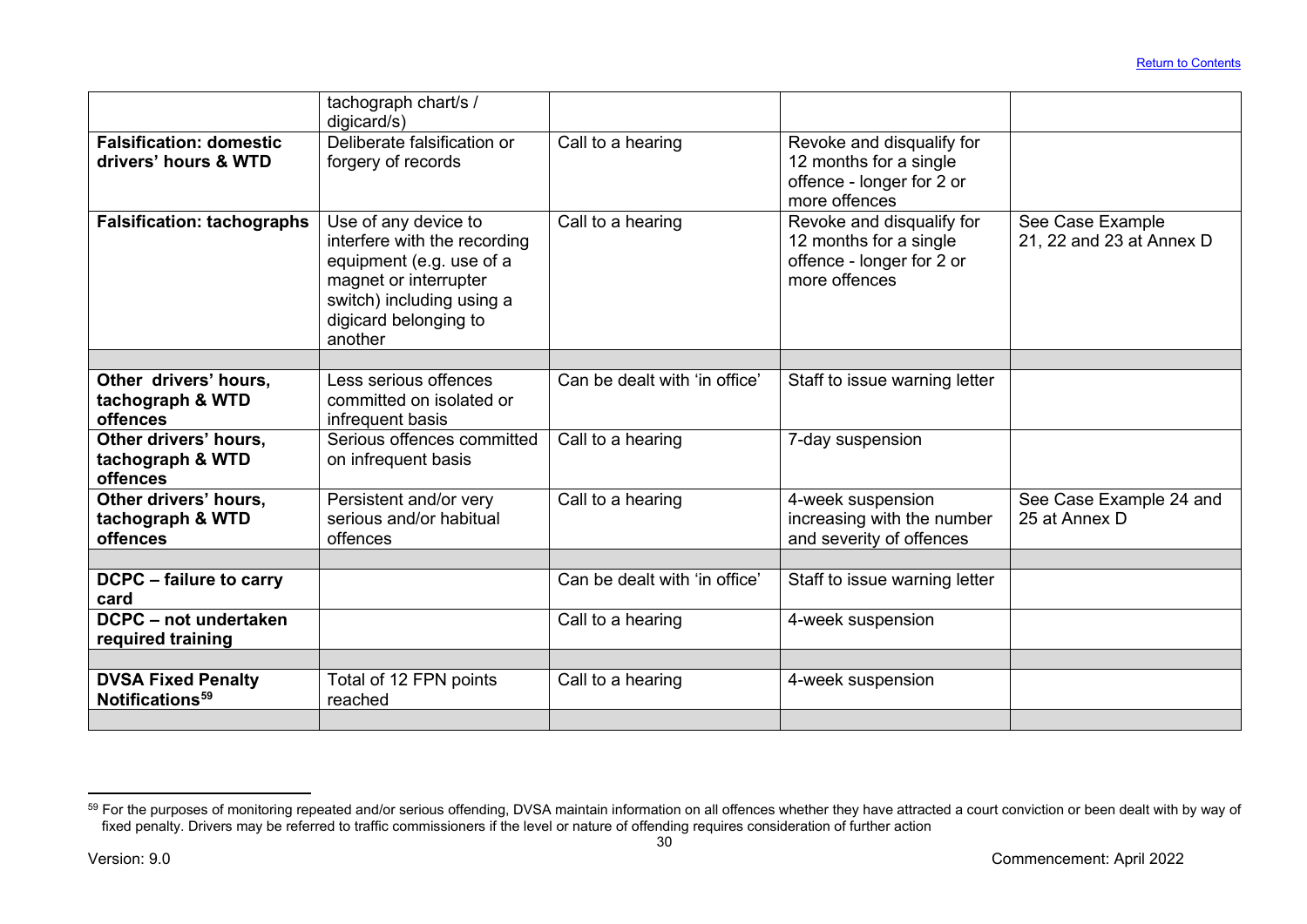| Any other notification of  | Less serious offences         | Can be dealt with 'in office' | Staff to issue warning letter |                         |
|----------------------------|-------------------------------|-------------------------------|-------------------------------|-------------------------|
| an offence, penalty or     | committed on isolated or      |                               |                               |                         |
| conviction relating to the | infrequent basis              |                               |                               |                         |
| use of vehicles, e.g.      |                               |                               |                               |                         |
| overloading or             |                               |                               |                               |                         |
| maintenance related fixed  |                               |                               |                               |                         |
| penalty notices            |                               |                               |                               |                         |
| Any other notification of  | Serious offences committed    | Call to a hearing             | 14-day Suspension             | See Case Example 26 at  |
| an offence, penalty or     | on infrequent basis           |                               |                               | Annex D                 |
| conviction relating to the |                               |                               |                               |                         |
| use of vehicles, e.g.      |                               |                               |                               |                         |
| overloading or             |                               |                               |                               |                         |
| maintenance related fixed  |                               |                               |                               |                         |
| penalty notices            |                               |                               |                               |                         |
| Any other notification of  | Persistent and/or very        | Call to a hearing             | 28-day suspension             | See Case Example 27 at  |
| an offence, penalty or     | serious and/or habitual       |                               |                               | Annex D                 |
| conviction relating to the | offences                      |                               |                               |                         |
| use of vehicles, e.g.      |                               |                               |                               |                         |
| overloading or             |                               |                               |                               |                         |
| maintenance related fixed  |                               |                               |                               |                         |
| penalty notices            |                               |                               |                               |                         |
| Notification of the use of | Road safety critical defects  | Call to a hearing             | 14-day suspension             | See Case Example 28 at  |
| a vehicle with a defect    | that endanger other road      |                               |                               | Annex D                 |
| that should have been      | users                         |                               |                               |                         |
| identified as part of the  |                               |                               |                               |                         |
| driver walk round check    |                               |                               |                               |                         |
| prior to use               |                               |                               |                               |                         |
| Notification of a vehicle  | Disregard by driver for route | Call to a hearing             | Revoke and disqualify for     | See Case Examples 30 &  |
| collision with a bridge    | instructions, vehicle or road |                               | six months                    | 31 at Annex D           |
| caused by carelessness     | signage                       |                               |                               |                         |
| or negligence              |                               |                               |                               |                         |
|                            |                               |                               |                               |                         |
| Any convictions for        |                               | Call to a hearing             | Revocation and                | See Case Example 32 and |
| sexual offences -          |                               |                               | disqualification              | 33 at Annex D           |
| regardless of sentence     |                               |                               |                               |                         |
| imposed relevant to        |                               |                               |                               |                         |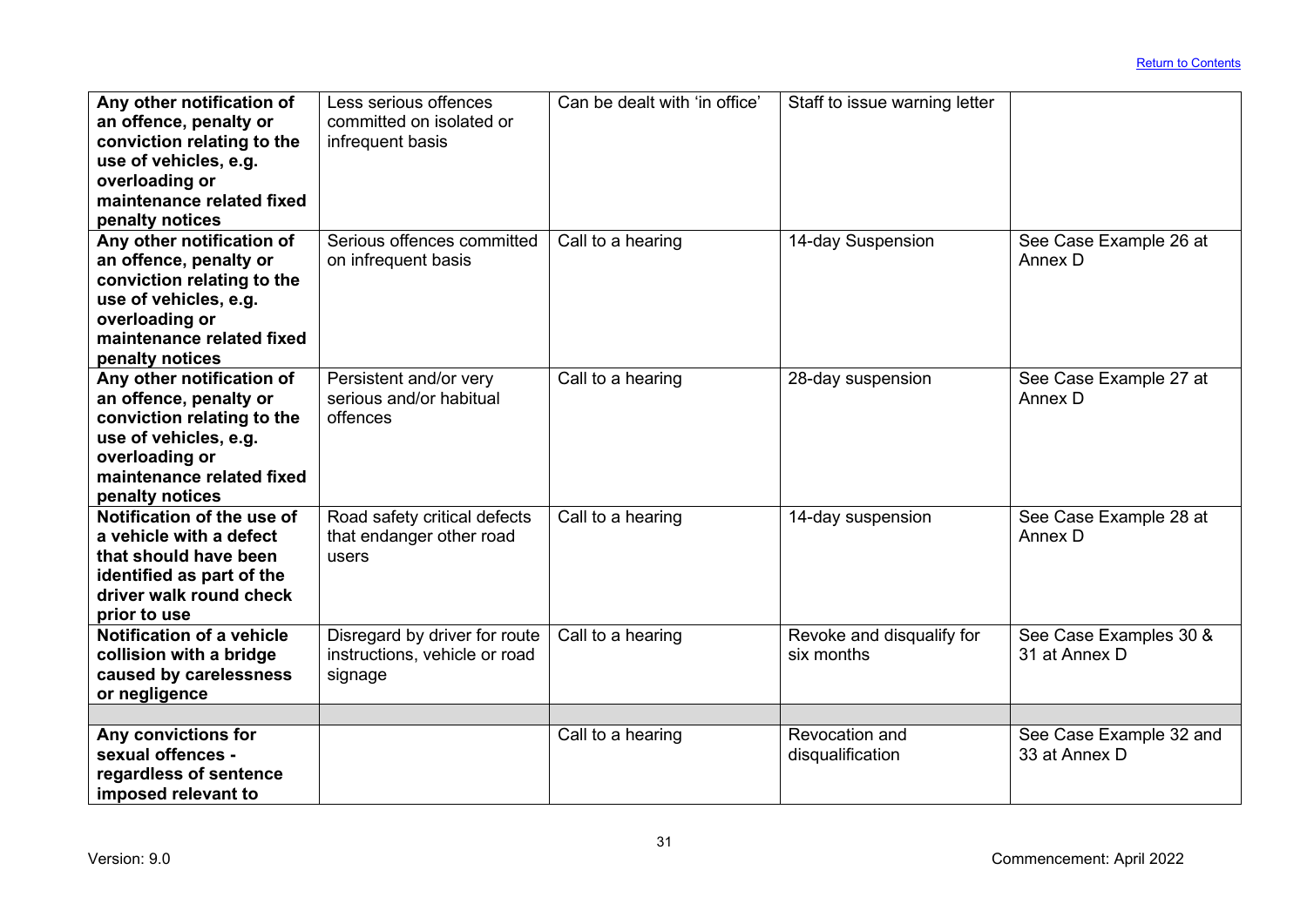| holding a PCV driver<br>licence                                 |                                          |                               |                               |  |
|-----------------------------------------------------------------|------------------------------------------|-------------------------------|-------------------------------|--|
| Any convictions for drug<br>related, harassment,                |                                          | Call to a hearing             | Suspension                    |  |
| violence, public order                                          |                                          |                               |                               |  |
| and/or dishonesty<br>(including theft) offences                 |                                          |                               |                               |  |
| - regardless of sentence<br>imposed relevant to                 |                                          |                               |                               |  |
| holding a PCV driver<br>licence                                 |                                          |                               |                               |  |
| <b>Civil Penalty imposed for</b><br>breaching the Home          | Civil penalty imposed by<br>HOBF and     | Can be dealt with 'in office' | Staff to issue warning letter |  |
| <b>Office Border Force</b><br>(HOBF) prevention of              | appeals/objections process<br>exhausted. |                               |                               |  |
| clandestine entrants code                                       |                                          |                               |                               |  |
| of practice – first offence<br><b>Civil Penalty imposed for</b> | Civil penalty imposed by                 | Call to a hearing             | Suspension                    |  |
| breaching the Home<br><b>Office Border Force</b>                | HOBF and<br>appeals/objections process   |                               |                               |  |
| prevention of clandestine                                       | exhausted. Previous history              |                               |                               |  |
| entrants code of practice<br>- repeat offence                   | of offences.                             |                               |                               |  |
| Report from a public body<br>of a driver adopting               |                                          | Call to a hearing             | 14-day suspension             |  |
| abusive or intimidating<br>behaviour to a public                |                                          |                               |                               |  |
| official                                                        |                                          |                               |                               |  |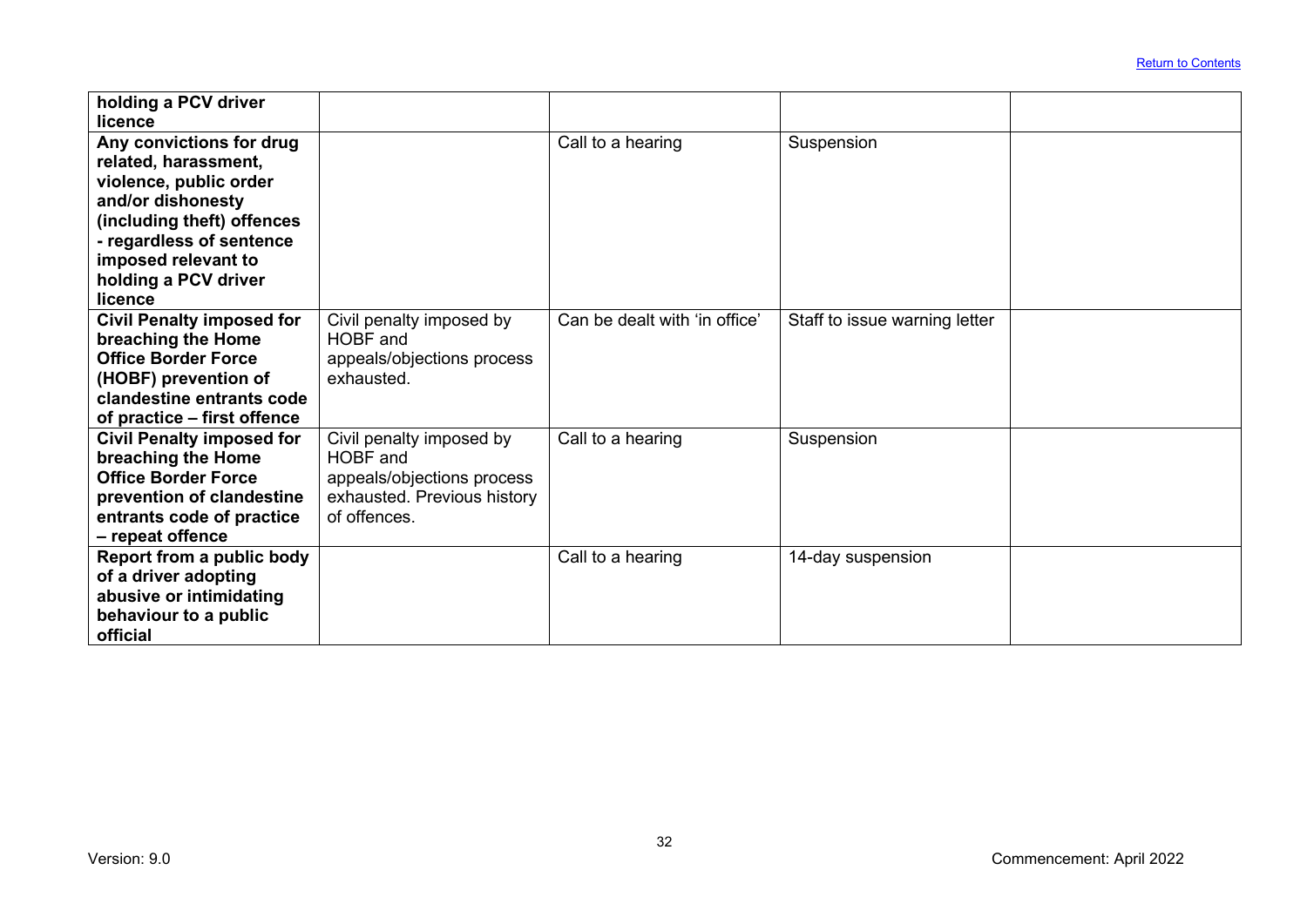# <span id="page-33-1"></span>**Annex B**

# **Entry Points - Military Drivers**

# **Applicants for provisional vocational entitlement**

<span id="page-33-0"></span>

| <b>Offence details</b>                       | <b>Circumstances</b>                                                            | <b>Referral</b>                                                            | <b>Required action</b>                                       |
|----------------------------------------------|---------------------------------------------------------------------------------|----------------------------------------------------------------------------|--------------------------------------------------------------|
| 9 or more penalty points                     | Any penalty points received in last<br>6 months                                 | Can be dealt with 'in office' (unless<br>the applicant requests a hearing) | Ask for an explanation and letter<br>from Commanding Officer |
|                                              | Penalty points accumulated<br>between 6 months and 4 year<br>period             | Can be dealt with 'in office'                                              | Grant application with a warning<br>letter                   |
|                                              |                                                                                 |                                                                            |                                                              |
| Record includes CU80 offence <sup>60</sup>   | Single CU80 offence in last 4 years<br>with no more than 8 points on<br>licence | Can be dealt with 'in office'                                              | Grant application with a warning<br>letter                   |
| <b>Record includes CU80 offences</b>         | Multiple CU80 offences in last 4<br>years                                       | Can be dealt with 'in office'                                              | Ask for an explanation and letter<br>from Commanding Officer |
|                                              |                                                                                 |                                                                            |                                                              |
| <b>Record includes 1</b>                     | Disqualification ended more than 6                                              | Can be dealt with 'in office'                                              | Grant application with a warning                             |
| disqualification (up to and                  | months ago                                                                      |                                                                            | letter                                                       |
| including 12 months) excluding               |                                                                                 |                                                                            |                                                              |
| any drink / drug driving related<br>offences |                                                                                 |                                                                            |                                                              |
| <b>Record includes 1</b>                     | Disqualification ended within the                                               | Can be dealt with 'in office' (unless                                      | Ask for an explanation and letter                            |
| disqualification (up to and                  | last 6 months                                                                   | the applicant requests a hearing)                                          | from Commanding Officer                                      |
| including 12 months) excluding               |                                                                                 |                                                                            |                                                              |
| any drink / drug driving related             |                                                                                 |                                                                            |                                                              |
| offence                                      |                                                                                 |                                                                            |                                                              |
| <b>Record includes 1</b>                     | Disqualification ended more than 2                                              | Can be dealt with 'in office'                                              | Grant application with a warning                             |
| disqualification (over 12                    | years ago                                                                       |                                                                            | letter                                                       |
| months), or any drink/drug                   |                                                                                 |                                                                            |                                                              |

<sup>&</sup>lt;sup>60</sup> The offence description for CU80 is for Breach of requirements as to control of the vehicle, such as using a mobile phone. In this document CU80 refers to all recorded offences prior to 1 March 2017 but for any received since 1 March 2017 the reference is only to those which relate to mobile phone usage (usually distinguished as the penalty in these cases is a mandatory six penalty points). Any CU80 offences received from 1 March 2017 not relating to mobile phone usage will be considered as for any other offence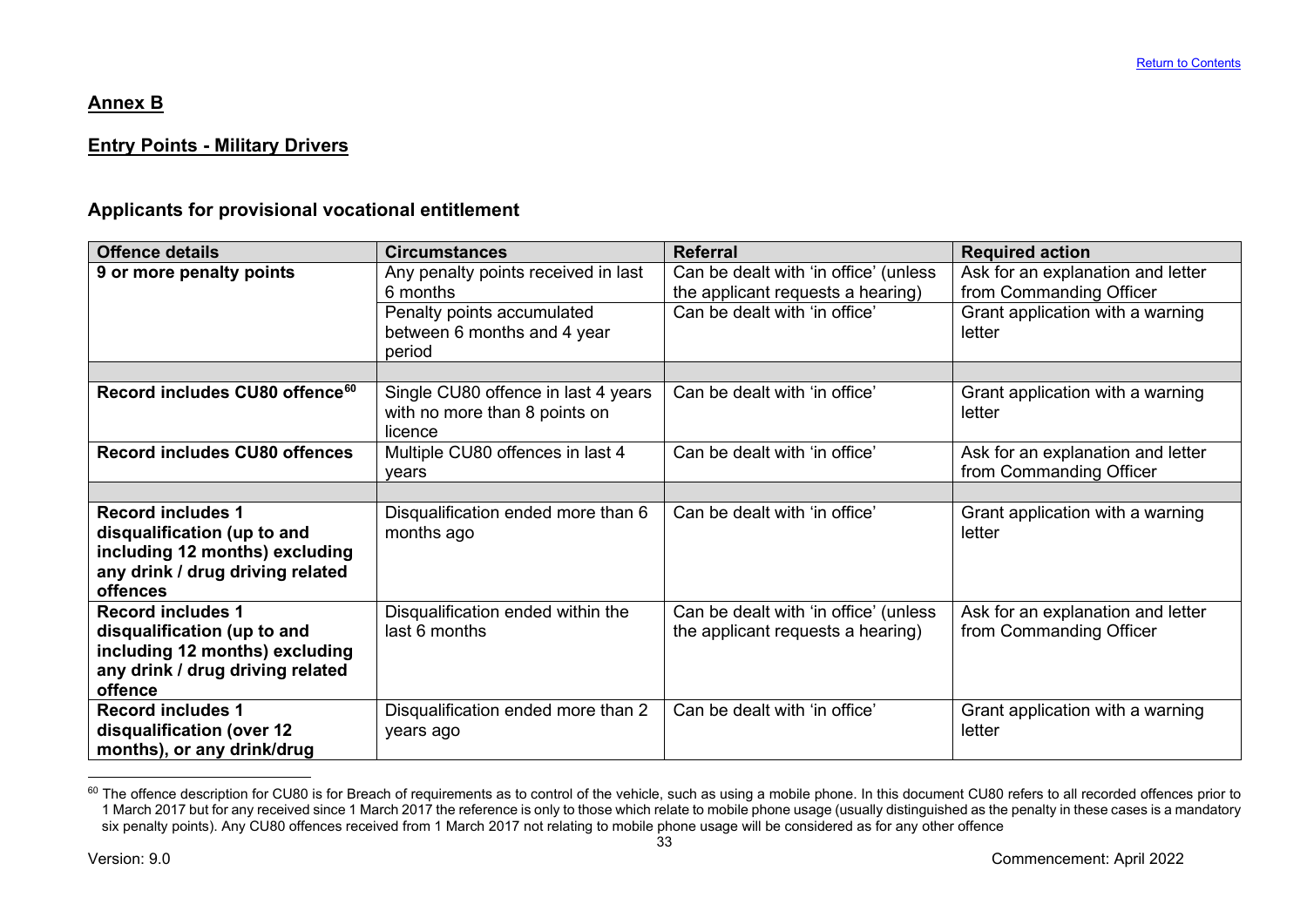| driving related offence (including<br>those where the disqualification<br>period is nine months)<br><b>Record includes 1</b><br>disqualification (over 12 months)<br>or any drink/drug driving related<br>offence - (including those where | Disqualification ended within the<br>last 2 years                                                                        | Can be dealt with 'in office' | Ask for an explanation and letter<br>from Commanding Officer |
|--------------------------------------------------------------------------------------------------------------------------------------------------------------------------------------------------------------------------------------------|--------------------------------------------------------------------------------------------------------------------------|-------------------------------|--------------------------------------------------------------|
| the disqualification period has<br>been reduced to nine months)                                                                                                                                                                            |                                                                                                                          |                               |                                                              |
| Record includes 2 or more<br>disqualifications                                                                                                                                                                                             |                                                                                                                          | Consideration for hearing     | Ask for an explanation and letter<br>from Commanding Officer |
|                                                                                                                                                                                                                                            |                                                                                                                          |                               |                                                              |
| Any offence involving taking<br>without owners consent / driving<br>whilst disqualified                                                                                                                                                    |                                                                                                                          | Consideration for hearing     | Ask for an explanation and letter<br>from Commanding Officer |
| Offences / convictions - in any<br>other respect relevant to holding<br>a PCV driver licence                                                                                                                                               | Any 'non-driving' offence where the<br>outcome was a community penalty<br>and/or custody including<br>suspended sentence | Consideration for hearing     | Ask for an explanation and letter<br>from Commanding Officer |
| <b>Convictions for drug or sexual</b><br>offences, violence and<br>dishonesty (including theft) in<br>any other respect relevant to<br>holding a PCV driver licence                                                                        |                                                                                                                          | Consideration for hearing     | Ask for an explanation and letter<br>from Commanding Officer |

# **Restoration of vocational entitlement following disqualification**

| <b>Offence details</b>                         | <b>Circumstances</b> | Referral                              | <b>Required action</b>    |
|------------------------------------------------|----------------------|---------------------------------------|---------------------------|
| 1 <sup>st</sup> disqualification for 12 months |                      | Can be dealt with 'in office' (unless | Grant with warning letter |
| or less excluding any drink /                  |                      | aggravating features)                 |                           |
| drug driving related offence                   |                      |                                       |                           |
| 1 <sup>st</sup> disqualification for 12 months |                      | Can be dealt with 'in office' (unless | Grant with warning letter |
| or less for any drink / drug                   |                      | aggravating features -and/or the      |                           |
| driving related offence                        |                      | applicant requests a hearing)         |                           |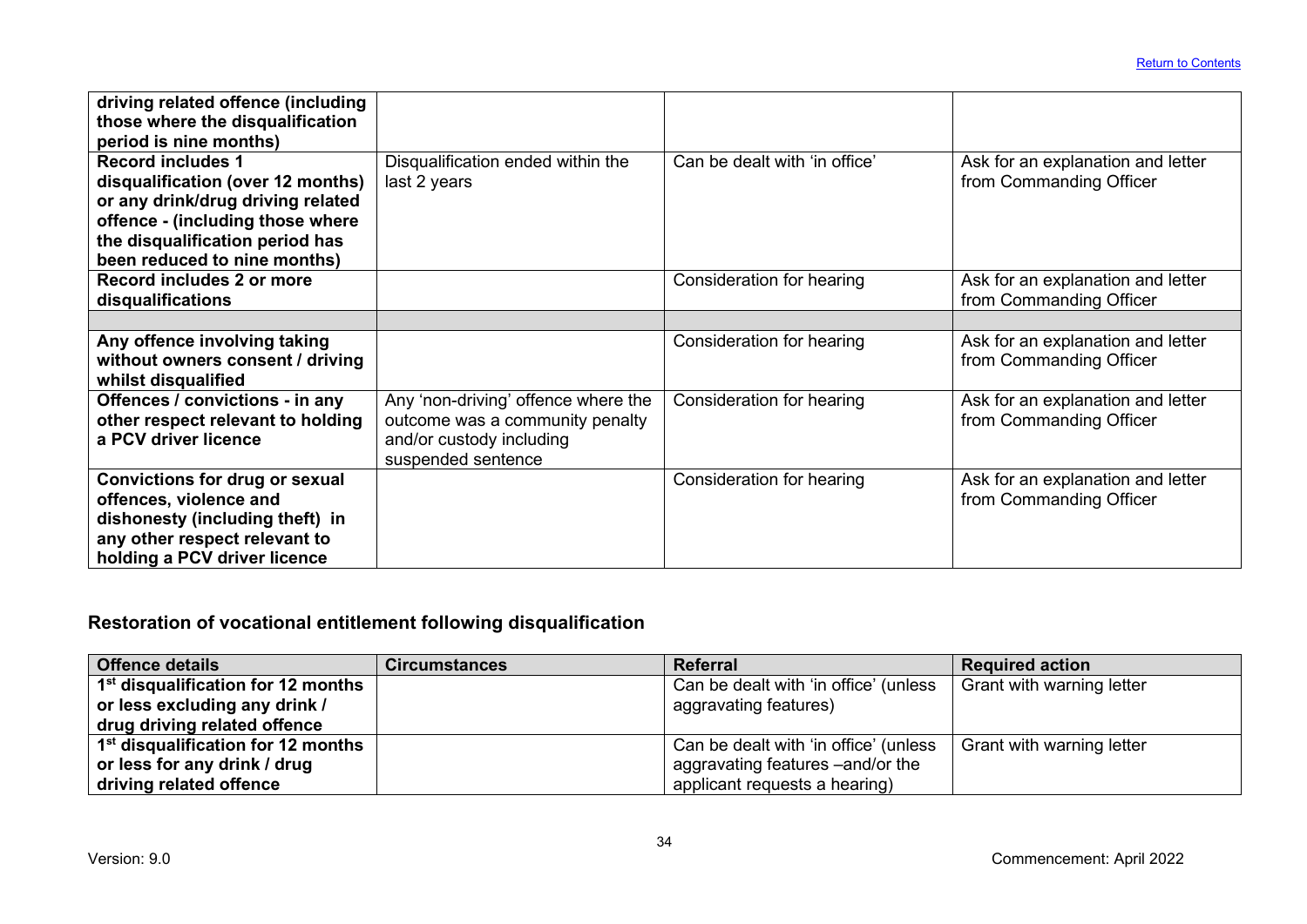<span id="page-35-0"></span>

| 1 <sup>st</sup> disqualification (over 12 |                               | Can be dealt with 'in office' (unless | Offer extended vocational          |
|-------------------------------------------|-------------------------------|---------------------------------------|------------------------------------|
| months to less than 36 months)            |                               | aggravating features and / or the     | disqualification on the following  |
|                                           |                               | applicant requests a hearing)         | basis:                             |
|                                           |                               |                                       |                                    |
|                                           |                               |                                       | Over 12 months up to and including |
|                                           |                               |                                       | 15 months + 2 weeks                |
|                                           |                               |                                       |                                    |
|                                           |                               |                                       | Over 15 months up to and including |
|                                           |                               |                                       | 18 months + 4 weeks                |
|                                           |                               |                                       |                                    |
|                                           |                               |                                       | Over 18 months up to and including |
|                                           |                               |                                       | 21 months $+5$ weeks               |
|                                           |                               |                                       |                                    |
|                                           |                               |                                       | Over 21 months up to and including |
|                                           |                               |                                       | 24 months + 7 weeks                |
|                                           |                               |                                       |                                    |
|                                           |                               |                                       | Over 24 months up to and including |
|                                           |                               |                                       | 27 months + 8 weeks                |
|                                           |                               |                                       |                                    |
|                                           |                               |                                       | Over 27 months up to and including |
|                                           |                               |                                       | $30$ months $+9$ weeks             |
|                                           |                               |                                       |                                    |
|                                           |                               |                                       | Over 30 months up to and including |
|                                           |                               |                                       | 33 months + 10 weeks               |
|                                           |                               |                                       |                                    |
|                                           |                               |                                       | Over 33 months to less than 36     |
|                                           |                               |                                       | months $+12$ weeks                 |
| 1 <sup>st</sup> disqualification          |                               | Consideration for hearing             | Ask for an explanation and letter  |
| 36 months or more <sup>61</sup>           |                               |                                       | from Commanding Officer            |
| Any disqualification regardless           | Specified offences:           | Call to a hearing                     |                                    |
| of period of time                         |                               |                                       |                                    |
|                                           | causing death or very serious |                                       |                                    |
|                                           |                               |                                       |                                    |

 $^{61}$  Where it is known from the record that it is a second drink or drug driving offence but the disqualification shown is less than 36 months the case will be called to a hearing. This may occur where the driver has attending a rehabilitation course to reduce the disqualification period and/or a court has subsequently reduced the disqualification period after serving at least 2 years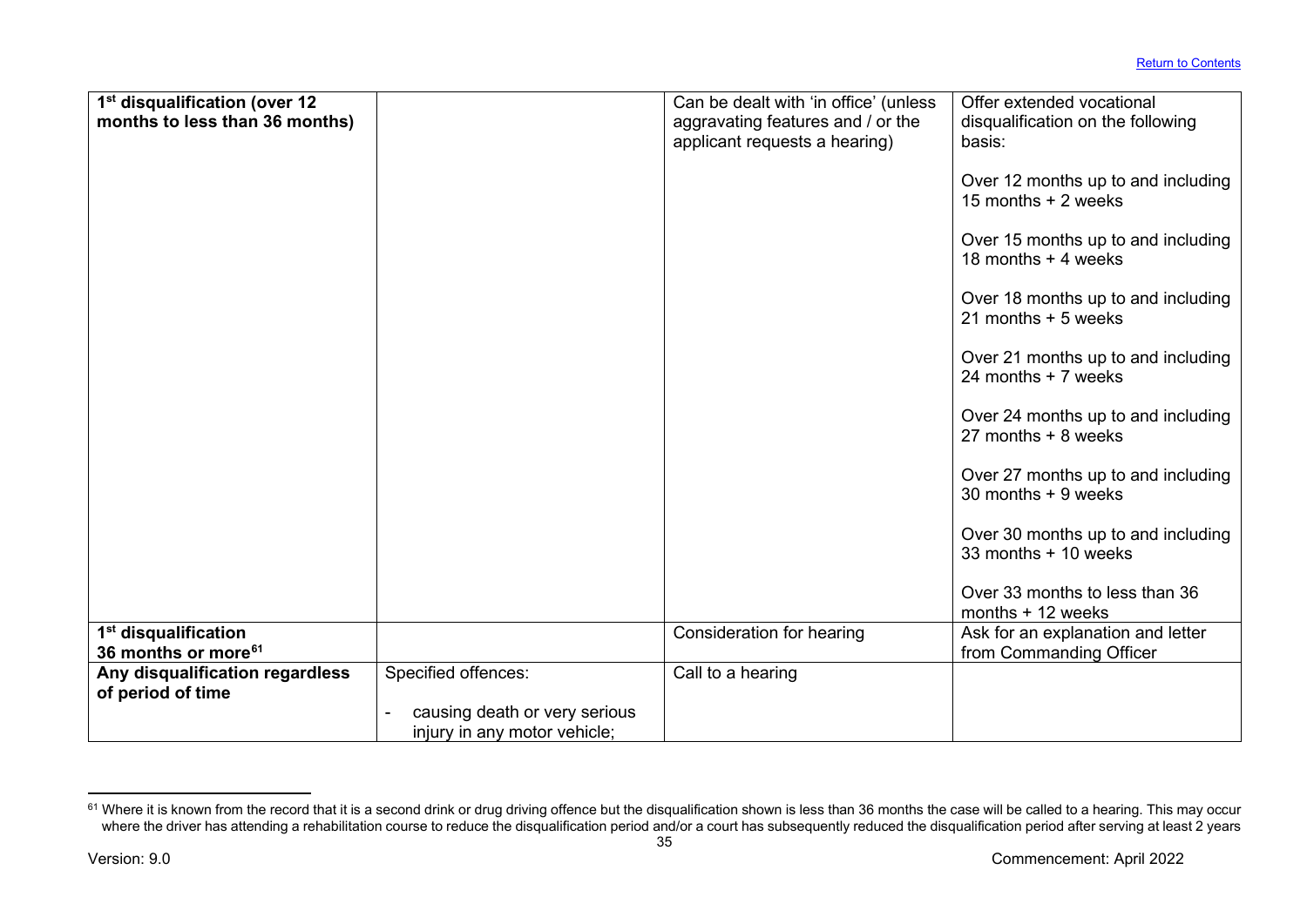<span id="page-36-1"></span><span id="page-36-0"></span>

|                                                    | taking any vehicle without the<br>owner's consent; or<br>any resulting in a suspended or<br>immediate prison sentence or<br>community penalty |                           |                                                              |
|----------------------------------------------------|-----------------------------------------------------------------------------------------------------------------------------------------------|---------------------------|--------------------------------------------------------------|
| 1 <sup>st</sup> disqualification over 12<br>months | Previous adverse conduct history <sup>62</sup><br>before any commissioner within last<br>5 years                                              | Consideration for hearing | Ask for an explanation and letter<br>from Commanding Officer |
| 2 or more disqualifications                        |                                                                                                                                               | Consideration for hearing | Ask for an explanation and letter<br>from Commanding Officer |

# **Current entitlement holders or renewals**

| <b>Offence details</b>                                  | <b>Circumstances</b>                | Referral                      | <b>Required action</b>             |
|---------------------------------------------------------|-------------------------------------|-------------------------------|------------------------------------|
| 1 <sup>st</sup> CU80 <sup>63</sup> (type of vehicle not |                                     |                               | DVLA staff to issue warning letter |
| known)                                                  |                                     |                               |                                    |
| 2 <sup>nd</sup> CU80 (type of vehicle not               | No previous adverse conduct         | Can be dealt with 'in office' | Ask for an explanation and letter  |
| known)                                                  | history for CU80 offence            |                               | from Commanding Officer            |
| 2 <sup>nd</sup> CU80 (type of vehicle not               | Previous adverse conduct history    | Can be dealt with 'in office' | Ask for an explanation and letter  |
| known)                                                  | for CU80 offence                    |                               | from Commanding Officer            |
| 3rd or more CU80 (type of vehicle                       | No previous adverse conduct         | Consideration for hearing     | Ask for an explanation and letter  |
| not known)                                              | history for CU80 offence            |                               | from Commanding Officer            |
| 3rd or more CU80 (type of vehicle                       | Previous adverse conduct history    | Consideration for hearing     | Ask for an explanation and letter  |
| not known)                                              | for CU80 offence                    |                               | from Commanding Officer            |
|                                                         |                                     |                               |                                    |
| 1 <sup>st</sup> CU80 in a commercial vehicle            | No previous adverse conduct         | Can be dealt with 'in office' | Ask for an explanation and letter  |
|                                                         | history for CU80 offence            |                               | from Commanding Officer            |
| 1 <sup>st</sup> CU80 in a commercial vehicle            | Previous adverse conduct history    | Can be dealt with 'in office' | Ask for an explanation and letter  |
|                                                         | for CU80 offence (including in non- |                               | from Commanding Officer            |
|                                                         | commercial vehicle)                 |                               |                                    |

 $^{62}$  Any reference to 'previous conduct history' in this Annex includes driver conduct hearings and warning letters

 $^{63}$  The offence description for CU80 is for Breach of requirements as to control of the vehicle, such as using a mobile phone. In this document CU80 refers to all recorded offences prior to 1 March 2017 but for any received since 1 March 2017 the reference is only to those which relate to mobile phone usage (usually distinguished as the penalty in these cases is a mandatory six penalty points). Any CU80 offences received from 1 March 2017 not relating to mobile phone usage will be considered as for any other offence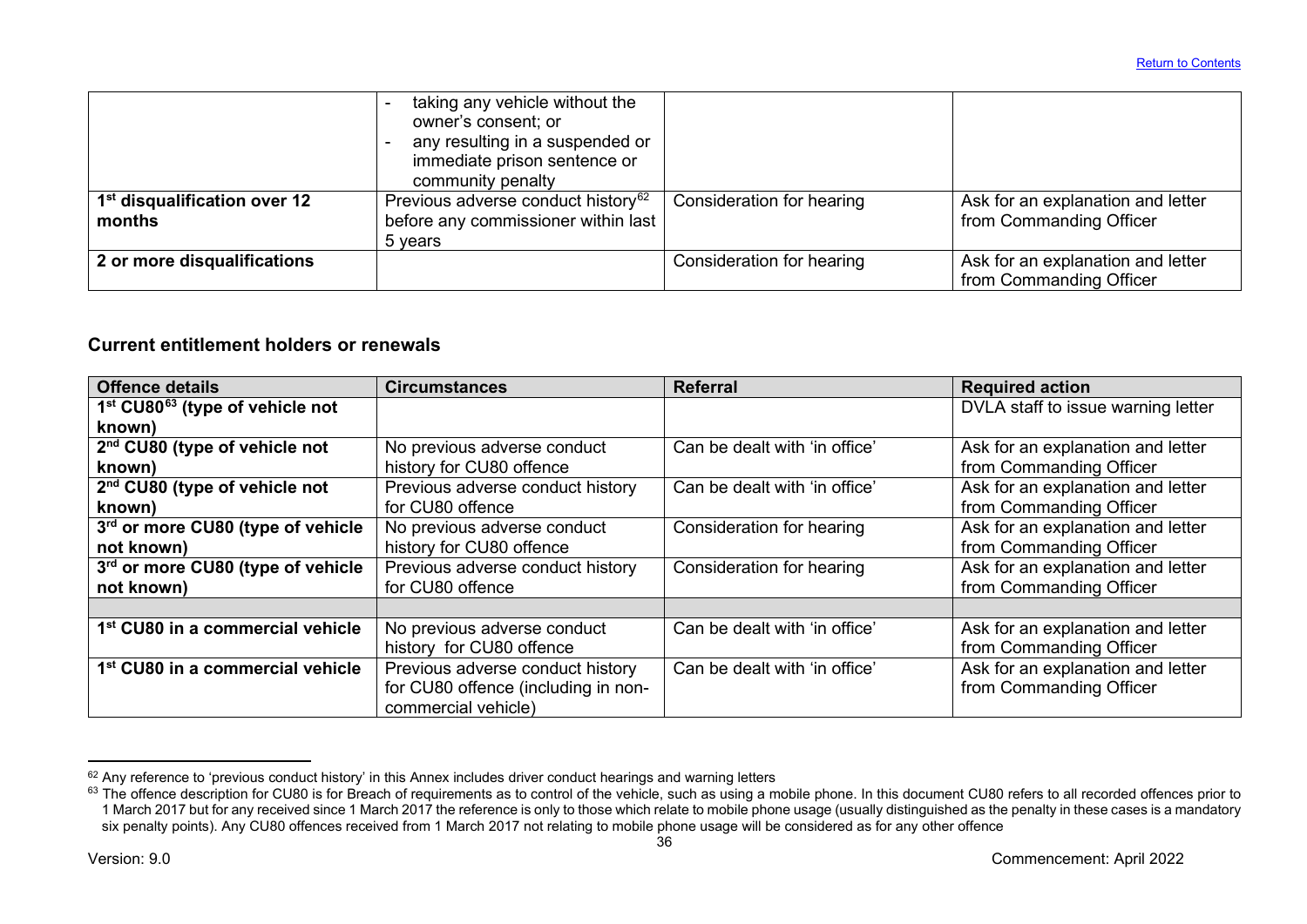| 2 <sup>nd</sup> CU80 in a commercial vehicle       | No previous adverse conduct                        | Consideration for hearing     | Ask for an explanation and letter                            |
|----------------------------------------------------|----------------------------------------------------|-------------------------------|--------------------------------------------------------------|
|                                                    | history for CU80 offence                           |                               | from Commanding Officer                                      |
| 2 <sup>nd</sup> CU80 in a commercial vehicle       | Previous adverse conduct history                   | Consideration for hearing     | Ask for an explanation and letter                            |
|                                                    | for CU80 offence (including in a                   |                               | from Commanding Officer                                      |
|                                                    | non-commercial vehicle)                            |                               |                                                              |
| 3rd or more CU80 in a commercial                   | No previous adverse conduct                        | Consideration for hearing     | Ask for an explanation and letter                            |
| vehicle                                            | history for CU80 offence                           |                               | from Commanding Officer                                      |
| 3rd or more CU80 in a commercial                   | Previous adverse conduct history                   | Consideration for hearing     | Ask for an explanation and letter                            |
| vehicle                                            | for CU80 offence                                   |                               | from Commanding Officer                                      |
|                                                    |                                                    |                               |                                                              |
| <b>Exceeding statutory speed limit</b>             | Speeding in a commercial vehicle<br>(SP10 or SP40) | Can be dealt with 'in office' | DVLA staff to issue warning letter                           |
| Exceeding statutory speed limit -<br>$2nd$ offence | Speeding in a commercial vehicle<br>(SP10 or SP40) | Can be dealt with 'in office' | Ask for an explanation and letter<br>from Commanding Officer |
|                                                    |                                                    |                               |                                                              |
| One CU80 (type of vehicle not                      | No previous adverse conduct                        | Can be dealt with 'in office' | Ask for an explanation and letter                            |
| known) and one speeding                            | history for either offence                         |                               | from Commanding Officer                                      |
| offence in a commercial vehicle                    |                                                    |                               |                                                              |
|                                                    |                                                    |                               |                                                              |
| <b>Disablement of speed limiter</b>                |                                                    | Consideration for hearing     | Ask for an explanation and letter<br>from Commanding Officer |
| Speed limiter - interference                       | Including the use of any device to                 | Consideration for hearing     | Ask for an explanation and letter                            |
|                                                    | disable or produce false readings                  |                               | from Commanding Officer                                      |
|                                                    |                                                    |                               |                                                              |
| Falsification: by failure to keep                  | Deliberate falsification (e.g.                     | Consideration for hearing     | Ask for an explanation and letter                            |
| required records (EC and                           | deliberately driving without using a               |                               | from Commanding Officer                                      |
| domestic driver' hours & WTD)                      | tachograph, deliberately failing to                |                               |                                                              |
|                                                    | keep records or pulling tachograph                 |                               |                                                              |
|                                                    | chart/s / digicard/s)                              |                               |                                                              |
| <b>Falsification: domestic drivers'</b>            | Deliberate falsification or forgery of             | Consideration for hearing     | Ask for an explanation and letter                            |
| hours & WTD                                        | records                                            |                               | from Commanding Officer                                      |
| <b>Falsification: tachographs</b>                  | Use of any device or On-Board                      | Consideration for hearing     | Ask for an explanation and letter                            |
|                                                    | Diagnostic systems to interfere with               |                               | from Commanding Officer                                      |
|                                                    | the recording equipment (e.g. use                  |                               |                                                              |
|                                                    | of a magnet or interrupter switch) or              |                               |                                                              |
|                                                    | using a digicard belonging to                      |                               |                                                              |
|                                                    | another                                            |                               |                                                              |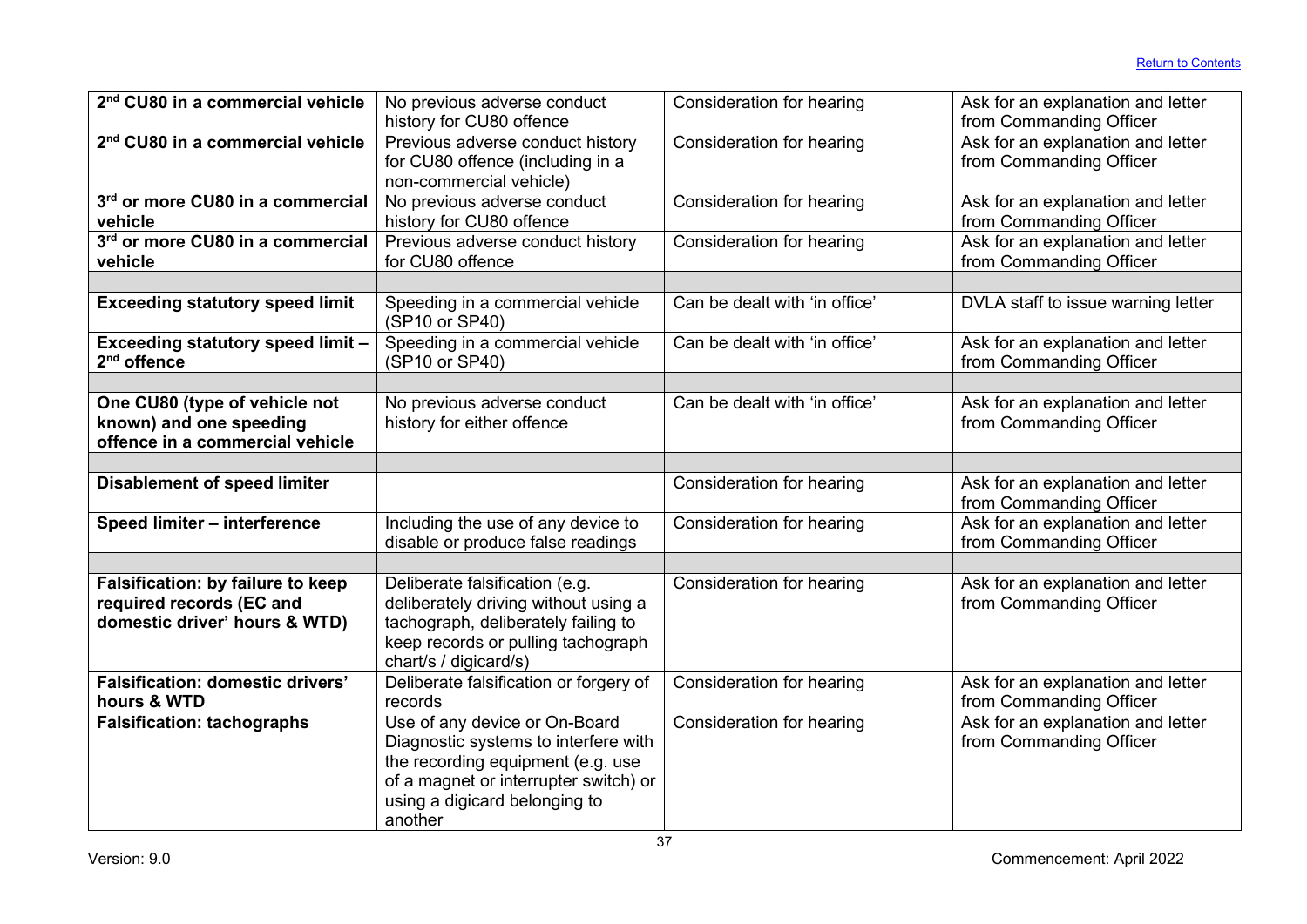<span id="page-38-0"></span>

| Other drivers' hours, tachograph<br>& WTD offences                                                                                                                     | Less serious offences committed<br>on isolated or infrequent basis | Consideration for hearing     | Staff to issue warning letter                                |
|------------------------------------------------------------------------------------------------------------------------------------------------------------------------|--------------------------------------------------------------------|-------------------------------|--------------------------------------------------------------|
| Other drivers' hours, tachograph<br>& WTD offences                                                                                                                     | Serious offences committed on<br>infrequent basis                  | Consideration for hearing     | Ask for an explanation and letter<br>from Commanding Officer |
| Other drivers' hours, tachograph<br>& WTD offences                                                                                                                     | Persistent and/or very serious<br>and/or habitual offences         | Consideration for hearing     | Ask for an explanation and letter<br>from Commanding Officer |
|                                                                                                                                                                        |                                                                    |                               |                                                              |
| DCPC - failure to carry card                                                                                                                                           |                                                                    | Can be dealt with 'in office' | Staff to issue warning letter                                |
| DCPC - not undertaken required<br>training                                                                                                                             |                                                                    | Consideration for hearing     | Ask for an explanation and letter<br>from Commanding Officer |
|                                                                                                                                                                        |                                                                    |                               |                                                              |
| <b>DVSA Fixed Penalty</b><br>Notifications <sup>64</sup>                                                                                                               | Total of 12 FPN points reached                                     | Consideration for hearing     | Ask for an explanation and letter<br>from Commanding Officer |
|                                                                                                                                                                        |                                                                    |                               |                                                              |
| Any other notification of an<br>offence, penalty or conviction<br>relating to the use of vehicles,<br>e.g. overloading or maintenance<br>related fixed penalty notices | Less serious offences committed<br>on isolated or infrequent basis | Can be dealt with 'in office' | Staff to issue warning letter                                |
| Any other notification of an<br>offence, penalty or conviction<br>relating to the use of vehicles,<br>e.g. overloading or maintenance<br>related fixed penalty notices | Serious offences committed on<br>infrequent basis                  | Can be dealt with 'in office' | Ask for an explanation and letter<br>from Commanding Officer |
| Any other notification of an<br>offence, penalty or conviction<br>relating to the use of vehicles,<br>e.g. overloading or maintenance<br>related fixed penalty notices | Persistent and/or very serious<br>and/or habitual offences         | Can be dealt with 'in office' | Staff to issue warning letter                                |
| Notification of the use of a<br>vehicle with a defect that should<br>have been identified as part of                                                                   | Road safety critical defects that<br>endanger other road users     | Can be dealt with 'in office' | Ask for an explanation and letter<br>from Commanding Officer |

 $^{64}$  For the purposes of monitoring repeated and/or serious offending, DVSA maintain information on all offences whether they have attracted a court conviction or been dealt with by way of fixed penalty. Drivers may be referred to traffic commissioners if the level or nature of offending requires consideration of further action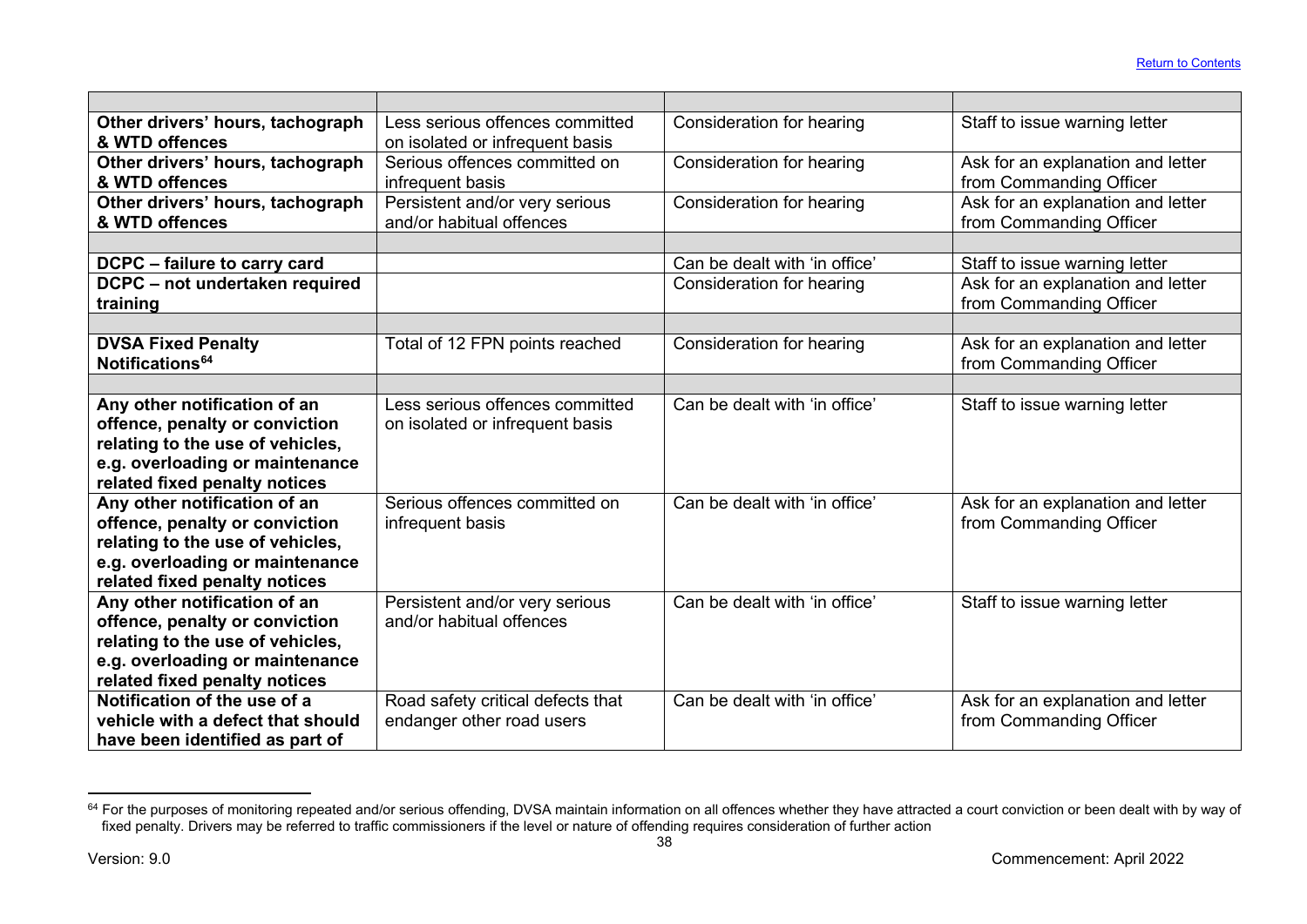| the driver walk round check prior<br>to use                                                                                                                                                                   |                                                                                                                |                               |                                                              |
|---------------------------------------------------------------------------------------------------------------------------------------------------------------------------------------------------------------|----------------------------------------------------------------------------------------------------------------|-------------------------------|--------------------------------------------------------------|
| Notification of a vehicle collision<br>with a bridge caused by<br>carelessness or negligence                                                                                                                  | Disregard by driver for route<br>instructions, vehicle or road<br>signage                                      | Call to a hearing             |                                                              |
| Any convictions for sexual<br>offences - regardless of sentence<br>imposed relevant to holding a<br><b>PCV driver licence</b>                                                                                 |                                                                                                                | Call to a hearing             | Ask for an explanation and letter<br>from Commanding Officer |
| Any convictions for drug related,<br>harassment, violence, public<br>order and/or dishonesty<br>(including theft) offences -<br>regardless of sentence imposed<br>relevant to holding a PCV driver<br>licence |                                                                                                                | Call to a hearing             | Ask for an explanation and letter<br>from Commanding Officer |
| <b>Civil Penalty imposed for</b><br>breaching the Home Office<br><b>Border Force (HOBF) prevention</b><br>of clandestine entrants code of<br>practice – first offence                                         | Civil penalty imposed by HOBF and<br>appeals/objections process<br>exhausted.                                  | Can be dealt with 'in office' | Ask for an explanation and letter<br>from Commanding Officer |
| <b>Civil Penalty imposed for</b><br>breaching the Home Office<br><b>Border Force prevention of</b><br>clandestine entrants code of<br>practice - repeat offence                                               | Civil penalty imposed by HOBF and<br>appeals/objections process<br>exhausted. Previous history of<br>offences. | Consideration for hearing     | Ask for an explanation and letter<br>from Commanding Officer |

Note: The final penalty imposed on military drivers depends upon what explanation is given to the offending, together with whether there is a letter from the Commanding Officer. Any failure to respond would lead to the same penalties as that faced by civilian drivers, e.g. refusal, revocation.

There is an option in the most serious cases for military drivers to be required to attend a hearing. In cases where the traffic commissioner concludes that it would assist, the traffic commissioner may request that the Commanding Officer be asked to carry out an interview with the driver to discuss the matters of concern and to report back to the commissioner.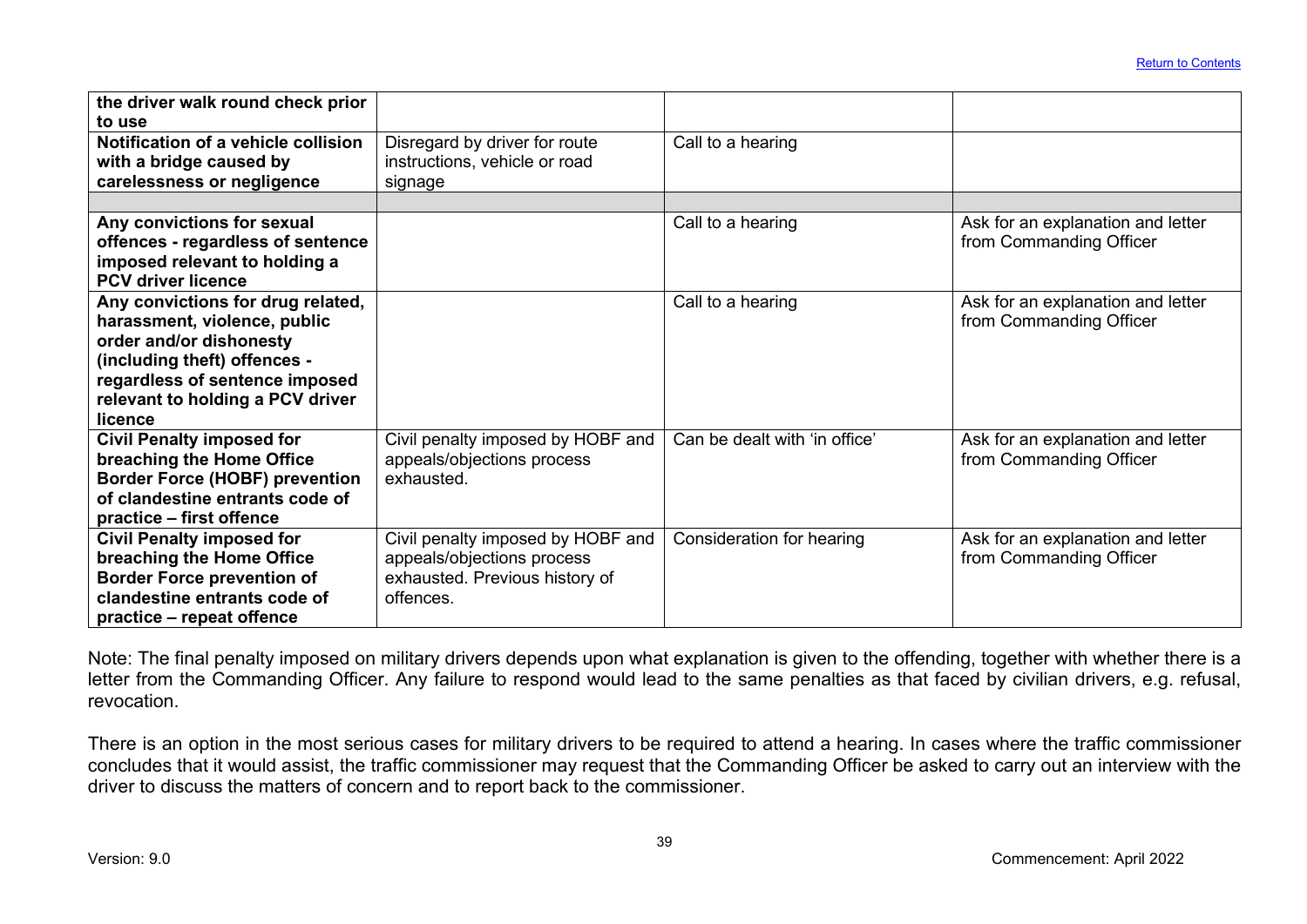In addition, it should be formally noted that a military driver being considered for cases in which if s/he were a civilian driver would be called to a hearing, will only have their case decided by a traffic commissioner following receipt of the explanation from the driver and Commanding Officer. There should be no delegation for any case of such seriousness to members of staff.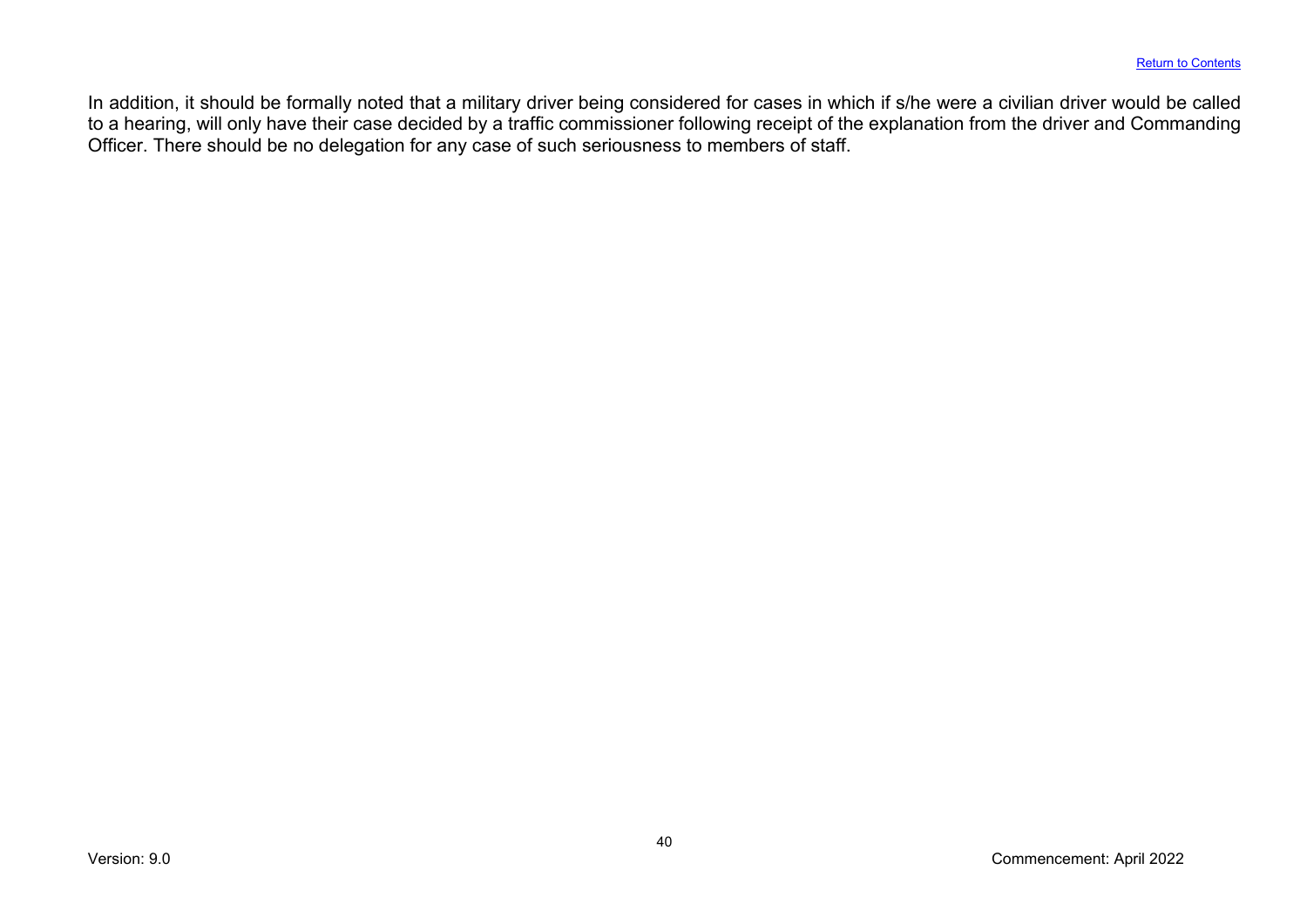# <span id="page-41-0"></span>**Annex C: Examples of Aggravating and Mitigating Features**

# **All offences -** *Aggravating features*

- Causing death or serious injury in any vehicle
- Causing death or serious injury to a vulnerable road user (e.g. cyclist or pedestrian) in a commercial vehicle
- Previous convictions / persistent offending
- Present or historic offences committed in a commercial vehicle
- Taking any vehicle without the owner's consent
- Imposition of custodial or suspended sentence
- Flagrant disregard of a court order
- Insurance invalid at the time of the offence or a result of the offence
- No valid driving licence at the time of the offence
- Offending caused by or led to fatigue resulting in undue risk to road safety
- Offending caused by the use of a hand-held electronic device (e.g. mobile phone or tablet)
- Serious or prolonged period of offending either during the course of the journey (e.g. dangerous or careless driving) or over a period of time and not just the journey (e.g. driving whilst disqualified)
- Offender was in excess of the drink / drug drive limit at the time of the offence<sup>[65](#page-41-1)</sup>
- Failure to respond adequately to previous alcohol or drug rehabilitation programmes
- High or very high alcohol / drug level at the time of the offence
- Failure to co-operate with or deliberate obstruction of Police or other enforcement agency investigation
- Offending of a type that leads to a court imposing a requirement to disqualify the driver until a further test is passed

# *Mitigating features*

- No previous conviction/s
- Less serious offences which come to light in a single encounter
- Contributory negligence by other driver or road user
- No death or serious injury caused to any third party
- Imposition of community-based penalty with reparation to the victim or their family and/or positive response to that penalty
- Insurance / driving licence valid at the time of the offence
- Offending not caused by or did not lead to fatigue
- Momentary or short lapse of concentration
- Isolated incident
- Offence caused by exceptional circumstances
- Full co-operation with Police or other enforcement authorities
- If offence (e.g. careless driving) was the subject of a graduated fixed penalty then it can be assumed to be less serious than an offence which was the subject of a court prosecution
- Positive response to rehabilitation / training programmes (e.g. alcohol / drugs)

<span id="page-41-1"></span><sup>&</sup>lt;sup>65</sup> Note: there are lower drink drive limits in Scotland (50 mgs of alcohol in 100 ml in blood) than in England and Wales (80 mgs of alcohol in 100 ml of blood)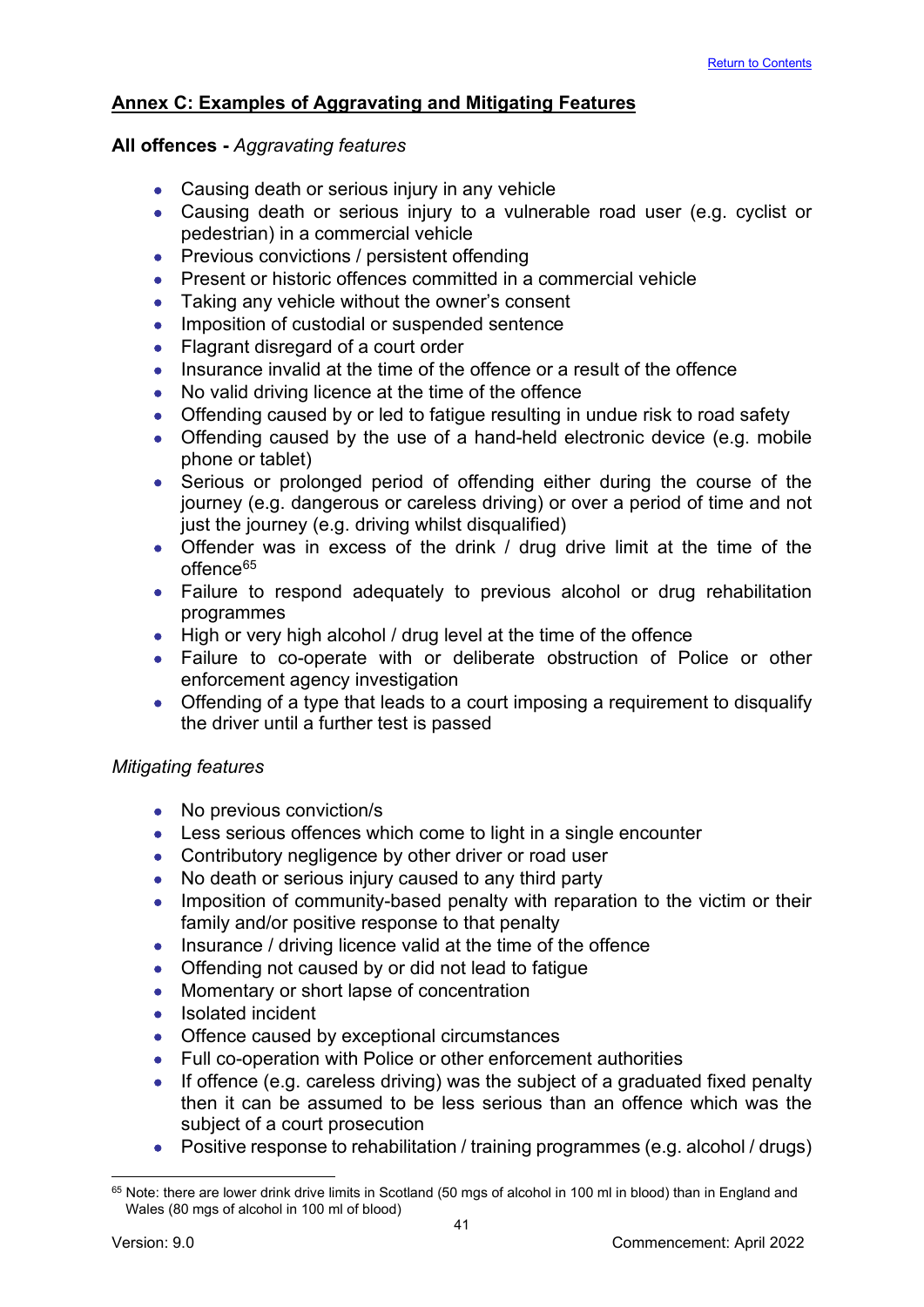# **Please note that the above list is not exhaustive. In addition to the listed features the following are also to be taken into account when considering the following specific matters**

# **Tachograph, drivers' hours (EC & domestic) and working time directive offences**

# *Aggravating features*

- Use of any device (e.g. magnet or interrupter switch) to disable or interfere with the tachograph recording equipment or the speed limiter
- Deliberate falsification of tachograph or other records
- Evidence of use of duplicate digicards, driving licences or tachographs (e.g. ghost drivers)
- Deliberate failure to keep a record of duties undertaken
- Offending committed over a sustained period of time
- Offending committed with the express intention of misleading either the Police and/or other enforcement authorities and/or the driver's employer
- Driver deliberately disregarding appropriate instruction from employer
- Commercial advantage gained by the operator
- Failure by driver to respond to effective management control and systems and procedures in place to detect falsification & infringements
- Failure by driver to respond to effective driver training and/or subsequent monitoring and disciplinary procedures

# *Mitigating features*

- No use of any device (e.g. magnet or interrupter switch) to interfere with the tachograph recording equipment or the speed limiter
- No commercial advantage
- Compliance with driver's hours / working time legislation (EC & Domestic)
- Positive response to effective management control and systems and procedures
- Driver's employer caused or permitted the falsification and offending

# **Note – the above list is not exhaustive**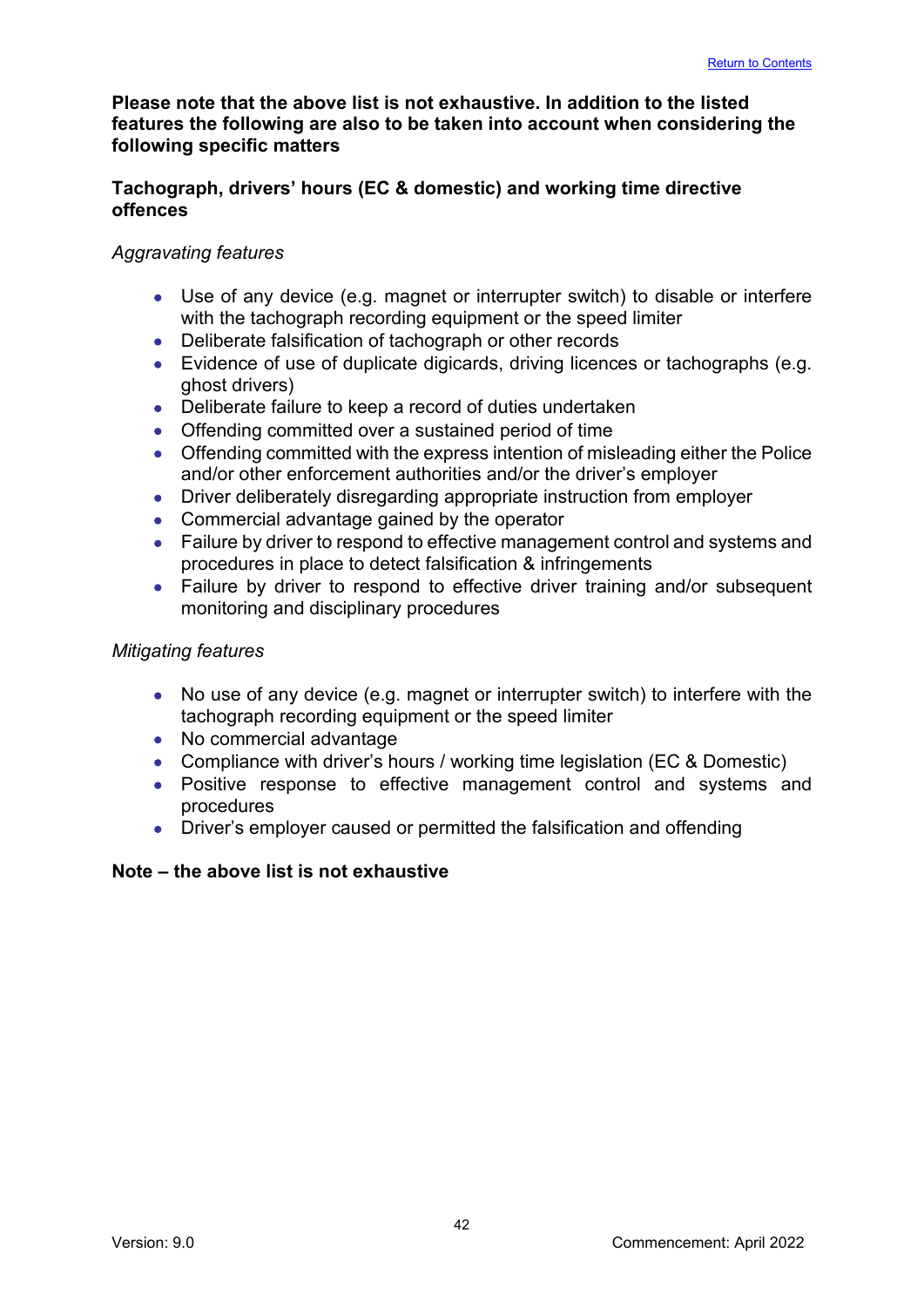# **Use of hand-held devices (including mobile phones and tablets)**

# *Aggravating features*

- Offending committed in a PCV with passengers on board
- Driver deliberately disregarded appropriate instruction from employer
- Use of electronic device to text or type whilst driving or in control of the vehicle
- Failure by driver to respond to effective management control, systems and procedures in place to prevent use of electronic devices whilst driving

# *Mitigating features*

- Driver responded positively to effective management control, systems and procedures to prevent use of electronic devices whilst driving
- Driver responded positively to effective driver training and/or subsequent monitoring and disciplinary procedures
- Driver's employer caused or permitted the offending

#### **Note – the above list is not exhaustive**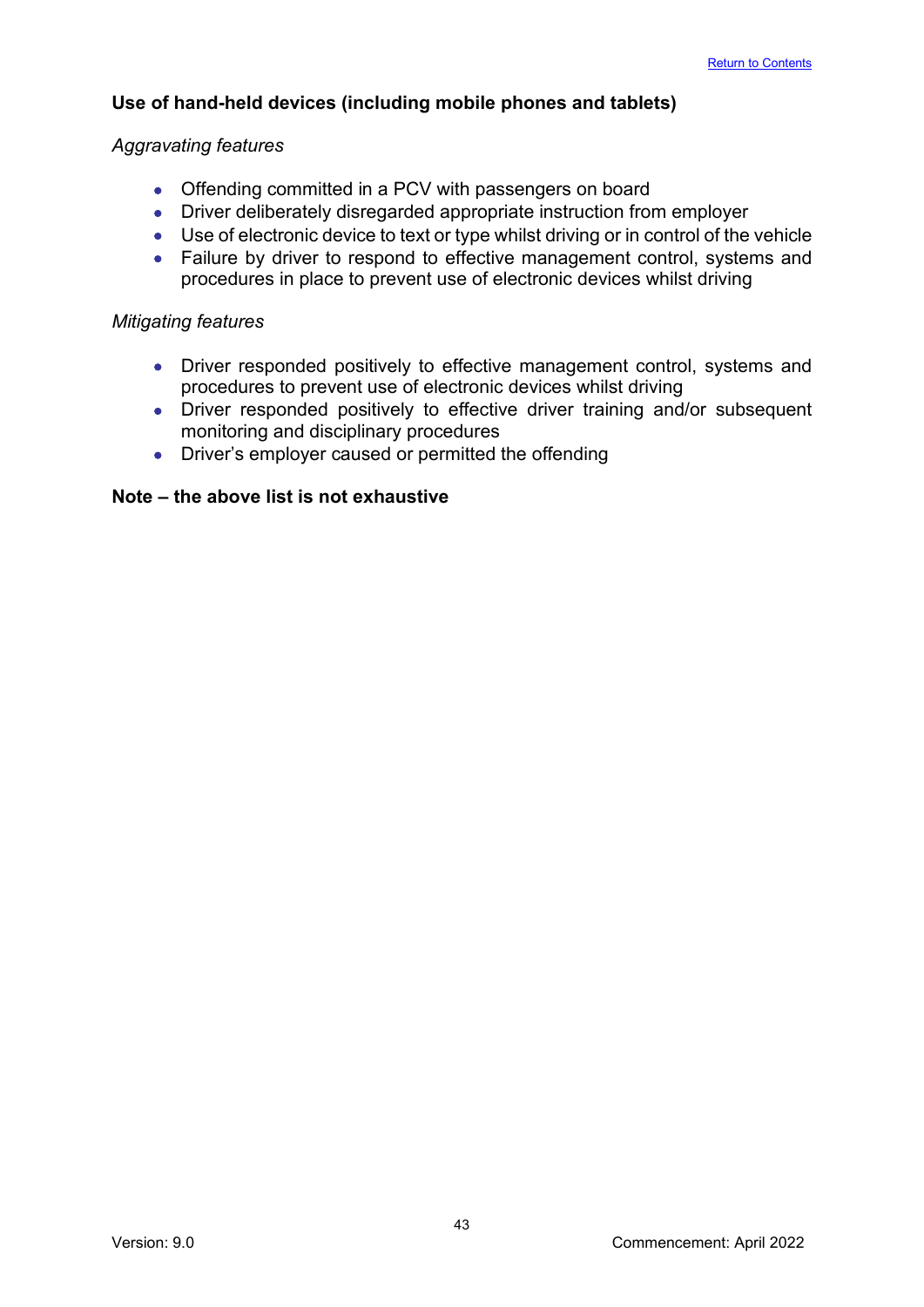# <span id="page-44-0"></span>**Introduction**

The presiding traffic commissioner retains absolute discretion to move up or down from the suggested starting points when exercising their judicial decision. The starting points in Annex A can assist in achieving consistency of approach but as each case is considered on its merits, taking into account any aggravating and/or mitigating features (see Annex B), they cannot predict the outcome of a particular hearing. A number of examples are presented below by way of illustration as to how a traffic commissioner might approach certain facts. They may be useful in the instruction of drivers by an operator or transport manager, and they will be subject to review from time to time.

# **Applications for Provisional Vocational Entitlement**

# **Case Example 1**

Mr Smith makes an application for provisional Large Goods Vehicle and PCV licences. He has 9 penalty points on his ordinary driving licence, the oldest of which is a CU80 offence (no warning letter sent). The last offence was committed 4 months ago.

**TC Action:** A letter is sent by staff to Mr Smith, proposing the refusal of his application for a further period of 2 months (and therefore 6 months from the date of the last endorsement). Mr Smith does not request a hearing following receipt of the letter. Mr Smith reapplies for a licence 3 months later (no additional offences have occurred) and his application is granted by staff, with a warning letter which includes reference to the CU80 offence.

**Note:** If Mr Smith had applied 6 months after his last offence, then his application would have been granted by staff, with a warning letter (including a reference to the CU80 offence).

#### **Case Example 2**

Mr Smith makes an application for provisional Large Goods Vehicle and PCV licences. He has 2 offences on his ordinary driving licence, both CU80 offences (6 penalty points) committed within the last 4 years.

**TC Action:** Mr Smith is called to a driver conduct hearing. His application is granted but with a delayed commencement date of 3 weeks from the date of the hearing. The traffic commissioner also issues a formal warning to Mr Smith regarding his future conduct, which includes a reference to the CU80 offences.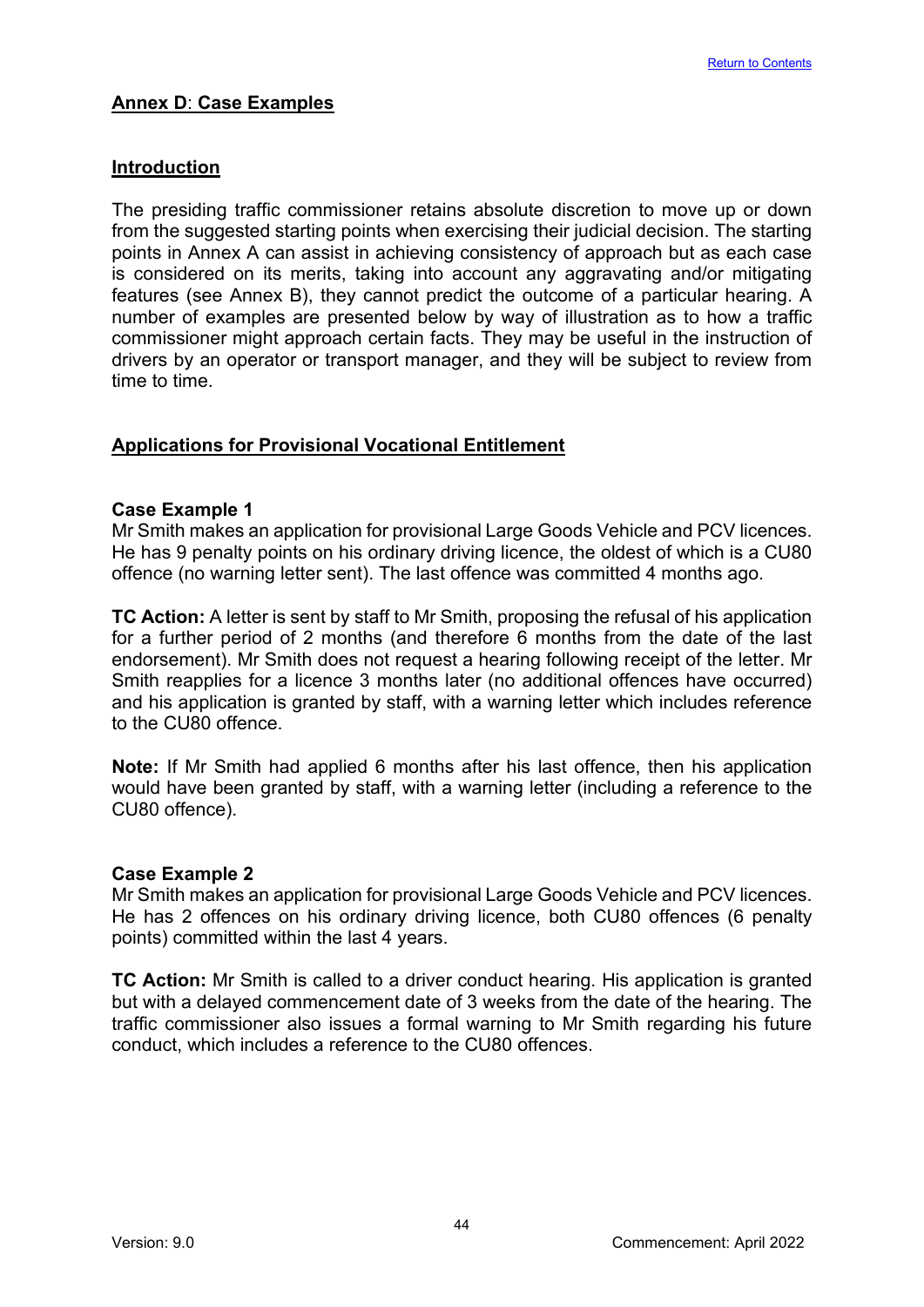#### **Case Example 3**

Mr Smith has been disqualified (his first) from driving for 6 months under the totting up procedure. He applies for provisional Large Goods Vehicle and PCV licences immediately upon the return of his ordinary driving licence.

**TC Action:** A letter is sent by staff to Mr Smith, proposing the refusal of his application for a period of 6 months from the end of the disqualification period. Mr Smith does not request a hearing following receipt of the letter. Mr Smith successfully reapplies for his provisional Large Goods Vehicle and PCV licences after the 6 months have elapsed.

#### **Case Example 4**

Mr Smith has been disqualified (his first) for 24 months for dangerous driving. He applies for provisional Large Goods Vehicle and PCV licences 6 months after the return of his ordinary driving licence.

**TC Action:** Any dangerous driving endorsement shown on the record automatically triggers a driver conduct hearing. At the hearing the traffic commissioner refuses the application but informs Mr Smith that he can reapply after a period of 12 months (which will be 18 months from the time of the return of his ordinary driving licence).

**Note:** If dangerous driving includes any immediate or suspended custodial sentence there is an expectation that there will be an independent verification of the circumstances of the case.

#### **Case Example 5**

Mr Smith has been disqualified for 12 months (reduced to 9 months following attendance at an alcohol awareness course) for driving with excess alcohol. The blood / alcohol reading was 100mg of alcohol in 100ml of blood. He applies for provisional Large Goods Vehicle and PCV licences immediately on the return of his ordinary driving licence.

**TC Action:** Mr Smith is called to a driver conduct hearing. His application is granted, but with a delayed commencement date of 8 weeks from the date of the hearing.

**Note:** The decision reflects that the driver is new to the industry and needs to be made aware of the higher standards expected of vocational drivers. The equivalent of an extended disqualification runs from the date of the hearing to impress the point on the applicant.

# **Case Example 6**

Mr Smith has received two previous disqualifications from driving. The first disqualification (committed 7 years ago) of 12 months was for driving with excess alcohol, and the second disqualification (committed 2 years ago) of 18 months was for dangerous driving. He passed his extended test soon after the expiry of the court disqualification. He applies for provisional Large Goods Vehicle and PCV licences 1 month after the return of his ordinary driving licence.

**TC Action:** Mr Smith is called to a driver conduct hearing. The traffic commissioner establishes that the disqualification for dangerous driving related to an overtaking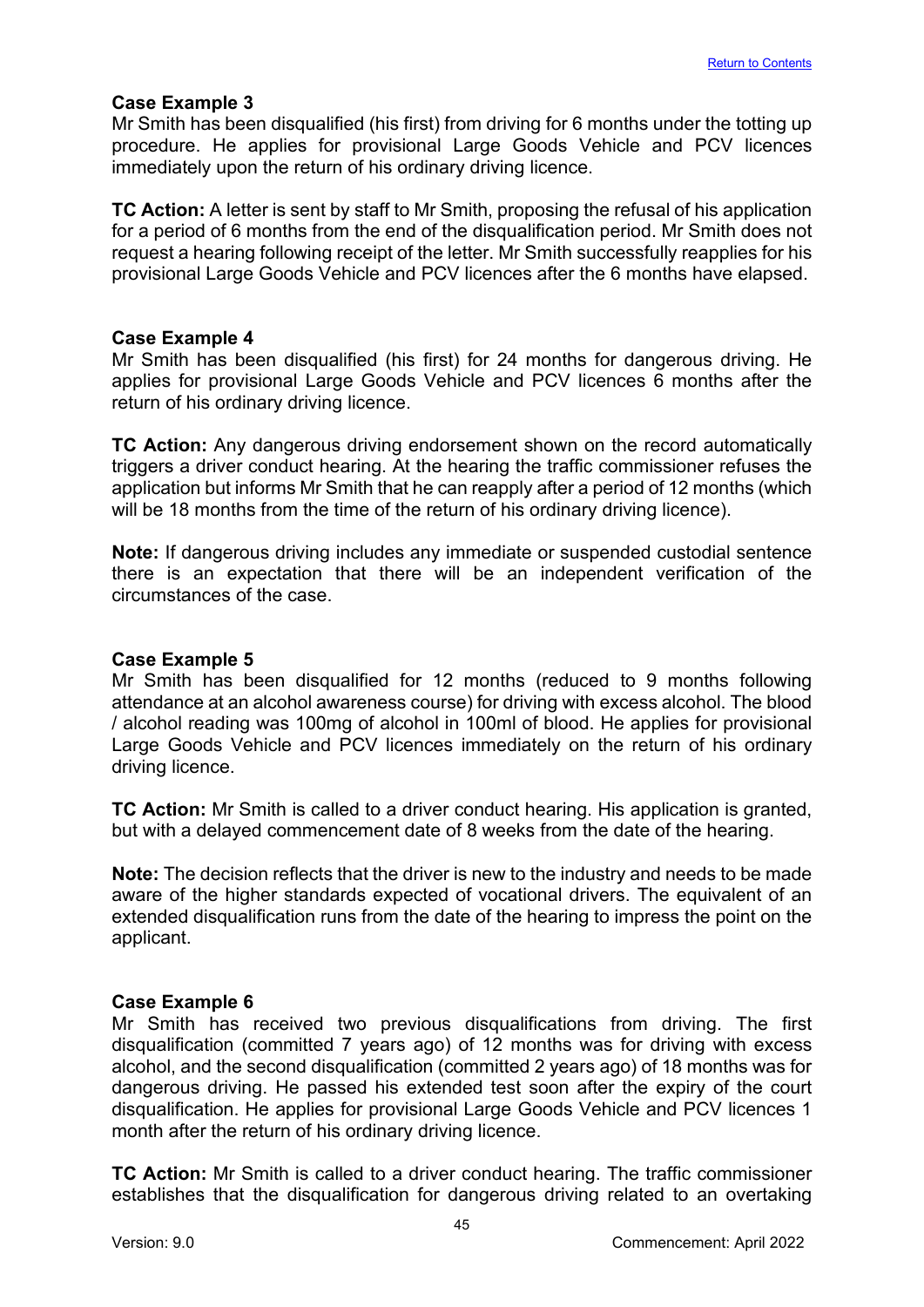manoeuvre which resulted in a collision with another vehicle (nobody was killed, but people in the other vehicle were hospitalised for a short period of time). The 12-month disqualification for drink driving followed a reading of 45 microgrammes per 100 millilitres of breath (10 microgrammes above the legal limit in England, Wales and Scotland at the time of the offence).

Mr Smith presented a letter of support from his current employer to support his application for a provisional licence (he is currently working in a warehouse attached to a transport haulage operation and if he is granted a provisional Large Goods Vehicle / PCV licence he will be offered employment as a driver by his uncle who owns a coach company).

The traffic commissioner refuses the application for a provisional licence but informs Mr Smith that he can reapply after a period of 12 months. Mr Smith reapplies for a licence 15 months later (no additional offences have occurred) and his application is granted by the office staff under delegated authority, with a warning letter which includes reference to the previous offences.

#### **Case Example 7**

Mr Smith has previously been convicted of a sexual offence, and his details are on the Sex Offenders Register. Mr Smith has applied for a provisional PCV licence.

**TC Action:** Mr Smith is called to a driver conduct hearing where he claims his innocence of the convicted offence. The legislation is clear that a person's existence on the Sex Offenders Registers does not automatically make him/her unfit to hold a PCV licence and case law confirms that each case must be dealt with on its merits. However, the traffic commissioner refuses the application due to the particular risk that this sex offender can pose to the travelling public and indicates that any future application for a PCV licence would be refused until he is fully rehabilitated (according to legislation). However, the traffic commissioner also indicates that Mr Smith would be able to apply for a Large Goods Vehicle licence without encountering such restrictions (for Large Goods Vehicle drivers the legislation only relates to conduct connected to driving).

# **Applications for Restoration of Vocational Entitlement Following Disqualification**

#### **Case Example 8**

Mr Smith is currently disqualified from driving for 6 months under the totting up procedure for speeding (x3) and CU80 (x1) offences. He applies for the restoration of his Large Goods Vehicle entitlement 1 month prior to the expiry of his disqualification.

**TC Action:** Mr Smith's PCV and Large Goods Vehicle licences are returned at the same time as his ordinary driving licence. A warning letter is sent by staff (which includes a reference to the CU80 offence).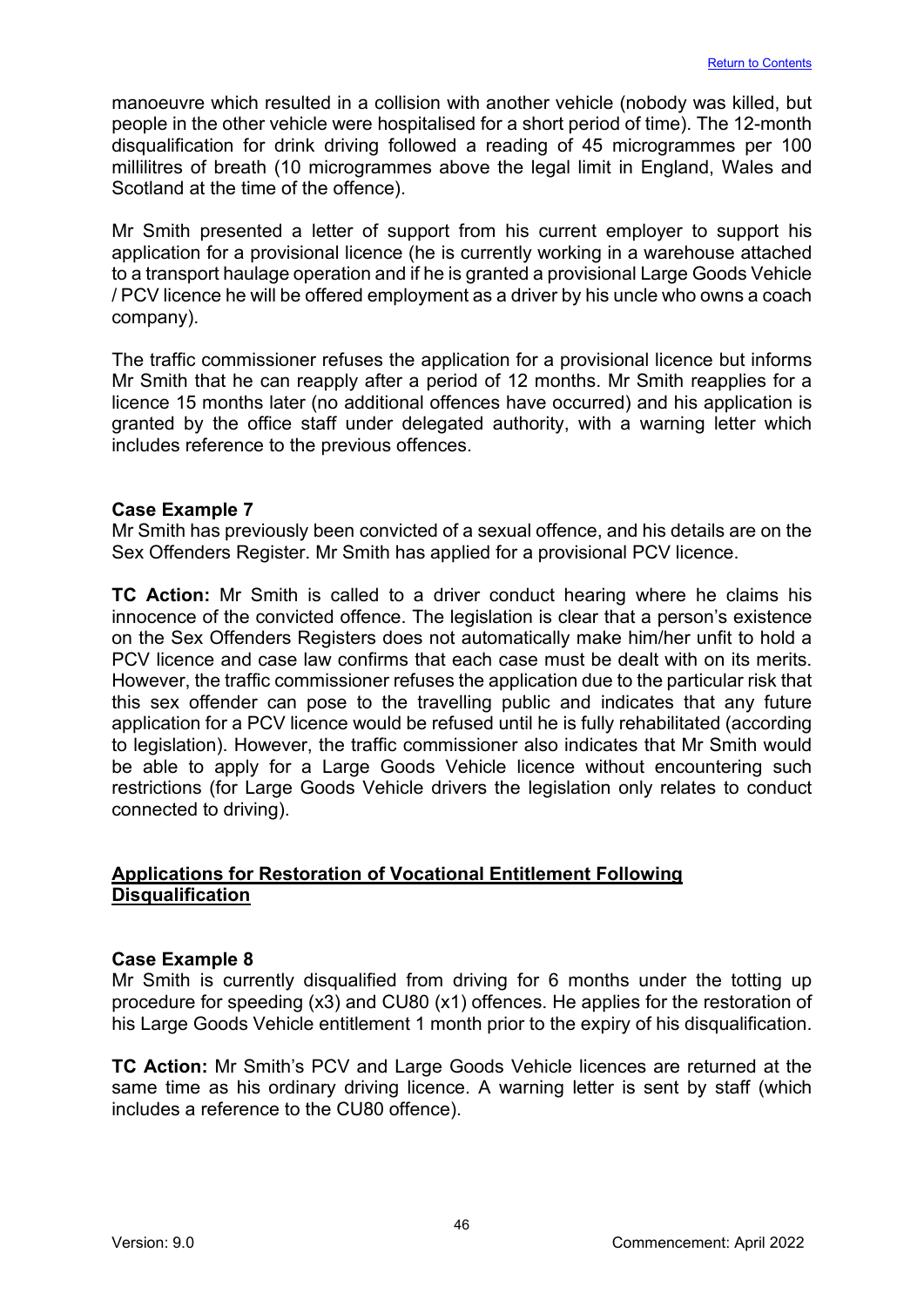#### **Case Example 9**

Mr Smith is currently serving a 12-month disqualification for a first offence of driving with excess alcohol. He applies for the restoration of his Large Goods Vehicle and PCV entitlements prior to the expiry of his disqualification.

**TC Action:** A letter is sent by staff to Mr Smith, offering an extended vocational disqualification of 4 weeks. Mr Smith accepts the offer and does not request a hearing.

**Note:** The offer of a 4-week extended disqualification is on the basis that there are no aggravating features. If there are other offences shown on the record an extended disqualification or attendance at a driver conduct hearing may be required.

#### **Case Example 10**

Mr Smith is currently serving a 12-month disqualification (his first) for a first offence for drug driving whilst driving his private car. He applies for the restoration of his Large Goods Vehicle entitlement prior to the expiry of his disqualification.

**TC Action:** Mr Smith is called to a driver conduct hearing due to the possibility of aggravating / mitigating features. It becomes apparent that the drugs detected were cocaine and cannabis which had been consumed recreationally. Mr Smith states that he did not think that his driving was affected, however he had illegal drugs in his bloodstream above the prescribed limit which triggered the offence. Mr Smith presents a letter from his doctor stating that he is no longer using any form of illegal drugs. Having heard detailed evidence from Mr Smith about why he became a drug user and how he stopped using them the traffic commissioner decides to extend the disqualification of his vocational licence for a period of 4 weeks with a warning that any further similar offences will be likely to lead to indefinite revocation of his Large Goods Vehicle entitlement.

# **Case Example 11**

Mr Smith is currently serving a 24-month disqualification for a first offence of driving with excess alcohol. He applies for the restoration of his PCV and Large Goods Vehicle entitlements prior to the expiry of his disqualification.

**TC Action:** A letter is sent by staff to Mr Smith, offering an extended vocational disqualification of 8 weeks. Mr Smith refuses the offer and requests a hearing. The traffic commissioner considers the details of the case further at the hearing, including that Mr Smith was a small amount above the legal limit. However, the traffic commissioner considers that the initial offer of an 8-week extended disqualification remains appropriate, noting that the court considered that a disqualification amounting to double the minimum period was appropriate. The traffic commissioner also felt that the period of an extended disqualification should be proportionate to the extended period off the road.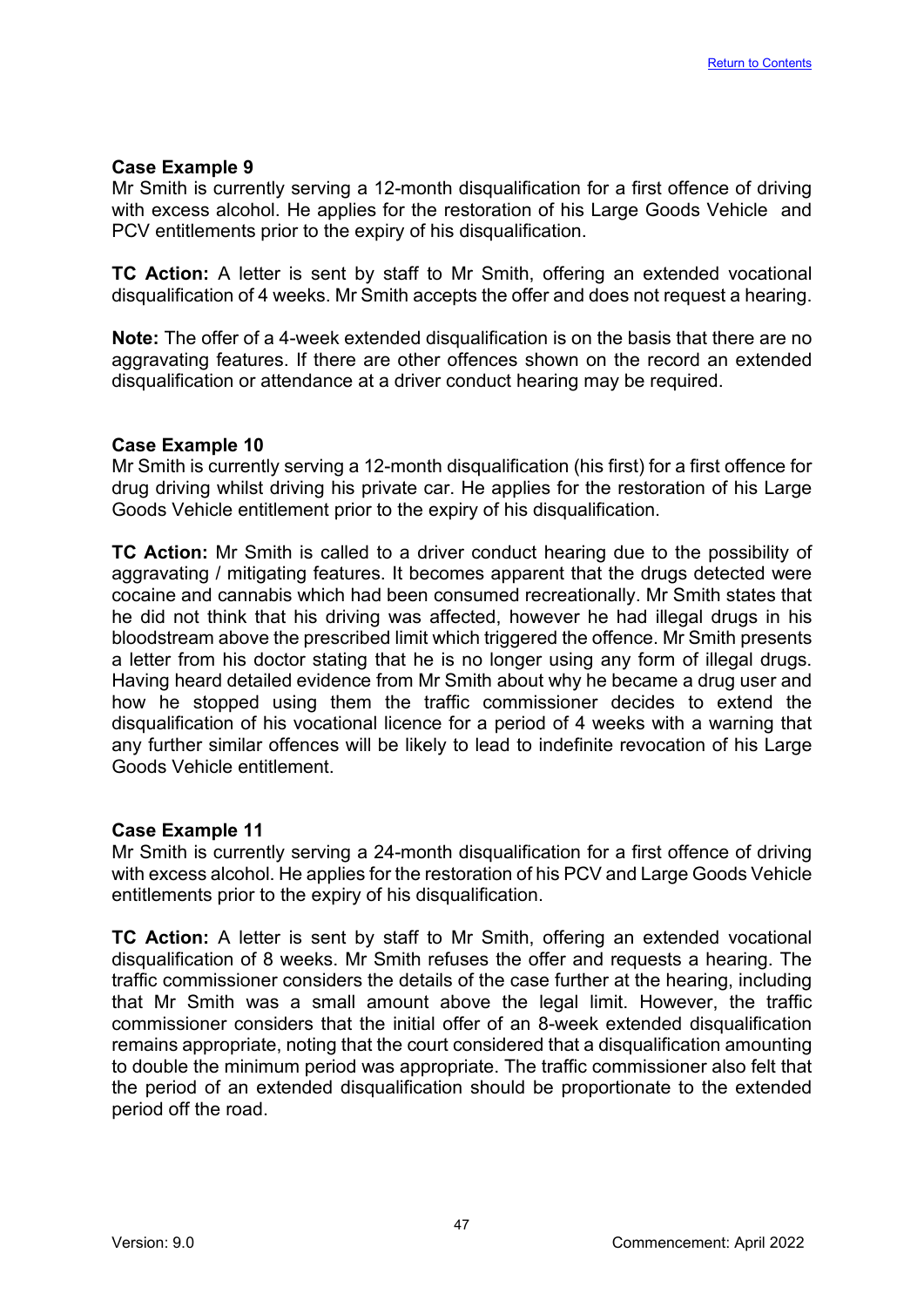# **Case Example 12**

Mr Smith is currently serving a 24-month disqualification for a first offence of driving with excess alcohol. He applies for the restoration of his PCV and Large Goods Vehicle entitlements prior to the expiry of his disqualification.

**TC Action:** A letter is sent by staff to Mr Smith, offering an extended vocational disqualification of 8 weeks. Mr Smith refuses the offer and requests a hearing. The traffic commissioner considers the details of the case further at the hearing. The traffic commissioner is concerned that Mr Smith may have an alcohol dependency problem that affects his medical fitness to drive vehicles. As the traffic commissioner has no remit to consider medical fitness, he grants the restoration of the entitlements with a rehabilitation period of 8 weeks in line with the starting points. The traffic commissioner also requests his staff to contact DVLA Medical Branch to alert them to his concerns regarding the driver's medical fitness to hold vocational entitlement.

#### **Case Example 13**

Mr Smith is currently serving a 24-month disqualification (his first) for driving whilst under the influence of drugs. He applies for the restoration of his Large Goods Vehicle entitlement prior to the expiry of his disqualification.

**TC Action:** Mr Smith is called to a driver conduct hearing. The traffic commissioner considers the details of the case further, including that the drug detected was amphetamine and, at the driver's admission, was being used to keep awake and mitigate tiredness whilst driving at night. Due to the aggravating factors, namely the premeditated use of a stimulant which poses a particular risk to road safety, the traffic commissioner decides that the starting point of an 8-week extended disqualification is not sufficient, and that Mr Smith would present an undue risk to road safety. The traffic commissioner therefore refuses the application. The traffic commissioner informs Mr Smith that he can apply again in the future once he has established a suitable period of no further offences of driving whilst under the influence of drugs and states that this is likely to be in 18 months' time.

#### **Case Example 14**

Mr Smith is currently serving a 24-month disqualification (his first) for causing death by careless driving whilst driving his private car. He was also given a 6-month prison sentence, suspended for 2 years. He applies for the restoration of his Large Goods Vehicle entitlement prior to the expiry of his disqualification.

**TC Action:** Any driving offences shown on the record involving a death automatically triggers a driver conduct hearing. The traffic commissioner refuses the application for the restoration of the vocational licence and indicates that Mr Smith should spend at least 12 months driving a non-commercial vehicle to demonstrate that he is a safe driver.

**Note:** If the offence was committed in a commercial vehicle the 12 months would almost certainly be extended. Other features also need to be considered including the vulnerability of particular road users, including cyclists. In the most serious cases there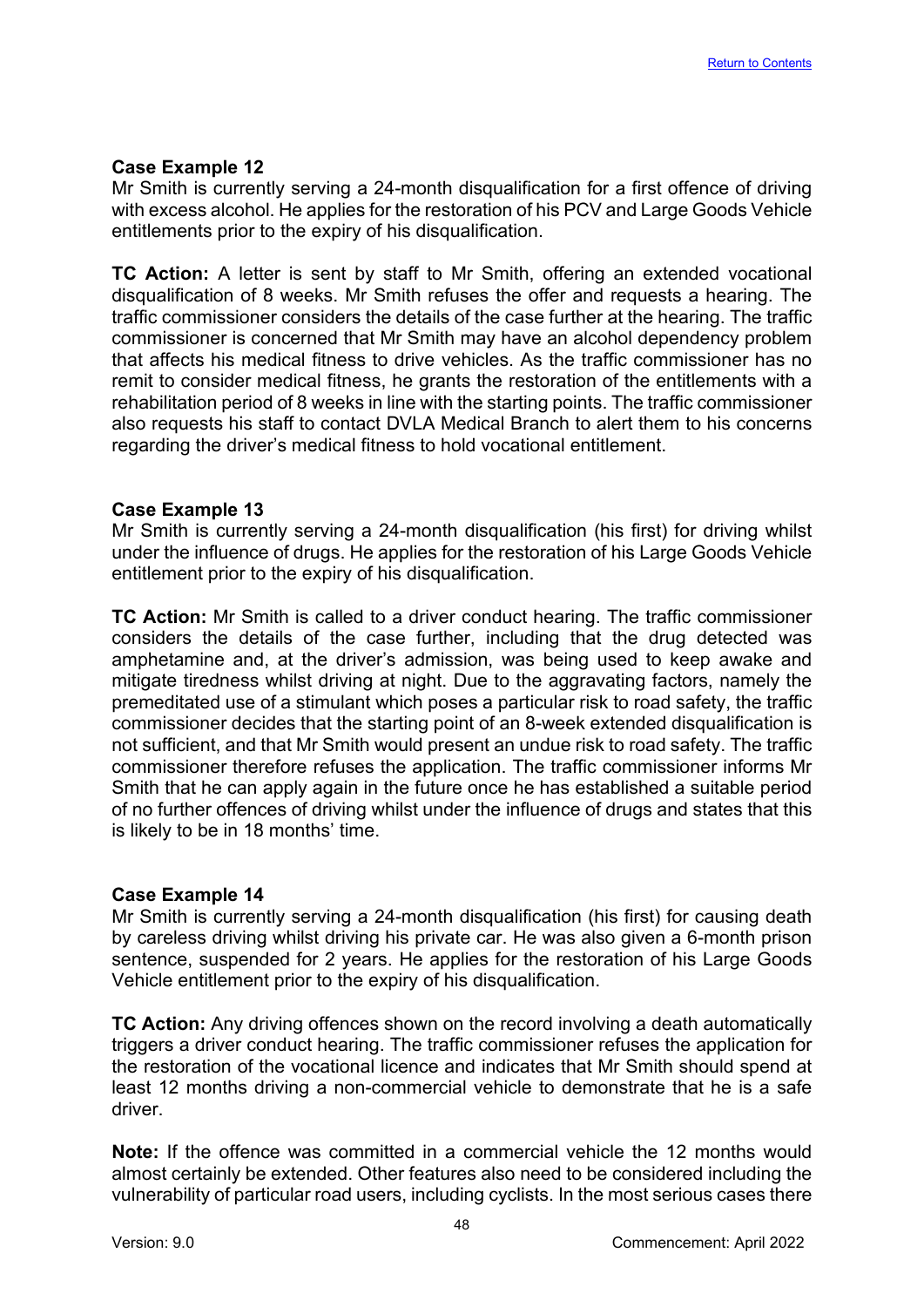should be an expectation that, whilst each case will be dealt with on its merits, the vocational driver will need to find an alternative career.

#### **Case Example 15**

Mr Smith has served a 30-month prison sentence for causing death by dangerous driving (he was also disqualified from driving for 4 years). The disqualification ended 6 months ago, he has recently passed an extended test enabling him to drive a car and he applies for the restoration of his Large Goods Vehicle entitlement. According to press reports (copied to the driver), the offence was committed whilst driving a Large Goods Vehicle when he failed to observe two stationary cars which were both displaying warning lights and were visible for a distance of 1 mile.

**TC Action:** Any driving offences shown on the record involving a death automatically triggers a driver conduct hearing. The traffic commissioner refuses the application for the restoration of the vocational licence and indicates that Mr Smith will be required to show evidence of safe driving for a number of years before any future application is approved and disqualifies him for ten years.

**Note:** The public must have confidence in the competence of vocational drivers and the regulatory regime. Drivers who cause death by driving dangerously should expect to receive a lengthy period of disqualification and may wish to consider a new career.

#### **Case Example 16**

Mr Smith is currently serving a 36-month disqualification for a second offence of driving with excess alcohol (the first offence was committed 8 years ago). He applies for the restoration of his Large Goods Vehicle and PCV entitlements prior to the expiry of his disqualification.

**TC Action:** Mr Smith is called to a driver conduct hearing. The traffic commissioner establishes that the first offence was committed in a commercial vehicle and the second in a private car. Mr Smith informs them that he is a recovering alcoholic and that he has not drunk alcohol for 6 months. Despite his assurances that he will never drink again the traffic commissioner is concerned that Mr Smith may do so and therefore refuses the application. The traffic commissioner informs Mr Smith that he can apply again in the future once he has established a suitable period of no further offences of driving with excess alcohol and states that this is likely to be 18 months after the expiry of his disqualification.

**Note:** The length will depend on the circumstances of the case (including alcohol levels), the assurances given that there will be no repetition and whether drinking behaviours have changed.

# **Case Example 17**

Mr Smith has a poor driving history including a three-year disqualification by the TC five years ago for repeated non-compliance with driver's hours rules, evasion and dishonesty, and also for aggressive behaviour towards officials. He was then later disqualified from driving for 18 months by a court for dangerous driving. This incident occurred whilst driving an HGV and overtaking on a blind bend on a blind summit on a road known to be dangerous. On the return of his ordinary driving entitlement for cars he was then convicted of driving through a red light.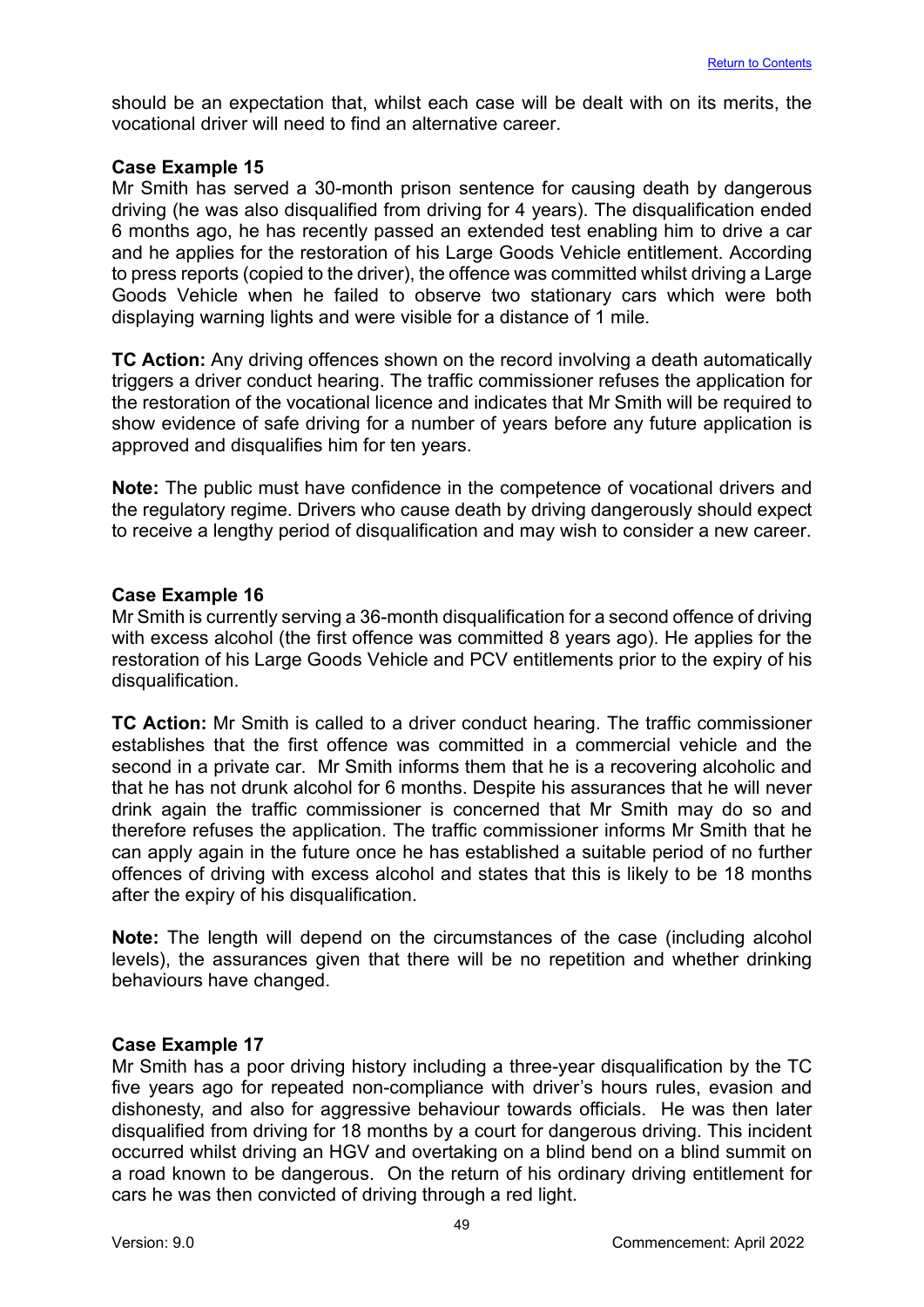**TC Action:** Mr Smith was called to attend a hearing before the traffic commissioner at which the commissioner was to consider whether or not to restore his HGV driving entitlement. The traffic commissioner took into account his driving record and the persistent nature and seriousness of offending and concluded that she could not trust Mr Smith to hold any vocational entitlement as he was a significant danger to other road users. The traffic commissioner refused the restoration of the HGV entitlement and extended the disqualification until Mr Smith's 80<sup>th</sup> birthday. On appeal the Sheriff agreed with the approach taken by the traffic commissioner.

# **Current entitlement holders or renewals**

# **Case Example 18**

Mr Smith holds a Large Goods Vehicle licence and received 3 penalty points for a CU80 offence whilst driving a commercial vehicle. Mr Smith previously had a clean licence and had not previously appeared at a driver conduct hearing. He received a warning letter for this offence.

**TC Action:** Mr Smith is called to a driver conduct hearing. The warning letter points out that if the offence was committed in a commercial vehicle, then disciplinary action could still be taken by the traffic commissioner (staff would not necessarily know at the time of the issue of the warning letter that the offence was committed in a commercial vehicle). The traffic commissioner suspends Mr Smith's Large Goods Vehicle licence for a period of 4 weeks.

#### **Case Example 19**

Mr Smith holds a Large Goods Vehicle licence. He was stopped by the Police for exceeding the Large Goods Vehicle specific speed limit on a single carriageway road and received 3 penalty points.

**Action:** A warning letter is sent by DVLA staff to Mr Smith.

#### **Case Example 20**

Mr Smith was stopped at the roadside whilst driving a PCV and 3 offences of falsifying drivers' hours records were detected. The enforcement agency referred the case to the traffic commissioner.

**TC Action:** Mr Smith is called to a driver conduct hearing. The traffic commissioner concludes that the failure to keep the required record (in this case by 'pulling' the card) was a deliberate act. The traffic commissioner issues a 4-week suspension for each offence – a total of 12 weeks.

#### **Case Example 21**

Mr Smith was caught using a magnet to manipulate the tachograph whilst driving a Large Goods Vehicle.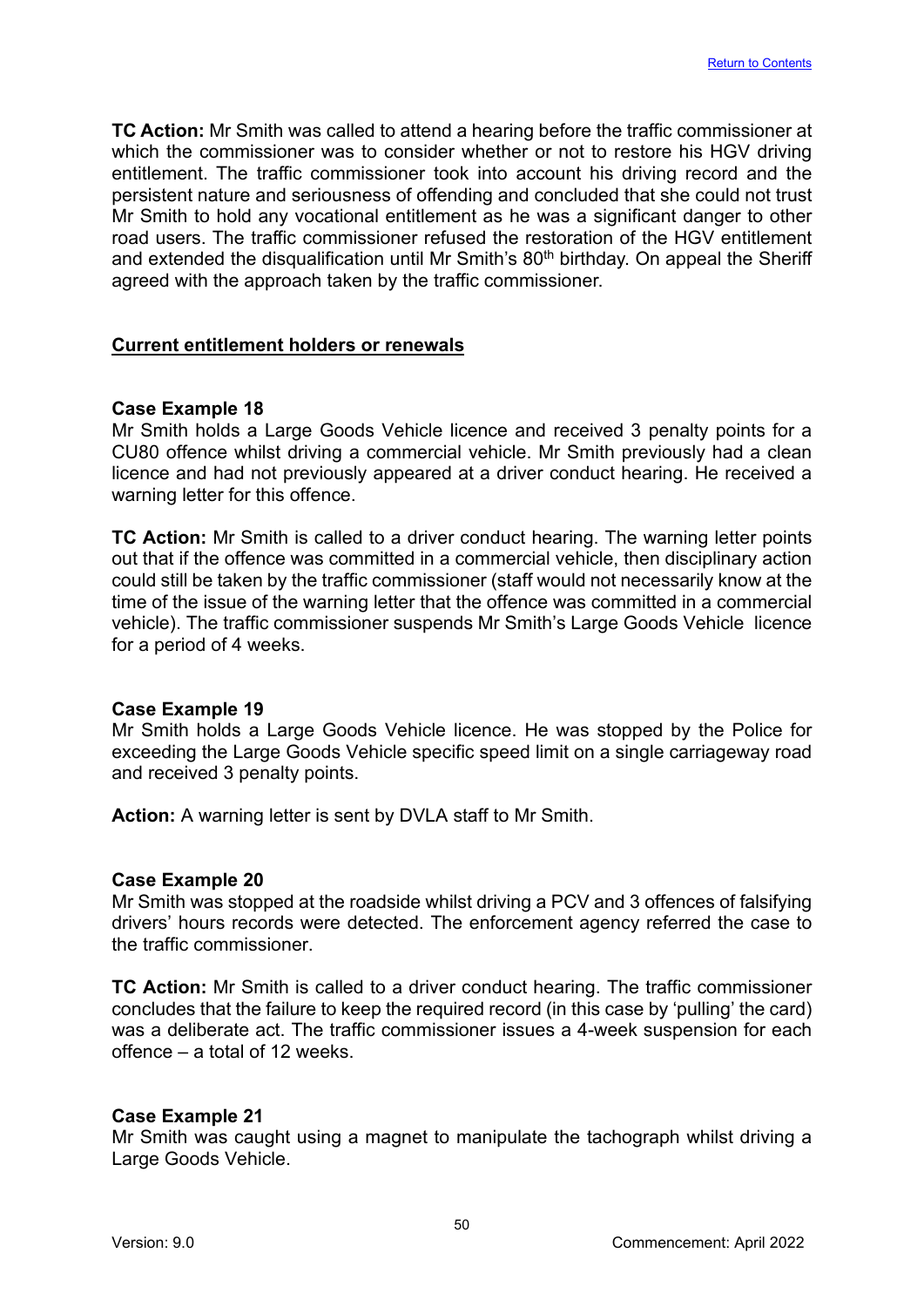**TC Action:** Mr Smith is called to a driver conduct hearing. The traffic commissioner accepts that this was an isolated act and revokes and disqualifies Mr Smith's vocational licence for a period of 12 months.

#### **Case Example 22**

Mr Smith was caught using a magnet to manipulate the tachograph whilst driving a Large Goods Vehicle. There was also an interrupter switch fitted to the vehicle. A DVSA investigation reveals that Mr Smith, and a number of other drivers were committing large numbers of false record offences by the use of magnets and interrupter switches. In addition, the operator (and driver's employer), states in interview that it did not know that the switches were fitted to the vehicles and that it did not put any pressure on the drivers to commit false record offences.

**TC Action:** The traffic commissioner hears both the driver conduct hearings and the public inquiries together and imposes substantial periods of revocation and disqualification for the drivers ranging from 12 months in the least serious cases to four years in the most serious cases.

#### **Case Example 23**

Mr Smith was stopped at the roadside whilst driving a Large Goods Vehicle where it was discovered that Mr Smith was using another person's driver digicard. The case was referred to the traffic commissioner.

**TC Action:** Mr Smith is called to a driver conduct hearing. The traffic commissioner revokes and disqualifies Mr Smith's vocational licence for a period of 12 months. The use of another person's card is regarded as being as serious as the use of any device to interfere with the recording equipment.

# **Case Example 24**

Mr Smith was stopped at the roadside whilst driving a Large Goods Vehicle and drivers' hours offences were detected relating to mode switch and rest periods. The enforcement agency referred the matter to the traffic commissioner.

**TC Action:** Mr Smith is called to a driver conduct hearing. The traffic commissioner is satisfied that the offences were a combination of ignorance of the legal requirements and negligence in regard to the regular breaches of rest periods (averaging around 10 to 15 minutes). Mr Smith indicated that he was genuinely sorry, that he would change his behaviour and that he has now attended a driver CPC course on drivers' hours and so he now has a proper understanding of the rules. The traffic commissioner suspends Mr Smith's vocational licence for a period of 2 weeks. This reflects the 4 week starting point which is reduced as a result of the persistent offences being of a less serious nature.

# **Case Example 25**

Mr Smith was stopped at the roadside whilst driving a Large Goods Vehicle and 8 drivers' hours offences (exceeded daily driving limit/ insufficient daily and weekly rest) were identified. The enforcement agency referred the case to the traffic commissioner.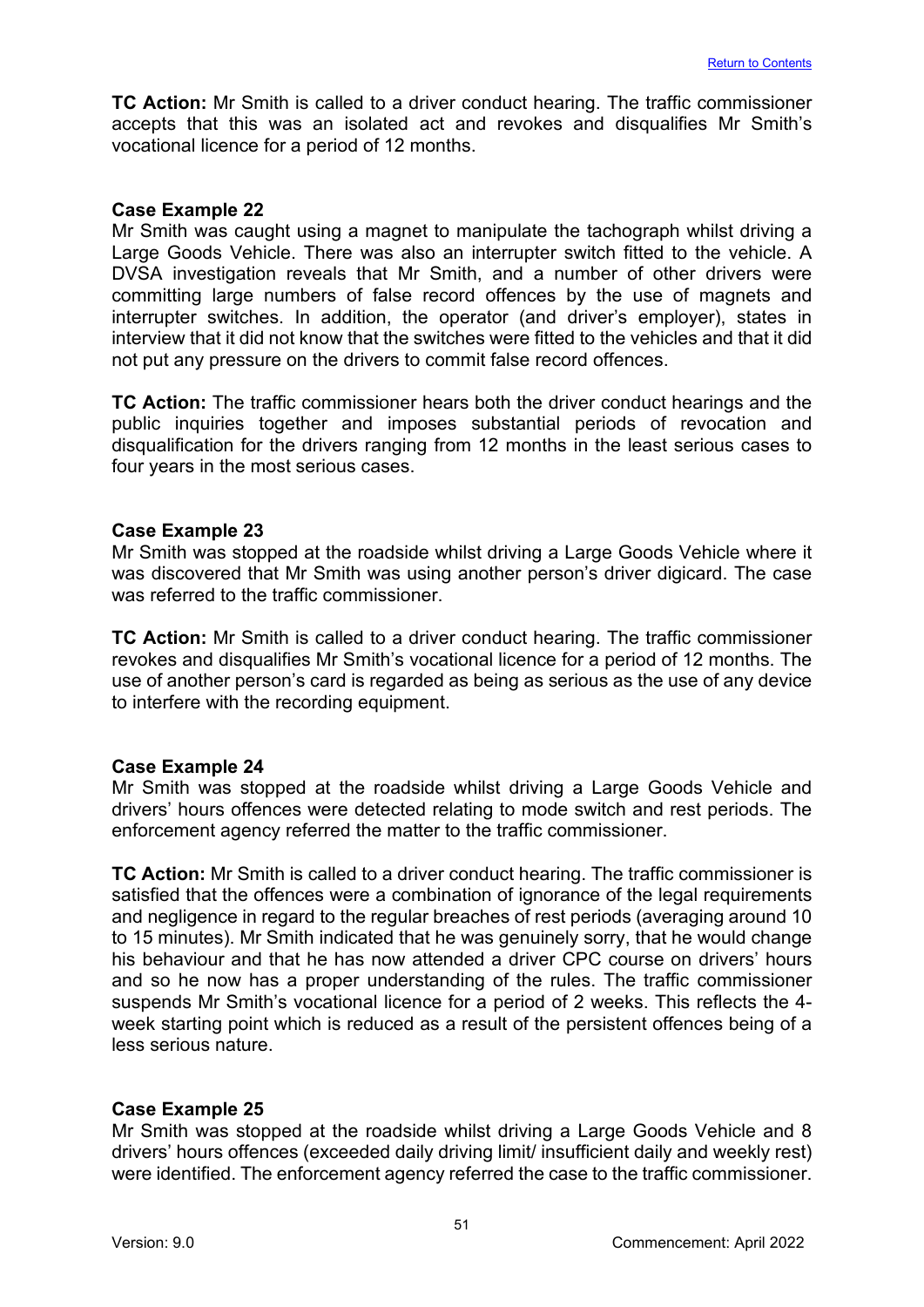**TC Action:** Mr Smith is called to a driver conduct hearing. The traffic commissioner considers the frequent and persistent breaches of the rules (daily driving limits and minimum rest periods) and, as a result, suspends Mr Smith's licence for a period of 8 weeks.

**Note:** There is a need to consider the extent and the frequency of the breaches.

#### **Case Example 26**

Mr Smith was stopped at the roadside whilst driving a Large Goods Vehicle with a gross plated weight of 32 tonnes. A check of the weight of the vehicle showed that the weight of the vehicle and load was 40 tonnes, a gross overload of 25%. The enforcement agency referred the case to the traffic commissioner.

TC Action: Mr Smith is called to a driver conduct hearing. Despite Mr Smith having an otherwise clean driving record the traffic commissioner considers that the offence is so serious that it warrants action to be taken against Mr Smith and suspends his Large Goods Vehicle driving entitlement for two weeks.

#### **Case Example 27**

Mr Smith was stopped at the roadside whilst driving a Large Goods Vehicle with a gross plated weight of 32 tonnes. A check of the weight of the vehicle showed that the weight of the vehicle and load was 36 tonnes, a gross overload of 12.5%. As this was the third occasion where the enforcement agency had found Mr Smith to be overloaded in the last two years they referred the case to the traffic commissioner.

TC Action: Mr Smith is called to a driver conduct hearing. As this was the third occasion that Mr Smith was known to be driving an overloaded vehicle the traffic commissioner considers that the pattern of offending represents a persistent or habitual practice and is so serious that it warrants action to be taken against Mr Smith. The traffic commissioner suspends his Large Goods Vehicle driving entitlement for four weeks.

# **Case Example 28**

Mr Smith was stopped at the roadside whilst driving a PCV. The DVSA examiner identified a long-standing maintenance related defect that would have been obvious to a driver who had conducted an effective walk round check at the commencement of duty. The vehicle is issued with a prohibition notice marked as 'significant' as a result of the obvious defect and the driver is issued with a fixed penalty notice. The DVSA then refer the driver to the traffic commissioner to consider the PCV entitlement.

TC Action: Mr Smith is called to a driver conduct hearing. The traffic commissioner considers the seriousness and obvious nature of the defect and is concerned with the driver's attitude to walk around checks. The traffic commissioner also heard how he had been given adequate training and instruction on how to carry out an effective check. As a result of this the traffic commissioner considers taking action against the driver's vocational entitlement. On this occasion the traffic commissioner considers a two-week suspension a firm but proportionate action to take. Note: The traffic commissioner will consider the nature of the defect especially the degree of severity, related risk to road safety and how obvious it will have been to the driver.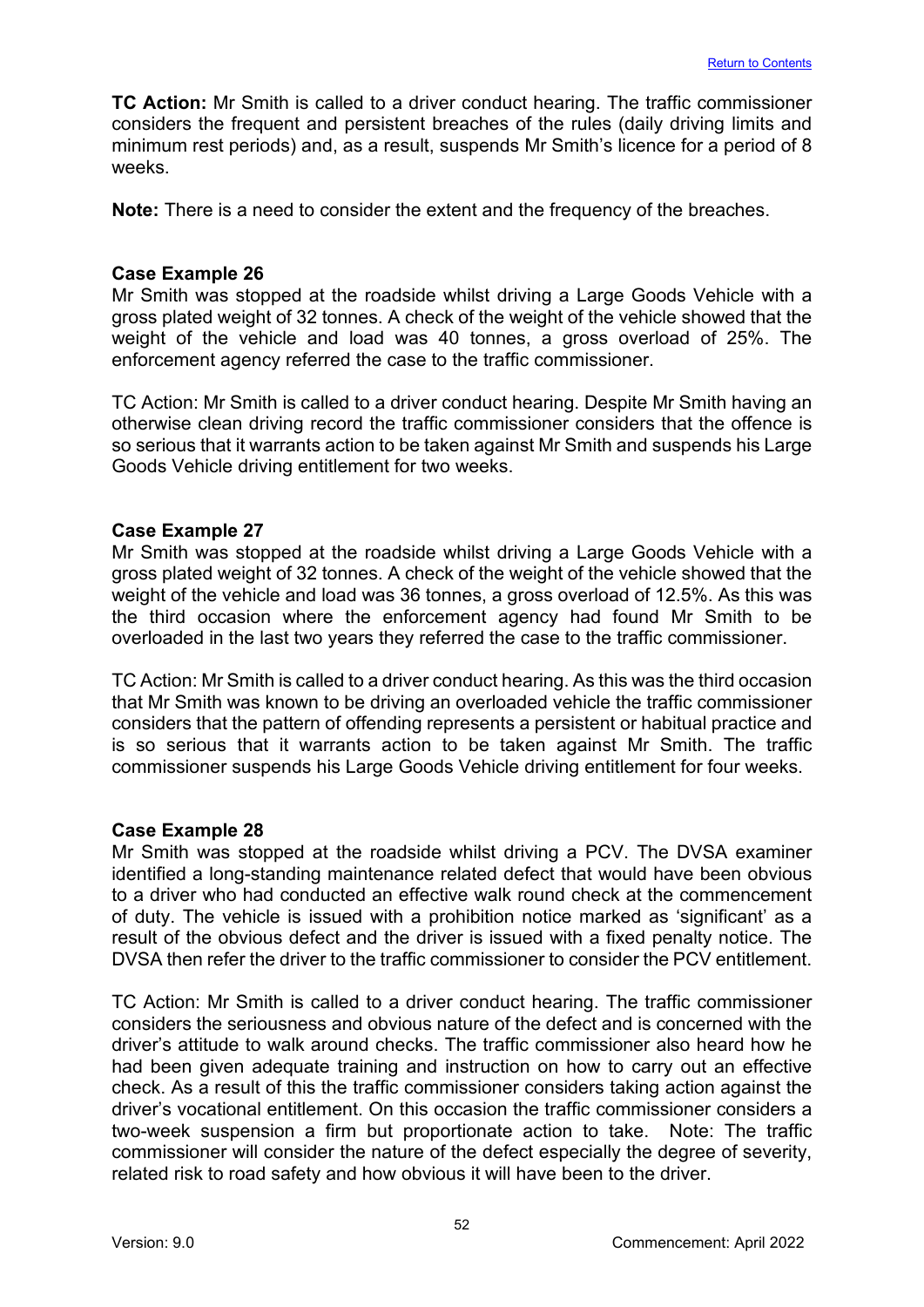# **Case Example 29**

Mr Smith was driving an Large Goods Vehicle and failed to respond to the directions of a DVSA Enforcement Support Officer, who, while driving a fully liveried DVSA stopping car, signalled Mr Smith to follow him to a check site. Mr Smith drove aggressively during the incident and his alleged conduct appeared to fall far below that expected of professional drivers.

**TC Action:** Mr Smith is called to a driver conduct hearing. Video evidence from the rear-facing camera of the stopping vehicle was presented and it was clear that Mr Smith had attempted to evade the DVSA stopping car. It was also clear that Mr Smith had deliberately tried to intimidate the DVSA Officer by driving extremely close to the rear of the stopping car. The traffic commissioner considered that Mr Smith had shown himself unwilling to cooperate with the enforcement agency and that he put the life of innocent road users in danger. The traffic commissioner concluded that the issue at hand was Mr Smith's attitude, and that he needed a very significant period in which to reflect upon his action. The traffic commissioner suspends Mr Smith's vocational entitlement for 6 months.

#### **Case Example 30**

Mr Smith, a Large Goods Vehicle driver, was reported to the traffic commissioner for striking a railway bridge that his vehicle was too large to travel under. There were no casualties, but the incident resulted in severe delays for rail users with subsequent cost in compensation claims. The bridge and vehicle were correctly marked, and visibility was good.

**TC Action:** Mr Smith is called to a driver conduct hearing. The starting point for incidents of this nature is the revocation of the licence and a disqualification for six months. As the incident occurred through the careless or reckless behaviour of Mr Smith with no mitigation the traffic commissioner revokes the licence and disqualifies him from holding entitlement for six months. This action reflects the risk and disruption to other road / rail users and the economic cost associated. [66](#page-53-0) 

#### **Case Example 31**

Mr Smith, a PCV driver, was reported to the traffic commissioner for striking a railway bridge that his vehicle was too large to travel under. There were no casualties, but the incident resulted in severe delays for rail users with subsequent cost in compensation claims. The bridge and vehicle were correctly marked but visibility was poor.

**TC Action:** Mr Smith is called to a driver conduct hearing. The starting point for incidents of this nature is the revocation of the licence and a disqualification for six months. The traffic commissioner established that Mr Smith was unfamiliar with the specific route and that the weather and road conditions had distracted his attention at the time of the collision. Nevertheless, the incident occurred through carelessness and

<span id="page-53-0"></span><sup>&</sup>lt;sup>66</sup> In this case the operator and transport manager may also need to satisfy the traffic commissioner that there are proper arrangements in place to prevent this type of incident occurring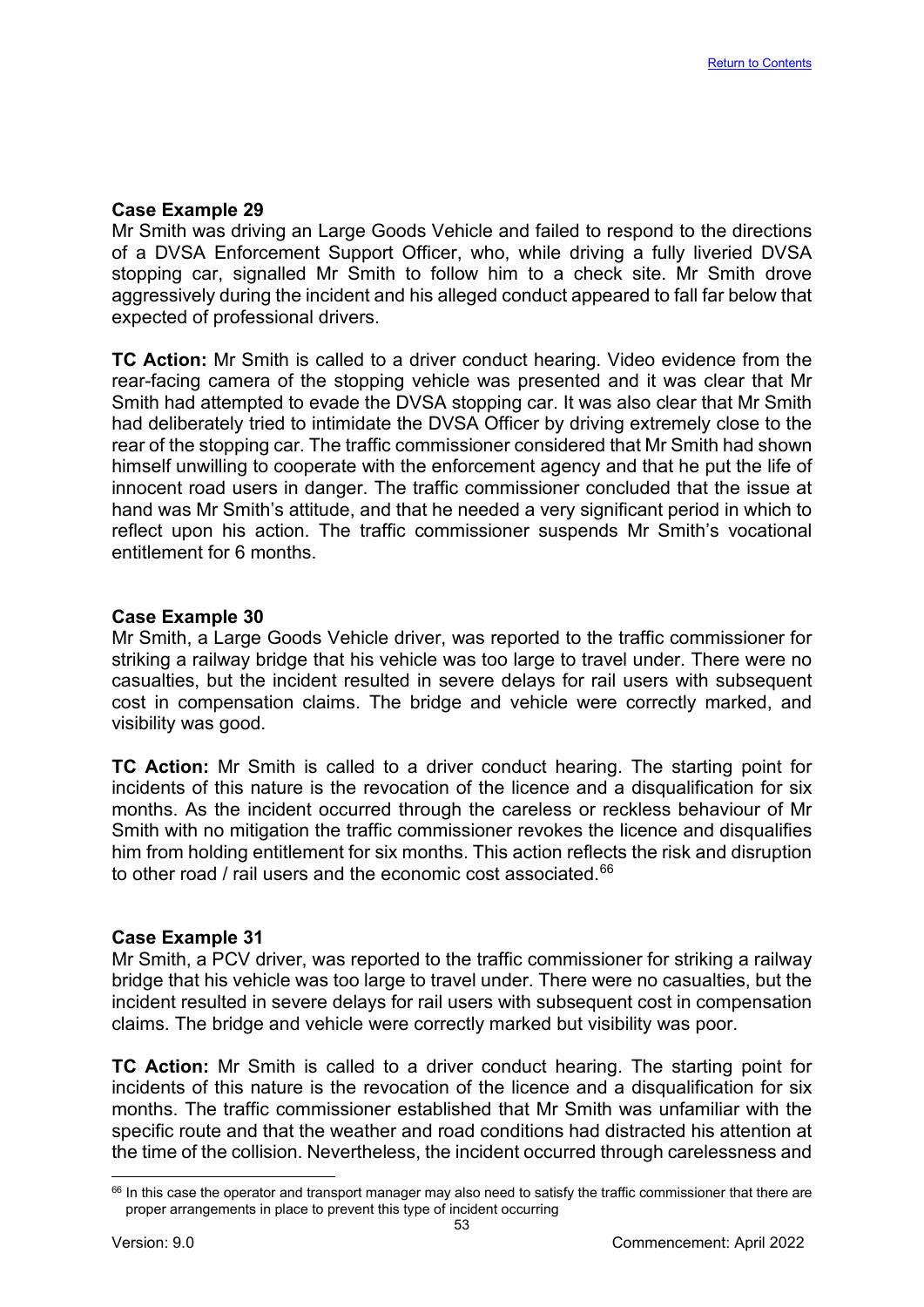was avoidable. Taking the mitigation into account the traffic commissioner reduces the penalty to a two-month suspension of the vocational licence. This action reflects the risk and disruption to other road / rail users and the economic cost associated. [67](#page-54-0)

#### **Case Example 32**

Mr Smith, a PCV driver, was referred to the traffic commissioner by his present employer for a sexual offence which took place outside the course of his work.

**TC Action:** Mr Smith is called to a driver conduct hearing. Following the referral by his (previous) employer, it has been established that Mr Smith had been arrested and is awaiting trial. The conditions of court bail stipulate that Mr Smith should have no contact with children. As Mr Smith is a PCV driver, wider conduct away from driving can be considered by the traffic commissioner. The traffic commissioner makes an order to suspend Mr Smith's vocational licence pending the outcome of criminal proceedings.

**Note:** In the above example, bail conditions were imposed by a court after an opportunity for representations. In such a case, the suspension can be imposed without a driver conduct hearing. However, if the circumstances involved police bail conditions (as opposed to court bail), written representations should be sought before any final decision is made. The final decision should be made within an extremely tight timescale. Paragraphs 78 and 79 of the Directions outline the procedure to follow in such cases.

Such a course of action could not be taken for a Large Goods Vehicle driver as traffic commissioner action in relation to conduct is related to driving only.

#### **Case Example 33**

Mr Smith, a Large Goods Vehicle driver, was referred to the traffic commissioner by the police for a sexual assault on a hitch hiker.

**TC Action:** Mr Smith is called to a driver conduct hearing. As the assault occurred during the course of driving a motor vehicle the traffic commissioner is able to consider taking further action. In this case the traffic commissioner decided to revoke Mr Smith's licence and disqualify him.

**Note:** The legislation refers to 'conduct as a driver of a motor vehicle' and the view of traffic commissioners is that behaviour with hitch hikers falls within this definition. The length of the revocation and disqualification will depend on the seriousness of the offence.

<span id="page-54-0"></span><sup>&</sup>lt;sup>67</sup> In this case the operator and transport manager may also need to satisfy the traffic commissioner that there are proper arrangements in place to prevent this type of incident occurring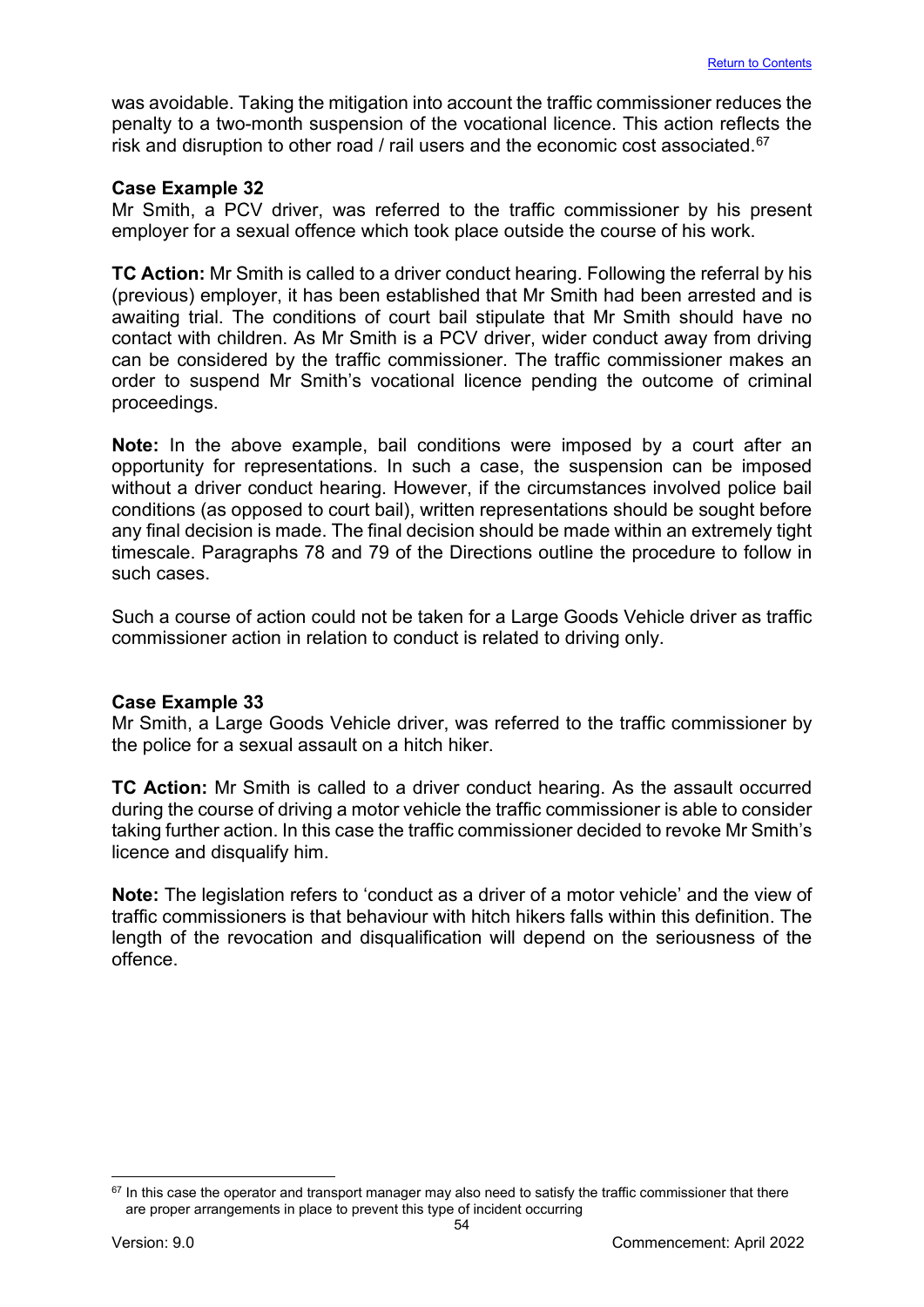# <span id="page-55-0"></span>**Annex E: Offence Codes and Driving Licence Categories**

# **Accident offences**

| Code  | <b>Reason</b>                                            |
|-------|----------------------------------------------------------|
| AC 10 | Failure to stop after an accident                        |
| AC 20 | Failing to give particulars or to report within 24 hours |
| AC 30 | Undefined accident offences                              |

# **Disqualified driver**

| Code         | Reason                                                   |
|--------------|----------------------------------------------------------|
| <b>BA 10</b> | Driving while disqualified by order of court             |
| <b>BA30</b>  | Attempting to drive while disqualified by order of court |
| <b>BA40</b>  | Causing death by driving while disqualified              |
| <b>BA60</b>  | Causing serious injury by driving while disqualified     |

# **Careless driver**

| Code         | Reason                                                                           |
|--------------|----------------------------------------------------------------------------------|
| <b>CD10</b>  | Driving without due care and attention                                           |
| <b>CD 20</b> | Driving without reasonable consideration for other road users                    |
| CD 30        | Driving without due care and attention or without reasonable consideration for   |
|              | other road users                                                                 |
| <b>CD 40</b> | Causing death through careless driving when unfit through drink                  |
| CD 50        | Causing death by careless driving when unfit through drugs                       |
| CD 60        | Causing death by careless driving when alcohol level above limit                 |
| <b>CD 70</b> | Causing death by careless driving then failing to supply a specimen for analysis |
| <b>CD 80</b> | Causing death by careless, or inconsiderate, driving                             |
| CD 90        | Causing death by driving: unlicensed, disqualified or uninsured drivers          |

# **Construction & Use offences**

| Code         | <b>Reason</b>                                                                      |
|--------------|------------------------------------------------------------------------------------|
| <b>CU 10</b> | Using a vehicle with defective brakes                                              |
| <b>CU 20</b> | Causing or likely to cause danger by reason of use of unsuitable vehicle or        |
|              | using a vehicle with parts or accessories (excluding brakes, steering or tyres) in |
|              | a dangerous condition                                                              |
| <b>CU 30</b> | Using a vehicle with defective tyre(s)                                             |
| <b>CU 40</b> | Using a vehicle with defective steering                                            |
| <b>CU 50</b> | Causing or likely to cause danger by reason of load or passenger                   |
| <b>CU 80</b> | Breach of requirements as to control of the vehicle, mobile telephone etc          |

# **Reckless / dangerous driving**

| Code         | <b>Reason</b>                                             |
|--------------|-----------------------------------------------------------|
| <b>DD 10</b> | Causing serious injury by dangerous driving               |
| <b>DD 40</b> | Dangerous Driving                                         |
| <b>DD 60</b> | Manslaughter or culpable homicide while driving a vehicle |
| <b>DD 80</b> | Causing death by dangerous driving                        |
| <b>DD 90</b> | Furious driving                                           |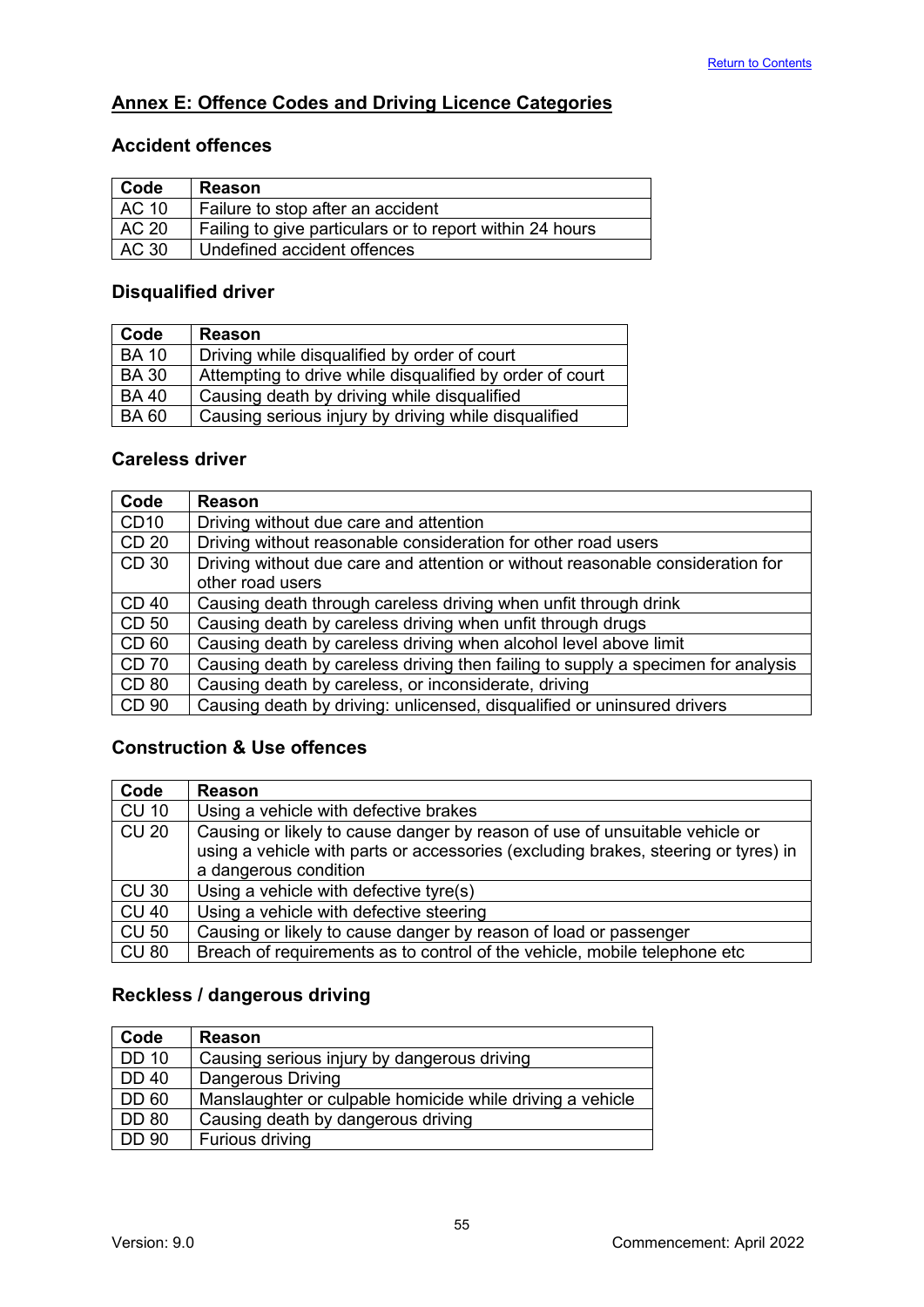# **Drink or drugs**

| Code         | Reason                                                                                 |
|--------------|----------------------------------------------------------------------------------------|
| <b>DG 10</b> | Driving or attempting to drive with a drug level above the specified limit             |
| <b>DG 40</b> | In charge of a vehicle while drug level above the specified limit                      |
| <b>DG 60</b> | Causing death by careless driving while drug level above the specified limit           |
| <b>DR 10</b> | Driving or attempting to drive with alcohol level above limit                          |
| <b>DR 20</b> | Driving or attempting to drive while unfit through drink                               |
| <b>DR 30</b> | Driving or attempting to drive then failing to supply a specimen for analysis          |
| <b>DR 31</b> | Driving or attempting to drive then failing to allow a specimen to be subjected to a   |
|              | laboratory test                                                                        |
| <b>DR 40</b> | In charge of a vehicle while alcohol level above limit                                 |
| <b>DR 50</b> | In charge of a vehicle while unfit through drink                                       |
| DR 60        | Failure to provide a specimen for analysis in circumstances other than driving or      |
|              | attempting to drive                                                                    |
| DR 61        | Failure to allow a specimen to be subjected to a laboratory test other than driving or |
|              | attempting to drive                                                                    |
| <b>DR 70</b> | Failing to provide specimen for breath test                                            |
| <b>DR 80</b> | Driving or attempting to drive when unfit through drugs                                |
| DR 90        | In charge of a vehicle when unfit through drugs                                        |

# **Insurance offences**

| Code         | l Reason                                            |
|--------------|-----------------------------------------------------|
| <b>IN 10</b> | Using a vehicle uninsured against third party risks |

# **Licence offences**

| Code                 | <b>Reason</b>                                                              |
|----------------------|----------------------------------------------------------------------------|
| LC <sub>20</sub>     | Driving otherwise than in accordance with a licence                        |
| $\overline{C}$ LC 30 | Driving after making a false declaration about fitness when applying for a |
|                      | licence                                                                    |
| <b>LC 40</b>         | Driving a vehicle having failed to notify a disability                     |
| LC 50                | Driving after a licence has been revoked/refused on medical grounds        |

# **Miscellaneous offences**

| Code         | <b>Reason</b>                                            |
|--------------|----------------------------------------------------------|
| <b>MS10</b>  | Leaving a vehicle in a dangerous position                |
| <b>MS20</b>  | Unlawful pillion riding                                  |
| <b>MS 30</b> | Play street offences                                     |
| <b>MS 50</b> | Motor racing on the highway                              |
| <b>MS 60</b> | Offences not covered by other codes                      |
| <b>MS70</b>  | Driving with uncorrected defective eyesight              |
| <b>MS 80</b> | Refusing to submit to an eyesight test                   |
| <b>MS 90</b> | Failure to give information as to identity of driver etc |

# **Motorway offences**

| <b>Code</b> | Reason |
|-------------|--------|
|             |        |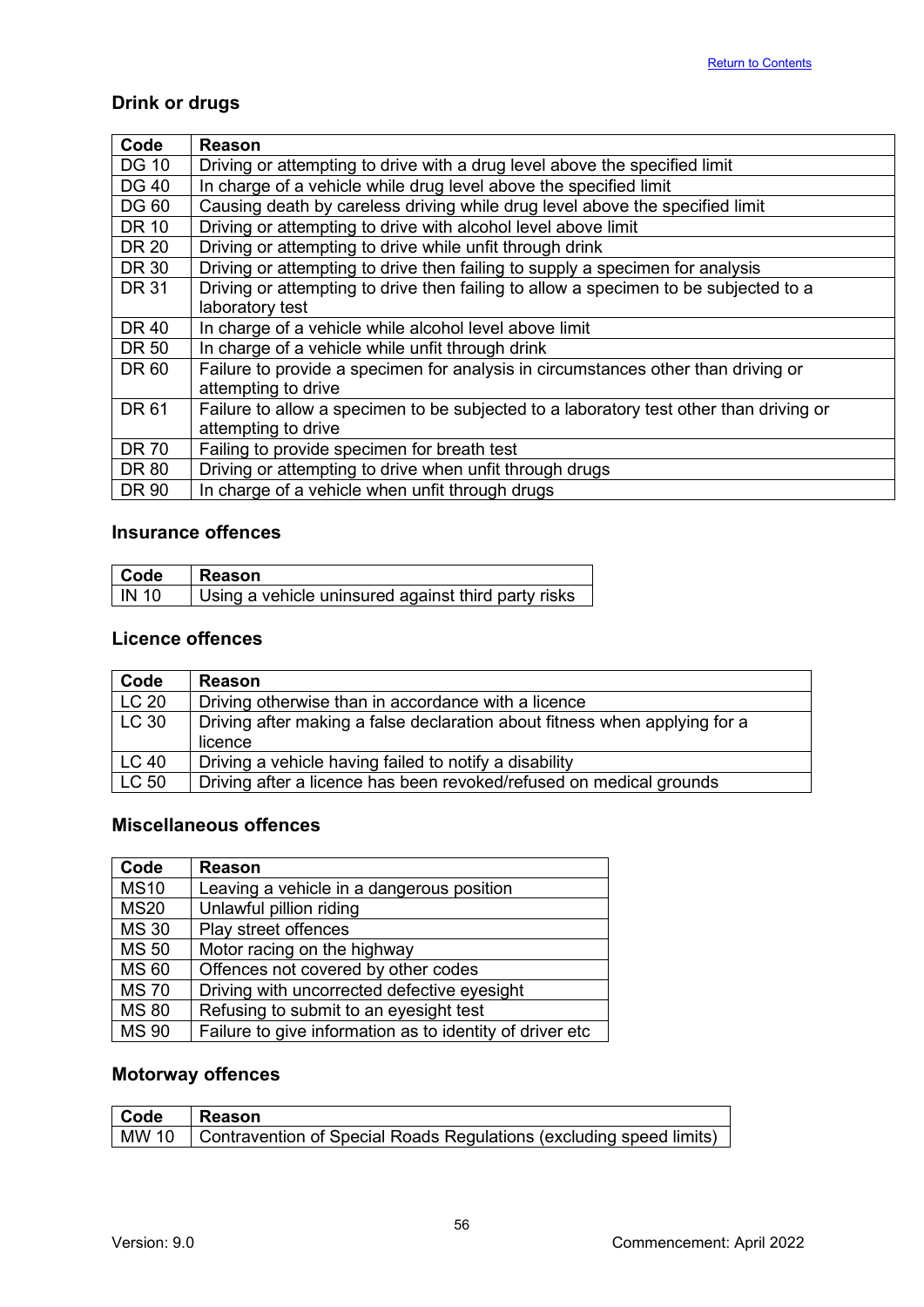# **Pedestrian crossing**

| Code  | <b>Reason</b>                                                            |
|-------|--------------------------------------------------------------------------|
| PC 10 | Undefined Contravention of Pedestrian Crossing Regulations               |
| PC 20 | Contravention of Pedestrian Crossing Regulations with moving vehicle     |
| PC30  | Contravention of Pedestrian Crossing Regulations with stationary vehicle |

# **Speed limits**

| Code         | <b>Reason</b>                                                                       |
|--------------|-------------------------------------------------------------------------------------|
| SP 10        | Exceeding goods vehicle speed limits                                                |
| <b>SP 20</b> | Exceeding speed limit for type of vehicle (excluding goods or passenger<br>vehicle) |
| SP 30        | Exceeding statutory speed limit on a public road                                    |
| <b>SP 40</b> | Exceeding passenger vehicle speed limit                                             |
| SP 50        | Exceeding speed limit on a motorway                                                 |

# **Traffic direction and signs**

| Code         | <b>Reason</b>                                                                                 |
|--------------|-----------------------------------------------------------------------------------------------|
| <b>TS 10</b> | Failing to comply with traffic light signals                                                  |
| <b>TS 20</b> | Failing to comply with double white lines                                                     |
| <b>TS 30</b> | Failing to comply with a 'stop' sign                                                          |
| <b>TS40</b>  | Failing to comply with direction of a constable/warden                                        |
| <b>TS 50</b> | Failing to comply with a traffic sign (excluding 'stop' signs, traffic lights or double white |
|              | lines)                                                                                        |
| <b>TS 60</b> | Failing to comply with a school crossing patrol sign                                          |
| <b>TS 70</b> | Undefined failure to comply with a traffic direction sign                                     |

# **Special codes**

| Code         | <b>Reason</b>                                                                                    |
|--------------|--------------------------------------------------------------------------------------------------|
| <b>TT 99</b> | To signify a disqualification under 'totting up' procedure. If the total penalty points reach 12 |
|              | or more within 3 years, the driver is liable to be disqualified.                                 |

# **Theft or unauthorised taking**

| Code         | Reason                         |
|--------------|--------------------------------|
| <b>UT 50</b> | Aggravated taking of a vehicle |

# **Short period disqualification**

| <b>Code</b> | Reason                                                                                                |
|-------------|-------------------------------------------------------------------------------------------------------|
| l SPD       | $\mid$ N.B. If a driver has been disqualified for 55 days or less the record will not expire, this is |
|             | known as a short period disqualification (SPD)                                                        |

# **Non-endorsable offences**

| Code        | <b>Reason</b>                                                                          |
|-------------|----------------------------------------------------------------------------------------|
| <b>NE96</b> | Non-payment of child support (under the Child Support, Pensions & Social Security Act  |
|             | 2000) must carry a disqualification period                                             |
| <b>NE97</b> | For misc offences, burglary, assault etc.                                              |
| <b>NE98</b> | Not recognised by court as an endorsable offence but carries a disqualification period |
|             | (England & Wales)                                                                      |
| <b>NE99</b> | Certain anti-social misbehaviour must carry a disqualification period (Scotland)       |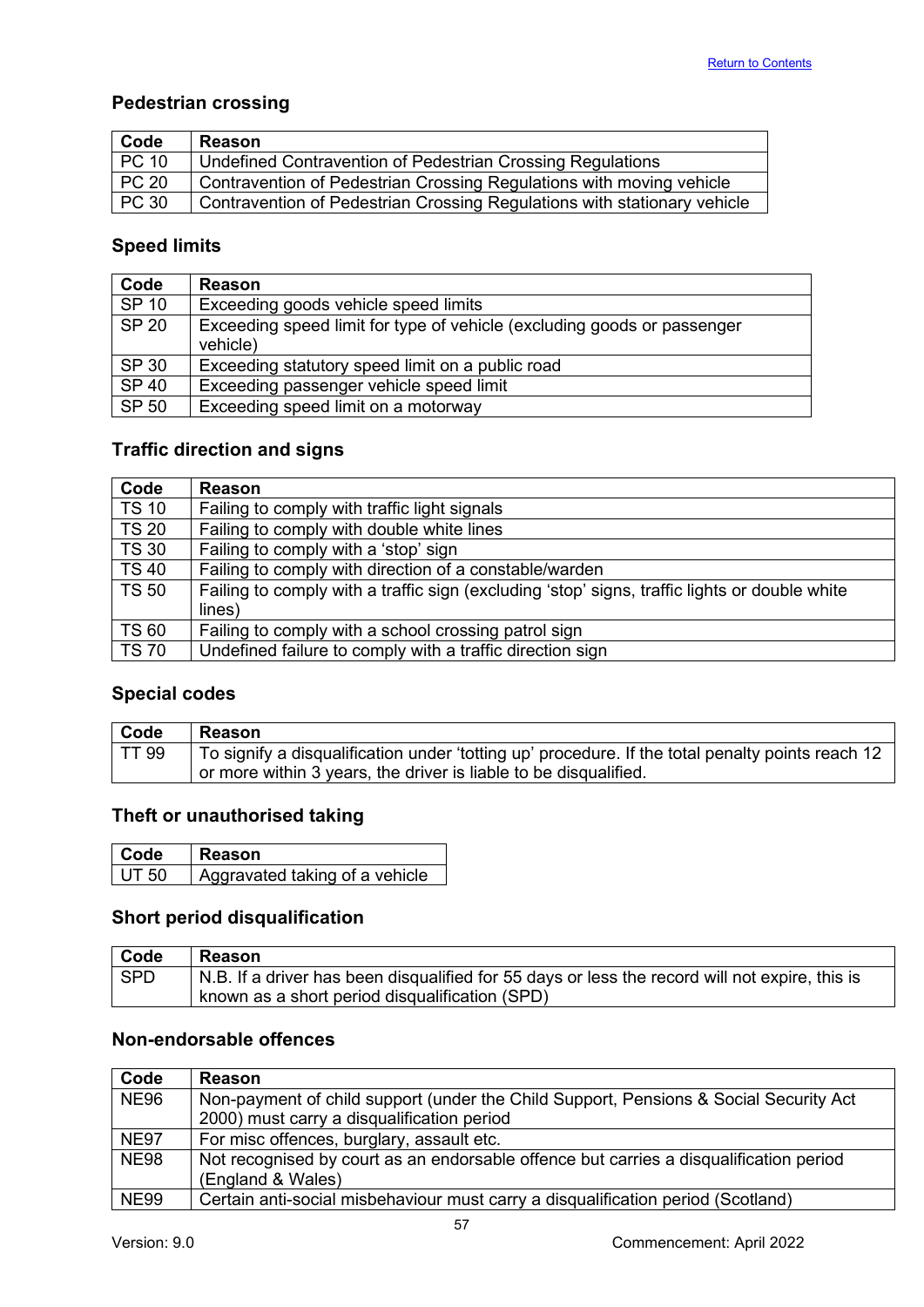**Note:** A non-endorsable offence is an offence which courts do not endorse onto the driving licence. No penalty points are attributed to these offences, but these offences do carry a period of disqualification. At the end of the disqualification (56 days or over) the driver will have to apply for a renewal licence together with the appropriate fee. The offence codes detailed in the table below are used by DVLA to record the offence on the drivers' database so that the status of the individual's driving entitlement can be confirmed.

# **Aiding, abetting, counselling or procuring**

Offences as coded but 0 is changed to 2 (e.g. LC10 becomes LC12).

# **Causing or permitting**

Offences as coded but 0 is changed to 4 (e.g. LC10 becomes LC14).

# **Inciting**

Offences as coded but 0 is changed to 6 (e.g. DD40 becomes DD46).

# **Driving Licence Categories**

| Category C1  | Entitlement to drive vehicles between 3,500 and                  |
|--------------|------------------------------------------------------------------|
|              | 7,500kg MAM (with a trailer up to 750kg).                        |
| Category C1E | Entitlement to drive C1 category vehicles with a trailer over    |
|              | 750kg. The combined MAM of both cannot exceed 12,000kg.          |
| Category C   | Entitlement to drive vehicles over 3,500kg (with a trailer up to |
|              | 750kg MAM).                                                      |
| Category CE  | Entitlement to drive category C vehicles with a trailer over     |
|              | 750kg.                                                           |
| Category D1  | Entitlement to drive vehicles with:                              |
|              | no more than 16 passenger seats                                  |
|              | a maximum length of 8 metres                                     |
|              | a trailer up to 750kg                                            |
| Category D1E | Entitlement to drive D1 category vehicles with a trailer over    |
|              | 750kg MAM.                                                       |
|              | The combined MAM of both cannot exceed 12,000kg.                 |
| Category D   | Entitlement to drive any bus with more than 8 passenger seats    |
|              | (with a trailer up to 750kg MAM).                                |
| Category DE  | Entitlement to drive D category vehicles with a trailer over     |
|              | 750kg.                                                           |

Restrictions can also be placed on a particular licence entitlement. These are codes which indicate the conditions that must be met in order to drive that category of vehicle. For example, code 101 restricts use of that category of vehicle to not for hire or reward and is commonly attached to those who passed their car driving test before 1st January 1997 with D1 entitlement.

A full list of codes and their meanings can be found at - [https://www.gov.uk/driving](https://www.gov.uk/driving-licence-codes)[licence-codes](https://www.gov.uk/driving-licence-codes)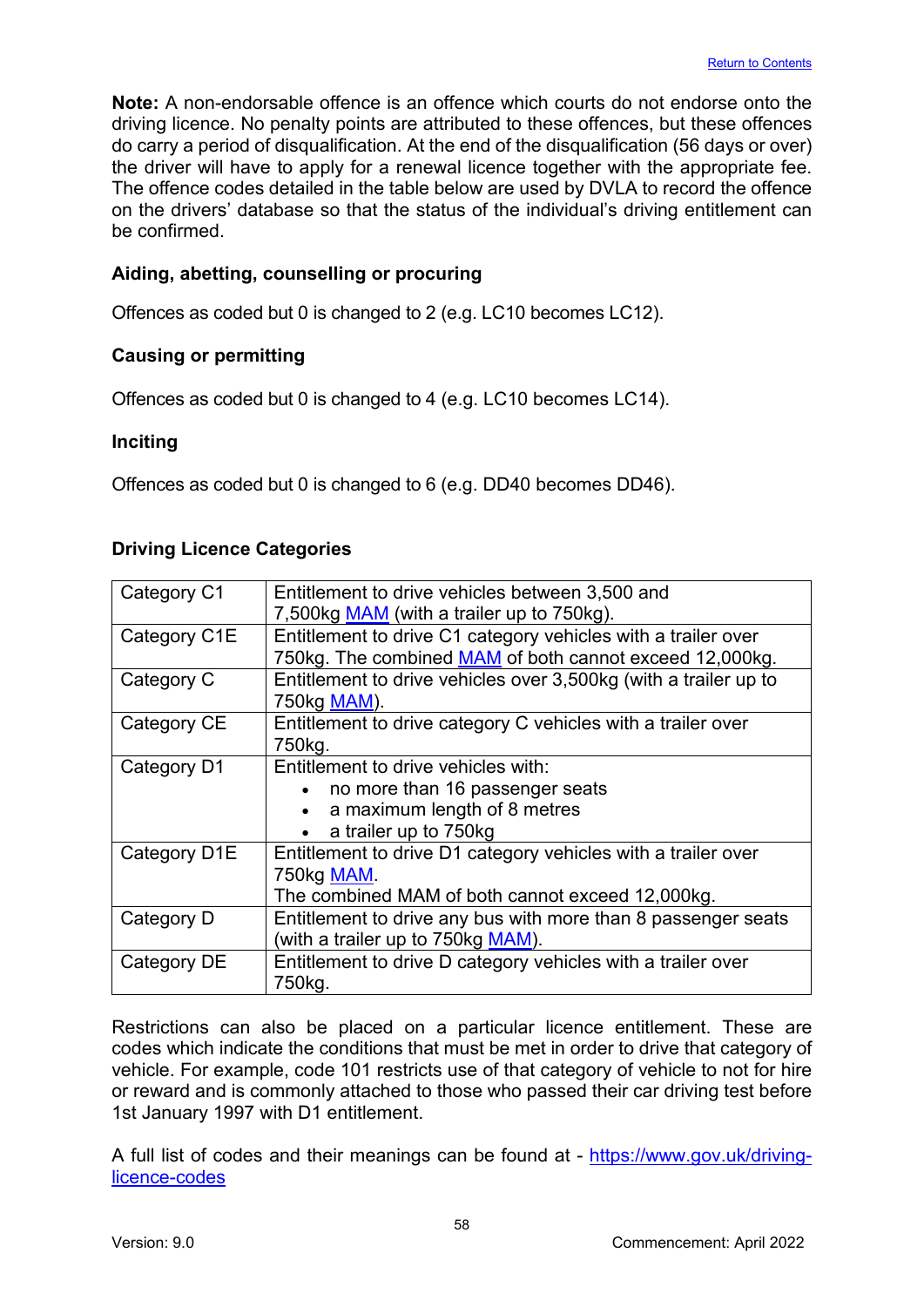# <span id="page-59-0"></span>**Annex F: Referrals from the Secretary of State**



Richard Turfitt Senior Traffic Commissioner Traffic Commissioner Corporate Office, Shaftesbury Road Eastbrook Cambridge, CB2 8DF

Duncan Price Department for Transport 3<sup>rd</sup> Floor Great Minster House 33 Horseferry Road London SW1P 4DR

Web Site: www.dft.gov.uk

7th March 2019

Dear Mr Turfitt

# **VOCATIONAL DRIVER CONDUCT: REFERRAL OF NON-ENDORSABLE OFFENCES AND THIRD-PARTY NOTIFICATIONS**

- 1. Questions as regards fitness to hold a large goods vehicle (LGV) or passengercarrying vehicle (PCV) driver's licence are referred by the Secretary of State (SoS) to the relevant traffic commissioner (TC) for the relevant area under sections 113, 115, 115A or 116 of the Road Traffic Act 1988. Such a referral may follow a notification to the traffic commissioners by third parties of non-endorsable offences committed by vocational drivers where the person's conduct is such that his fitness to hold such a licence must be considered.
- 2. A review of how TCs handle issues relating to driver conduct was undertaken in 2015. Following this review, it is now appropriate to confirm in writing how existing arrangements operate in the context of Statutory Guidance and Directions issued by the Senior Traffic Commissioner under section 4C(1) of the Public Passenger Vehicles Act 1981 as inserted by Section 3(1) of the Local Transport Act 2008.
- 3. In relation to non-endorsable offences, traffic commissioners are notified by the Driver and Vehicle Standards Agency (DVSA), other agencies and outside sources (such as the media) of drivers who are convicted of non-endorsable offences which may merit a review of their fitness (on conduct grounds) to hold the relevant vocational driving licence.
- 4. Questions as to fitness to hold a LGV or PCV driver's licence (including conduct) arising under sections 112, 115, 115A and 116 of the Road Traffic Act 1988 are referred to the TCs by the SoS in accordance with that Act. Referrals may occur in the following cases:
	- a. Where the police or other enforcement agency notifies the traffic commissioner in writing that a person applying for or holding such a licence has been convicted of a non-endorsable offence which involved conduct that may call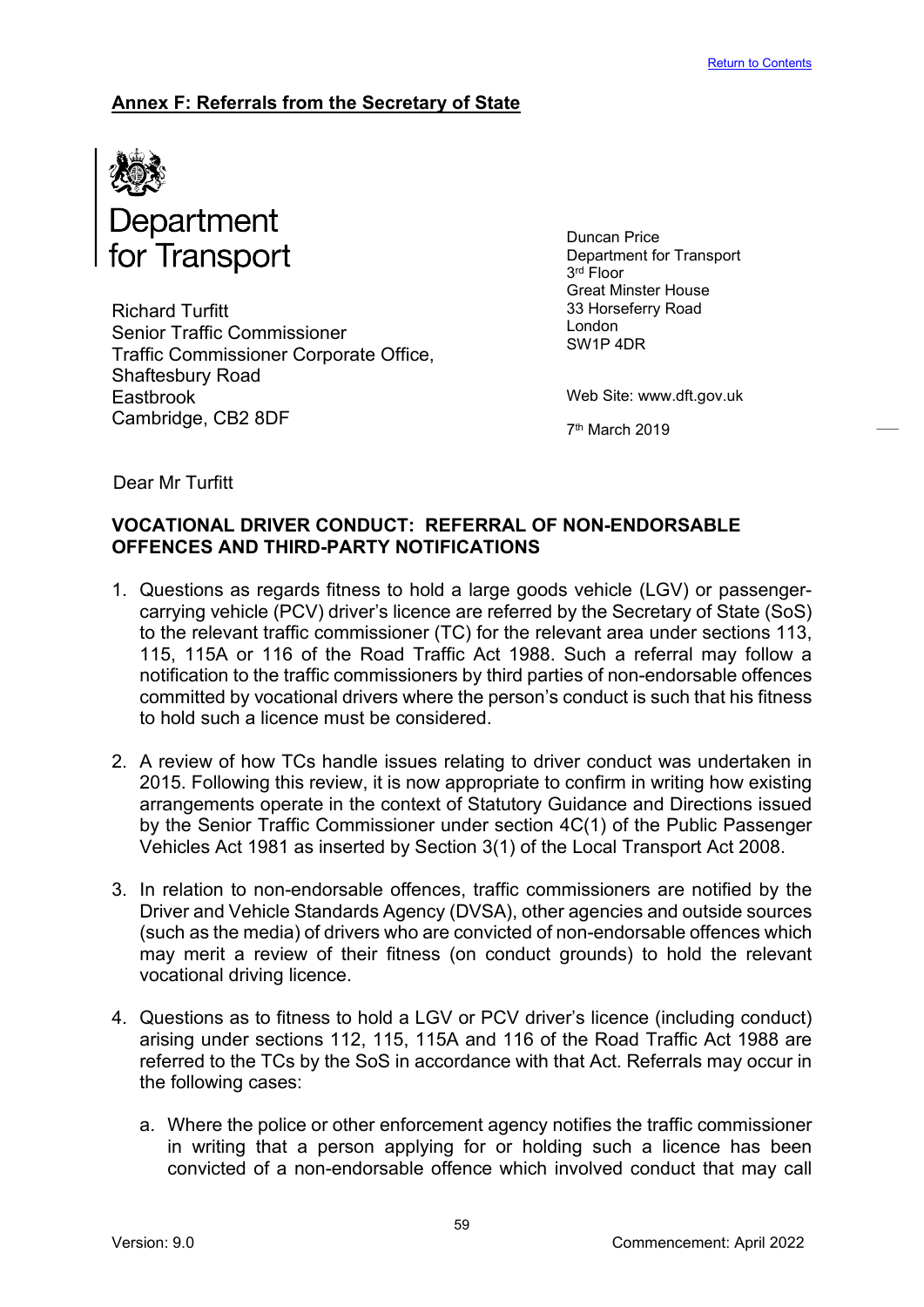into question that person's fitness to hold or be issued with a licence (covered by the conduct regime);

- b. Where the traffic commissioners become aware through the media or a report from a third party that an applicant or holder of a licence has been convicted of a non-endorsable offence which involved conduct that may call into question that person's fitness to hold or be issued with such a licence; and
- c. Where the police or other enforcement agency informs the traffic commissioners that an applicant for or holder of such a licence is alleged to have committed an offence which involves conduct which may call into question his or her fitness to hold such a licence, even though that person has not been prosecuted for an offence (in such cases, a traffic commissioner would need to be satisfied that the evidence is sufficient for action to be considered against the licence holder).
- 5. The non-endorsable offences referred to above may include tachograph, drivers' hours, overloading, financial impropriety, fraud, violence of any description, theft, sexual misbehaviour, illicit drug use or trafficking and contra-banding. This list is not, however, exhaustive. Referrals by the police and enforcement agencies related to alleged conduct offences may also relate to endorsable offences.
- 6. Where cases are brought to a TC's attention in a way other than as described in paragraphs 4 (a) to (c) above, which traffic commissioners nevertheless feel should be considered, the case must be sent to the SoS (through the DVSA). The DVSA will consider whether to make a specific referral to the relevant TC.
- 7. Please include this letter in the Senior Traffic Commissioner's Statutory Guidance and Directions for the information of all traffic commissioners, DVSA and stakeholders.

Yours sincerely,

Duncan Price **Divisional Manager, Freight, Operator Licensing and Roadworthiness**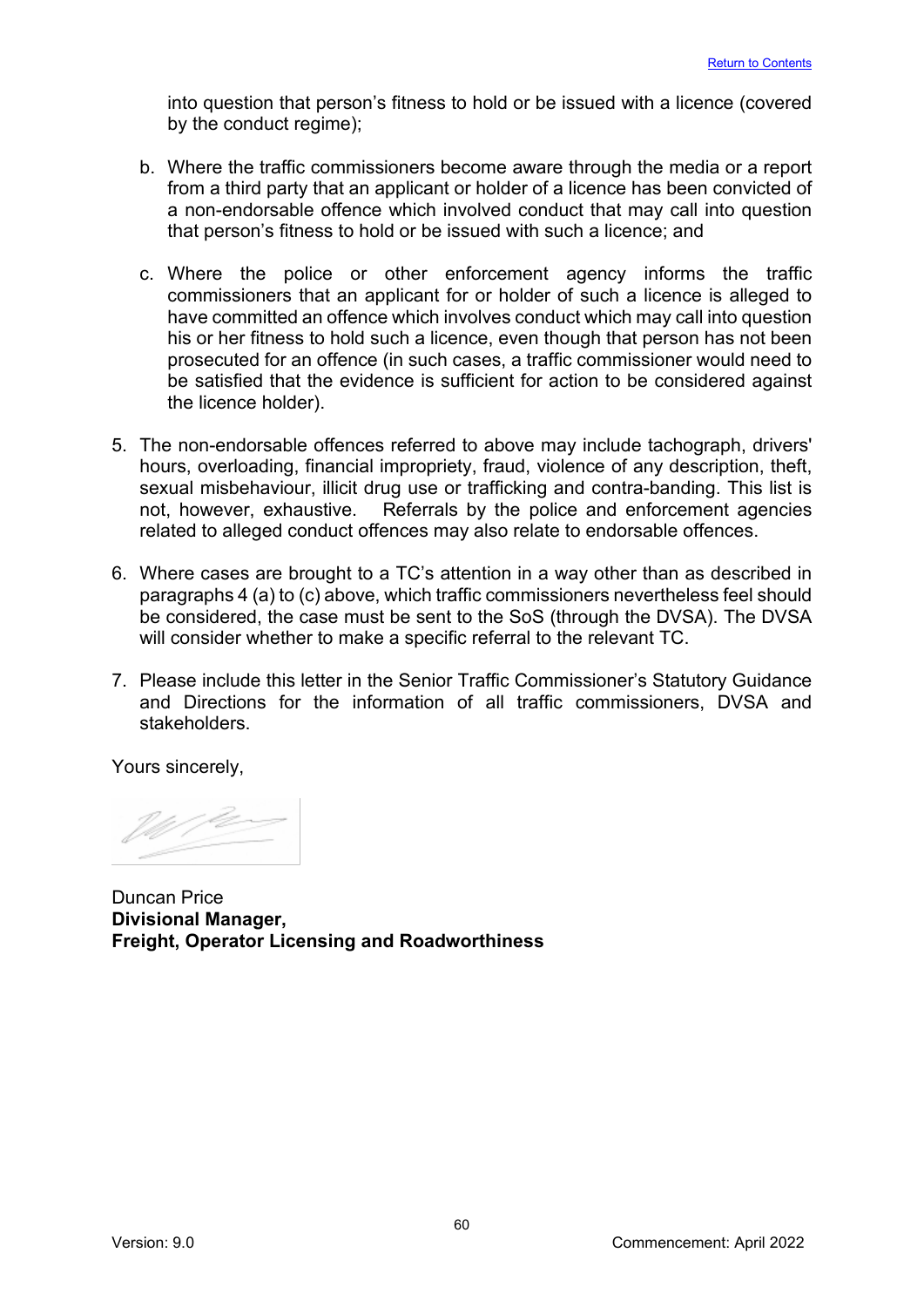# <span id="page-61-0"></span>**Annex G: Mutual recognition of driving disqualifications between the United Kingdom and Republic of Ireland**

# **Legal background**

- The mutual recognition of driving disqualifications between the United Kingdom and the Republic of Ireland is provided for by way of Agreement on the Mutual Recognition of Driving Disqualifications between the United Kingdom of Great Britain and Northern Ireland and Ireland ("the Agreement")<sup>[68](#page-61-1)</sup> signed on 30 October 2015 and which came into force on 1 August 2017.
- This replaced the 1998 European Convention on Driving Disqualifications which the UK opted out of as part of the block opt-out from the Treaty of Lisbon on 1 December 2014. The Convention in any case has ceased to apply in European law.
- The *Criminal Justice and Courts Act 2015* amends the *Crime (International Cooperation) Act 2003* ("CICA") to provide a mechanism by which the Agreement can be given legal effect. *The Specified Agreement on Driving Disqualifications Regulations 2017* identifies the Agreement as the one relevant to, and to be given effect in the UK by Chapter 1 of Part 3 of CICA.

# **Effect of the arrangements**

- The Act provides a mechanism by which a driving disqualification imposed in Ireland on a UK resident, or a holder of a UK driving licence, for certain offences will be recognised and given effect in the UK.
- Likewise, it makes provision for a driving disqualification imposed by the UK on an Irish resident, or a holder of an Irish driving licence, for such offences to be notified to the appropriate Irish authority so that the disqualification may be recognised and given effect in Ireland.

# **General principles of Mutual Recognition of Driving Disqualifications under the Agreement.**

- The Annex to the Agreement covers seven categories of driver behaviour or conduct:
	- 1) Reckless or dangerous driving (MR09)
	- 2) Hit and run driving (MR19)
	- 3) Driving whilst under the influence of alcohol/drugs (MR29)
	- 4) Refusal to submit to a drug/alcohol test (MR29)
	- 5) Speeding (MR39)
	- 6) Driving whilst disqualified (MR 49)
	- 7) Other road traffic offences resulting in a disqualification period of 6 months or more, (or a lesser duration where this has been agreed). (MR59)

<span id="page-61-1"></span><sup>68</sup> [https://www.gov.uk/government/publications/ts-no242017-ukireland-agreement-on-the-mutual-recognition-of](https://www.gov.uk/government/publications/ts-no242017-ukireland-agreement-on-the-mutual-recognition-of-driving-disqualifications)[driving-disqualifications](https://www.gov.uk/government/publications/ts-no242017-ukireland-agreement-on-the-mutual-recognition-of-driving-disqualifications)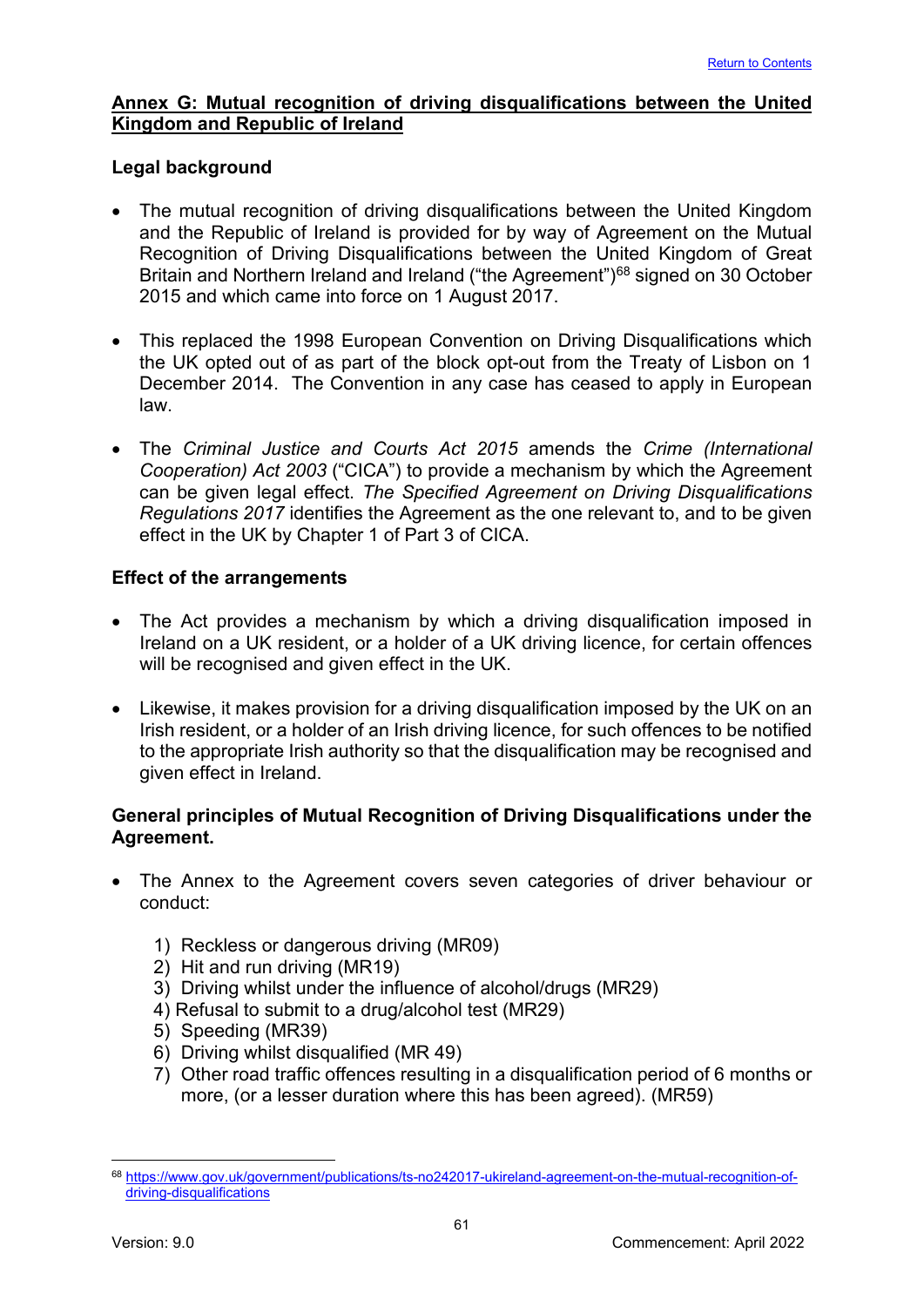#### • Important Points

A driving disqualification imposed for an offence arising from the conduct referred to above, is a disqualification which is recognisable under the Agreement, even if the actual offence committed is not an offence in the UK, i.e. the key point is that the offence arises out of one of the categories of conduct listed above.

One example where this might apply is on drink driving: the UK has a limit of 0.8, Ireland has a limit of 0.5 and 0.2 for newly qualified drivers and professional drivers. Therefore someone with a blood/alcohol level of 0.6 would not necessarily be banned in the UK but would be banned in Ireland.

#### **Disqualifications as a result of accumulating penalty points ("totting up") are not included in the arrangements.**

# **Notification of a driving disqualification to the RoI authorities**

There is no change in practice in how UK courts consider motoring offences cases. If the individual is convicted of a qualifying UK road traffic offence, and a driving disqualification is imposed and that individual is normally resident in the Republic of Ireland or is not normally resident, but holds a Republic of Ireland licence, then mutual recognition arrangements apply, and the UK authorities must notify the Irish authorities.

The obligation to notify only arises after the time limit for appealing has expired and no appeal is brought, or if an appeal is brought, only after the proceedings are finally concluded. The UK court will inform the driver of its decision and the period of disqualification stands throughout the UK including GB and Northern Ireland. The court will notify DVLA/DVA of the disqualification and if any appeal was lodged. The court must send a certified copy of the extract from the court register or the certificate of conviction. In England & Wales, drivers have 21 days (14 days in Scotland and Northern Ireland) in which to lodge an appeal. If the driver does not appeal the same day as the conviction, the courts are responsible for letting DVLA/DVA know separately.

DVLA/DVA will write to the driver to say notification is being sent to the Road Safety Authority, Ireland and send notification to RSA Ireland.

Where the UK receives a notice from Ireland regarding a UK resident driver, or holder of a Great Britain or Northern Ireland licence, who has been convicted in an Irish court, DVLA/DVA will send a notice to the driver, as confirmation that the disqualification is being applied in the UK, after the expiry of the period of 21 days beginning with the day on which the notice is "given". The driver can appeal against the disqualification being imposed in the UK to the magistrates' court, if resident in England and Wales, to the sheriffs if resident in Scotland, or the court of summary jurisdiction acting for petty sessions in Northern Ireland, within 21 days of service of the section 57 notice. The driver can only appeal against the disqualification being applied in the UK. The UK court cannot reopen the case, overturn, or change the decision of the Irish court to disqualify. Nor can it decide length of time which should be served. The UK court can only consider whether section 57 should apply, that is whether the conditions in section 56 are satisfied. The driver must inform DVLA/DVA if they have